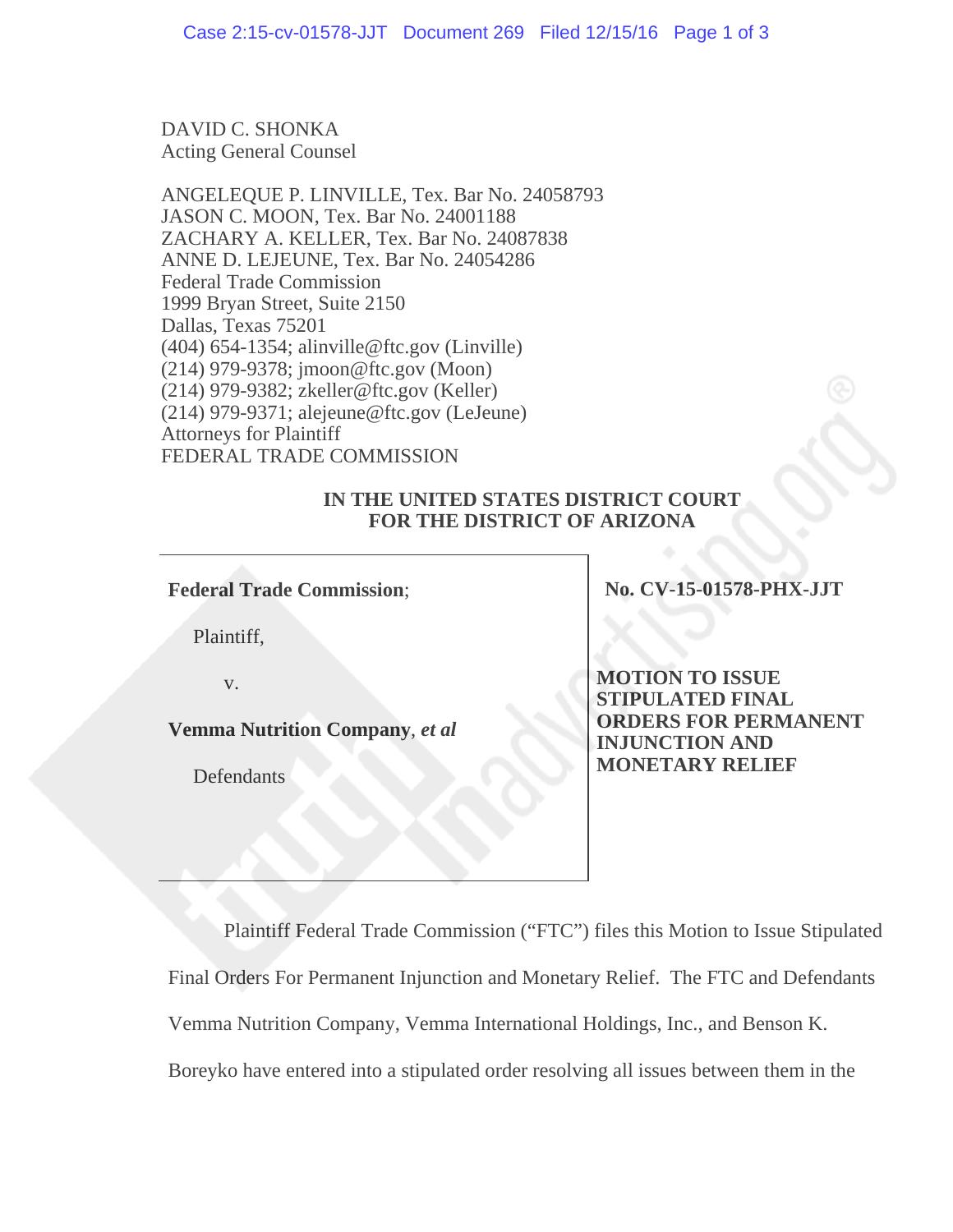matter before the Court ("Vemma Stipulated Order," first attachment). Similarly, the FTC and Defendant Tom Alkazin and Relief Defendant Bethany Alkazin have entered into a separate stipulated order resolving all issues between them in the matter before the Court ("Alkazin Stipulated Order," second attachment). The FTC requests that the Court issue the attached Vemma Stipulated Order and Alkazin Stipulated Order.

Dated: December 15, 2016.

Respectfully submitted,

Dated: 12/15/16 */s/ Jason C. Moon*

 $\mathcal{L}_\mathcal{L}$  , which is a set of the set of the set of the set of the set of the set of the set of the set of the set of the set of the set of the set of the set of the set of the set of the set of the set of the set of

 DAVID C. SHONKA General Counsel ANGELEQUE P. LINVILLE, Tex. Bar No. 24058793 JASON C. MOON, Tex. Bar No. 24001188 ZACHARY A. KELLER, Tex. Bar No. 24087838 ANNE D. LEJEUNE, Tex. Bar No. 24054286 Federal Trade Commission 1999 Bryan Street, Suite 2150 Dallas, Texas 75201 (404) 656-1354; alinville@ftc.gov (Linville) (214) 979-9378; jmoon@ftc.gov (Moon) (214) 979-9382; zkeller@ftc.gov (Keller) (214) 979-9371; alejeune@ftc.gov (LeJeune) (214) 953-3079 (Fax) Attorneys for Plaintiff FEDERAL TRADE COMMISSION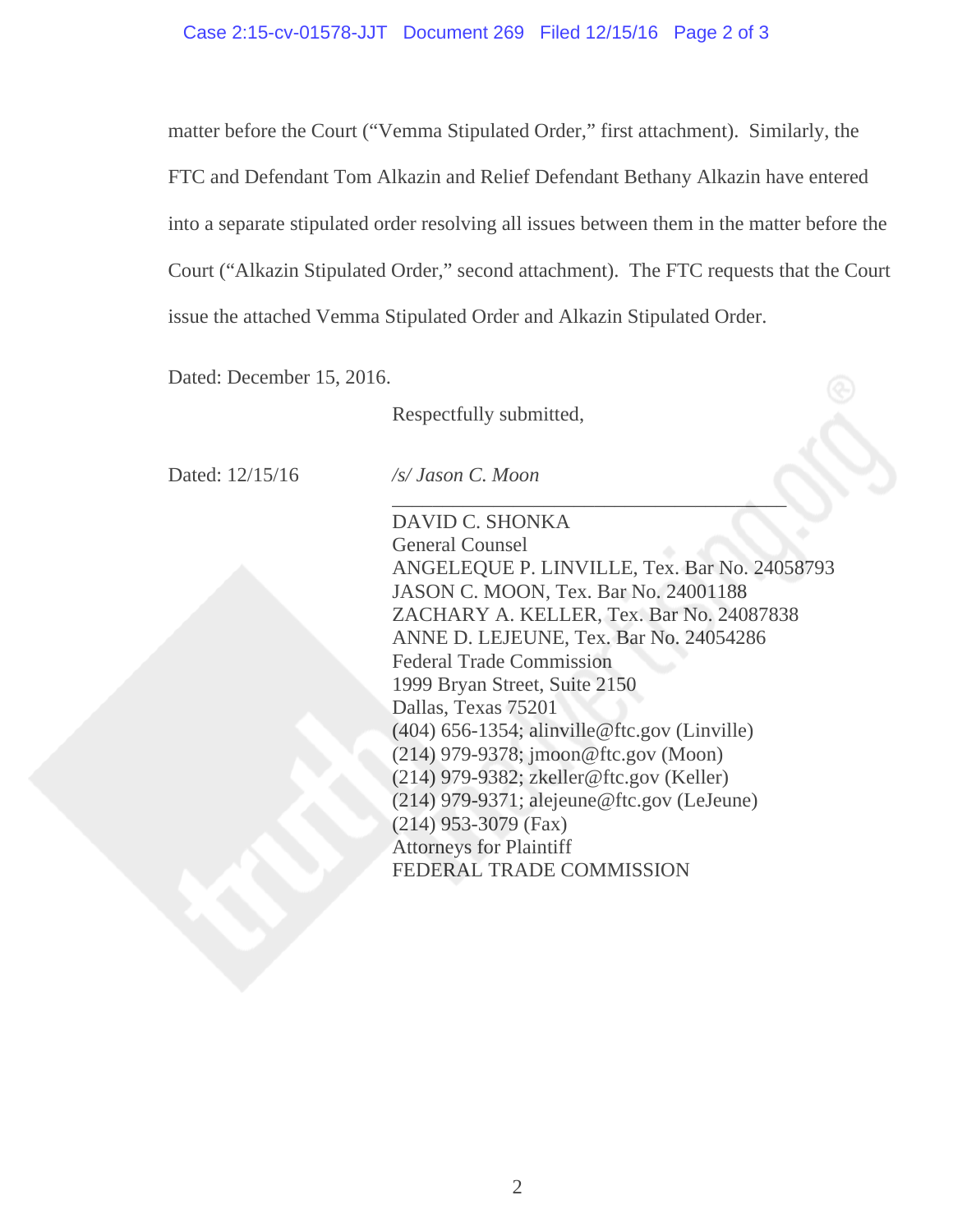# **CERTIFICATE OF SERVICE**

I certify that on December 15, 2016, Plaintiff Federal Trade Commission electronically transmitted the attached Document to the Clerk's Office using the CM/ECF System for filing and transmittal of a Notice of Filing to all CM/ECF registrants including:

# **Counsel for Defendants Vemma Nutrition Co. and Vemma Int'l Holdings Inc.:**

Quarles & Brady LLP Brian Ronald Booker brian.booker@quarles.com

Edward Alipio Salanga – Edward.Salanga@quarles.com

John Anthony Harris john.harris@quarles.com

Kevin Duffy Quigley kquigley@quarles.com

# **Counsel for Defendants Tom and Bethany Alkazin:**

Coppersmith Brockelman PLC Keith Beauchamp kbeauchamp@cblawyers.com

Marvin Christopher Ruth mruth@cblawyers.com

# **Counsel for Receiver Robb Evans & Associates, LLC:**

Dentons US LLP Gary Owen Caris gary.caris@dentons.com

Lesley Anne Hawes lesley.hawes@dentons.com

Joshua S. Akbar joshua.akbar@dentons.com

# **Counsel for Defendant Benson K. Boreyko:**

Gallagher & Kennedy PA John R. Clemency john.clemency@gknet.com

Lindsi Michelle Weber lindsi.weber@gknet.com

/s/ Jason C. Moon

\_\_\_\_\_\_\_\_\_\_\_\_\_\_\_\_\_\_\_\_\_\_\_\_

Jason C. Moon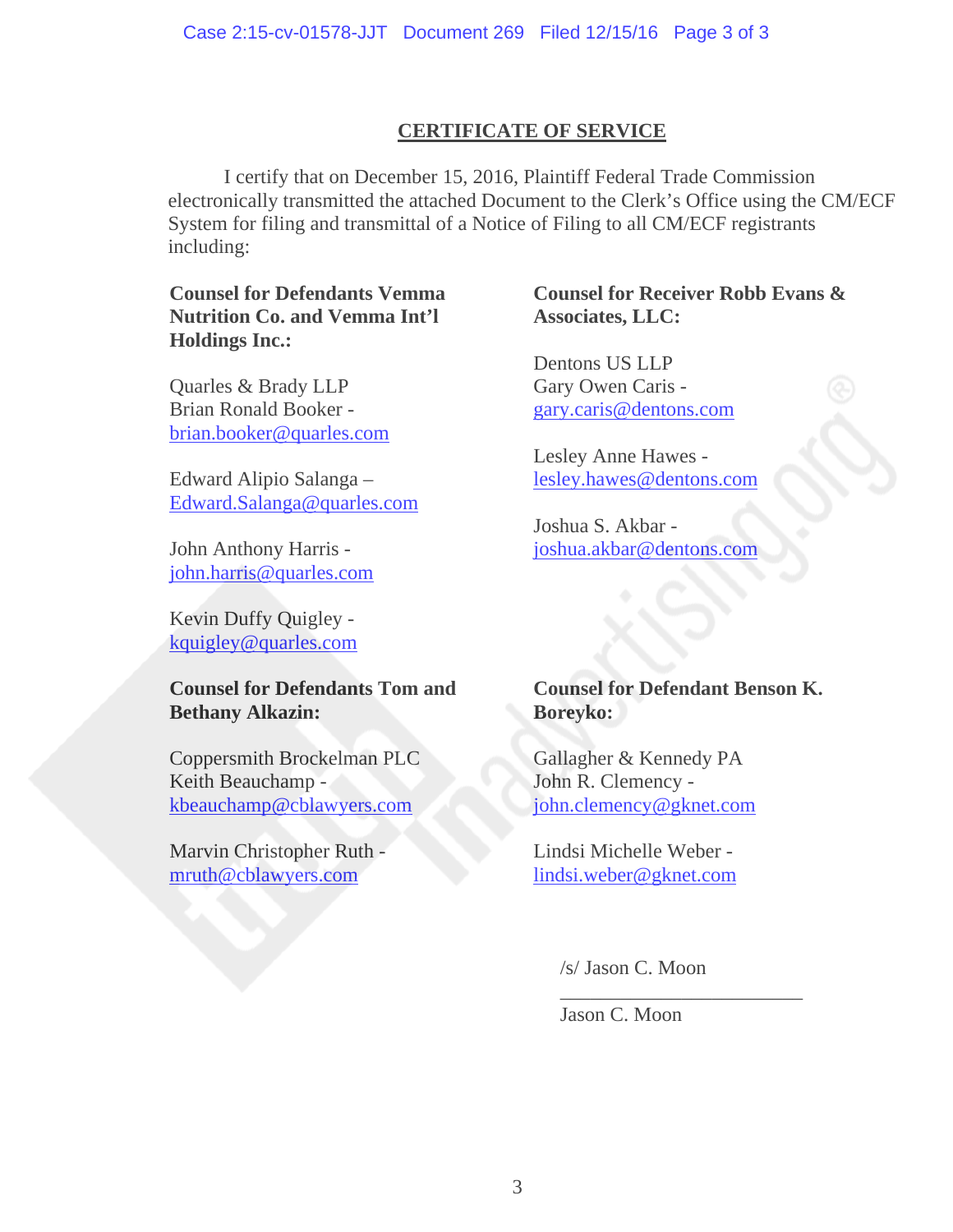## **IN THE UNITED STATES DISTRICT COURT FOR THE DISTRICT OF ARIZONA**

**Federal Trade Commission**,

v.

**Vemma Nutrition Company**, *et al*.

**No. CV-15-01578-PHX-JJT** 

**STIPULATED ORDER FOR PERMANENT INJUNCTION AND MONETARY JUDGMENT AGAINST VEMMA NUTRITION COMPANY, VEMMA INTERNATIONAL HOLDINGS, INC., AND BENSON K. BOREYKO** 

Plaintiff, the Federal Trade Commission ("Commission" or "FTC"), filed its Complaint for Permanent Injunction and Other Equitable Relief pursuant to Section 13(b) of the Federal Trade Commission Act ("FTC Act"), 15 U.S.C. § 53(b). The Commission and Corporate Defendants and Individual Defendant Benson K. Boreyko (collectively, "Defendants") stipulate to the entry of this Stipulated Order for Permanent Injunction and Monetary Judgment against Vemma Nutrition Company, Vemma International Holdings, Inc., and Benson K. Boreyko ("Order") to resolve all matters in dispute in this action between them.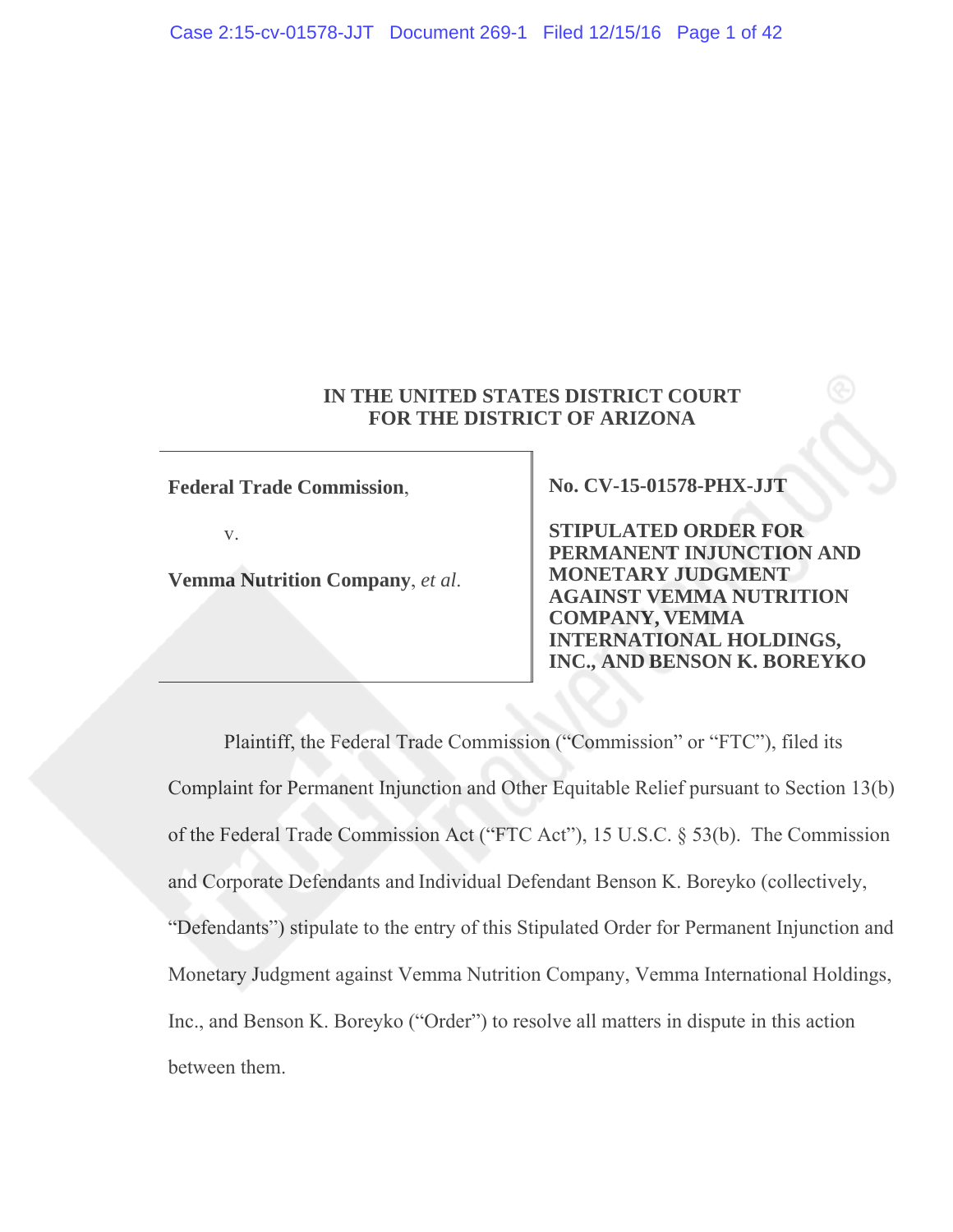## **THEREFORE, IT IS ORDERED** as follows:

## **FINDINGS**

1. This Court has jurisdiction over this matter.

2. The Complaint charges that Defendants participated in deceptive acts or practices in violation of Section 5 of the FTC Act, by operating an unlawful pyramid scheme, by making false and misleading income claims, by failing to disclose material information, and by providing participants in Defendants' scheme with the means and instrumentalities to engage in deceptive acts and practices.

3. Defendants neither admit nor deny any of the allegations in the Complaint, except as specifically stated in this Order. Only for purposes of this action, Defendants admit the facts necessary to establish jurisdiction.

4. Defendants waive any claim that they may have under the Equal Access to Justice Act, 28 U.S.C. § 2412, concerning the prosecution of this action through the date of this Order, and agree to bear their own costs and attorney fees.

5. Defendants waive all rights to appeal or otherwise challenge or contest the validity of this Order.

## **DEFINITIONS**

For the purpose of this Order, the following definitions apply:

A. "**Business Venture**" means any written or oral business arrangement, however denominated, whether or not covered by 16 C.F.R. Part 437, that consists of the payment of any consideration for the right or means to offer, sell, or distribute goods or services (whether or not identified by a trademark, service mark, trade name, advertising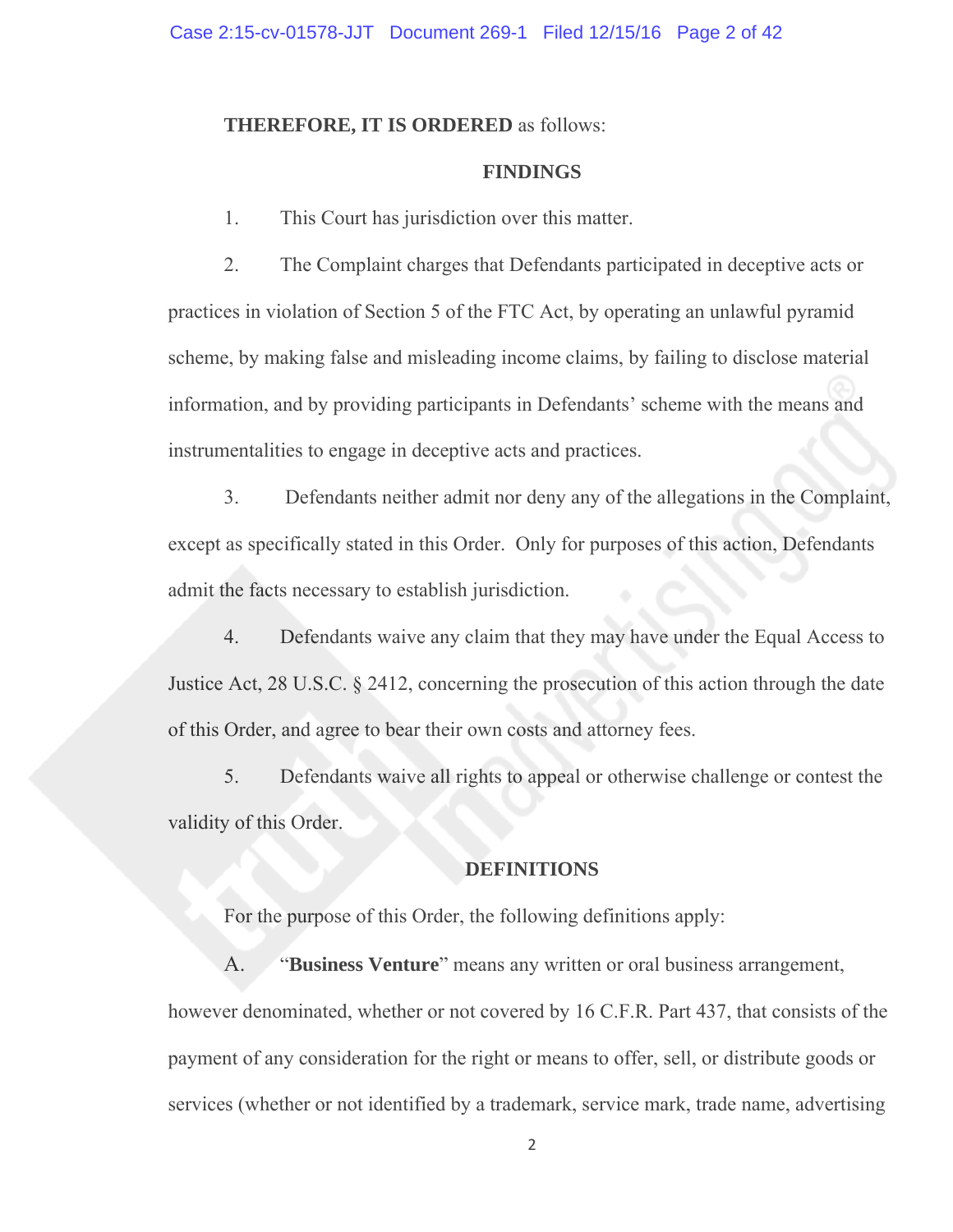#### Case 2:15-cv-01578-JJT Document 269-1 Filed 12/15/16 Page 3 of 42

or other commercial symbol). The definition of Business Venture includes Multi-level Marketing Programs.

B. "**Clear(ly) and conspicuous(ly)**" means that a required disclosure is difficult to miss (*i.e.*, easily noticeable) and easily understandable by ordinary consumers, including in all of the following ways:

1. In any communication that is solely visual or solely audible, the disclosure must be made through the same means through which the communication is presented. In any communication made through both visual and audible means, such as a television advertisement, the disclosure must be presented simultaneously in both the visual and audible portions of the communication even if the representation requiring the disclosure is made in only one means.

2. A visual disclosure, by its size, contrast, location, the length of time it appears, and other characteristics, must stand out from any accompanying text or other visual elements so that it is easily noticed, read, and understood.

3. An audible disclosure, including by telephone or streaming video, must be delivered in a volume, speed, and cadence sufficient for ordinary consumers to easily hear and understand it.

4. In any communication using an interactive electronic medium, such as the Internet or software, the disclosure must be unavoidable.

5. On a product label, the disclosure must be presented on the principal display panel.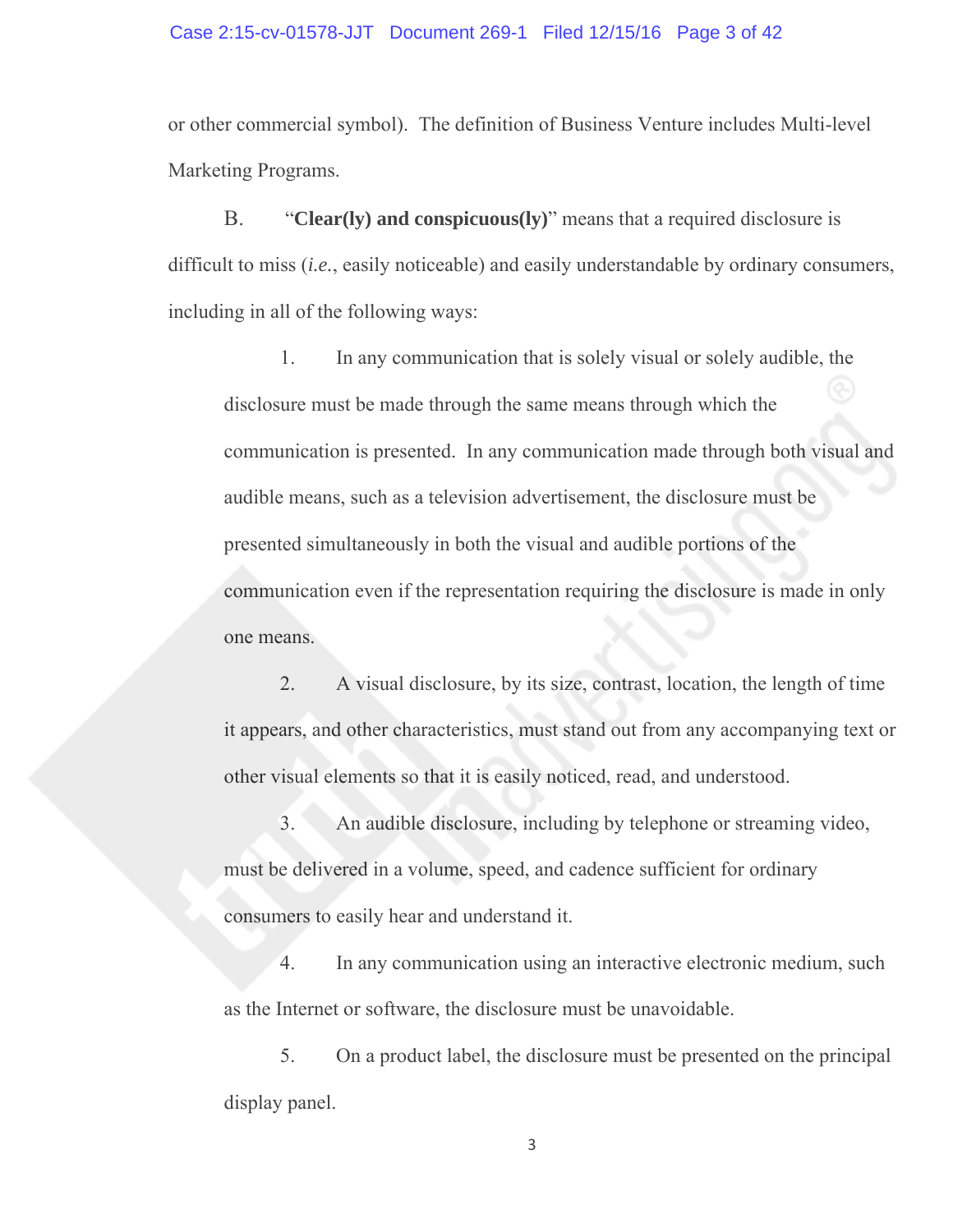6. The disclosure must use diction and syntax understandable to ordinary consumers and must appear in each language in which the representation that requires the disclosure appears.

7. The disclosure must comply with these requirements in each medium through which it is received, including all electronic devices and face-toface communications.

8. The disclosure must not be contradicted or mitigated by, or inconsistent with, anything else in the communication.

9. When the representation or sales practice targets a specific audience, such as children, the elderly, or the terminally ill, "ordinary consumers" includes reasonable members of that group.

C. "**Covered Product**" means any dietary supplement, food, or drug, including, but not limited to, Vemma Health, Verve, and Bod•ē drinks, and any nutritional product purporting to contain the "VEMMA" formula of vitamins, essential minerals, mangosteen, and aloe.

D. "**Defendants**" means the Individual Defendant and the Corporate Defendants, individually, collectively, or in any combination.

1. "**Corporate Defendants**" means Vemma Nutrition Company, Vemma International Holdings, Inc., and their successors and assigns.

2. "**Individual Defendant**" means Benson K. Boreyko, also known as B. K. Boreyko.

E. "**Dietary supplement**" means: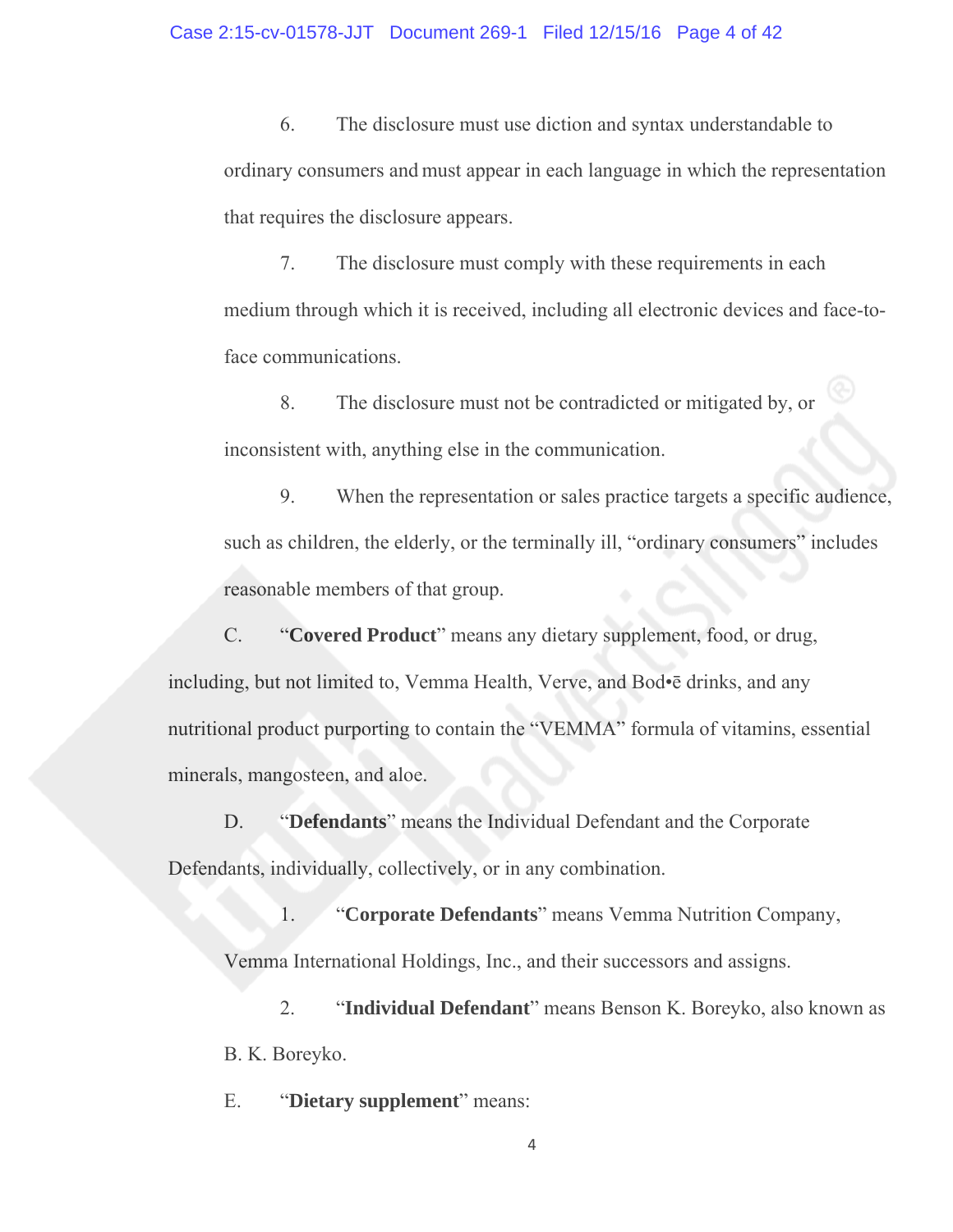1. Any product labeled as a dietary supplement or otherwise represented as a dietary supplement; or

2. Any pill, tablet, capsule, powder, softgel, gelcap, liquid, or other similar form containing one or more ingredients that is a vitamin, mineral, herb or other botanical, amino acid, probiotic, or other dietary substance for use by humans to supplement the diet by increasing the total dietary intake, or a concentrate, metabolite, constituent, extract, or combination of any ingredient described above, that is intended to be ingested, and is not represented to be used as a conventional food or as a sole item of a meal or the diet.

F. "**Essentially Equivalent Product**" means a product that contains the identical ingredients, except for inactive ingredients (*e.g.*, binders, colors, fillers, excipients), in the same form and dosage, and with the same route of administration (*e.g.*, orally, sublingually), as the Covered Product; provided that the Covered Product may contain additional ingredients if reliable scientific evidence generally accepted by experts in the field indicates that the amount and combination of additional ingredients is unlikely to impede or inhibit the effectiveness of the ingredients in the Essentially Equivalent Product.

G. "**Liquidating Receiver**" means Robb Evans and Associates LLC.

H. "**Monitor**" means the Court-appointed monitor in this action, Robb Evans and Associates LLC.

I. "**Multi-level Marketing Program**" means any marketing program in which participants pay money to the program promoter or purchase products in return for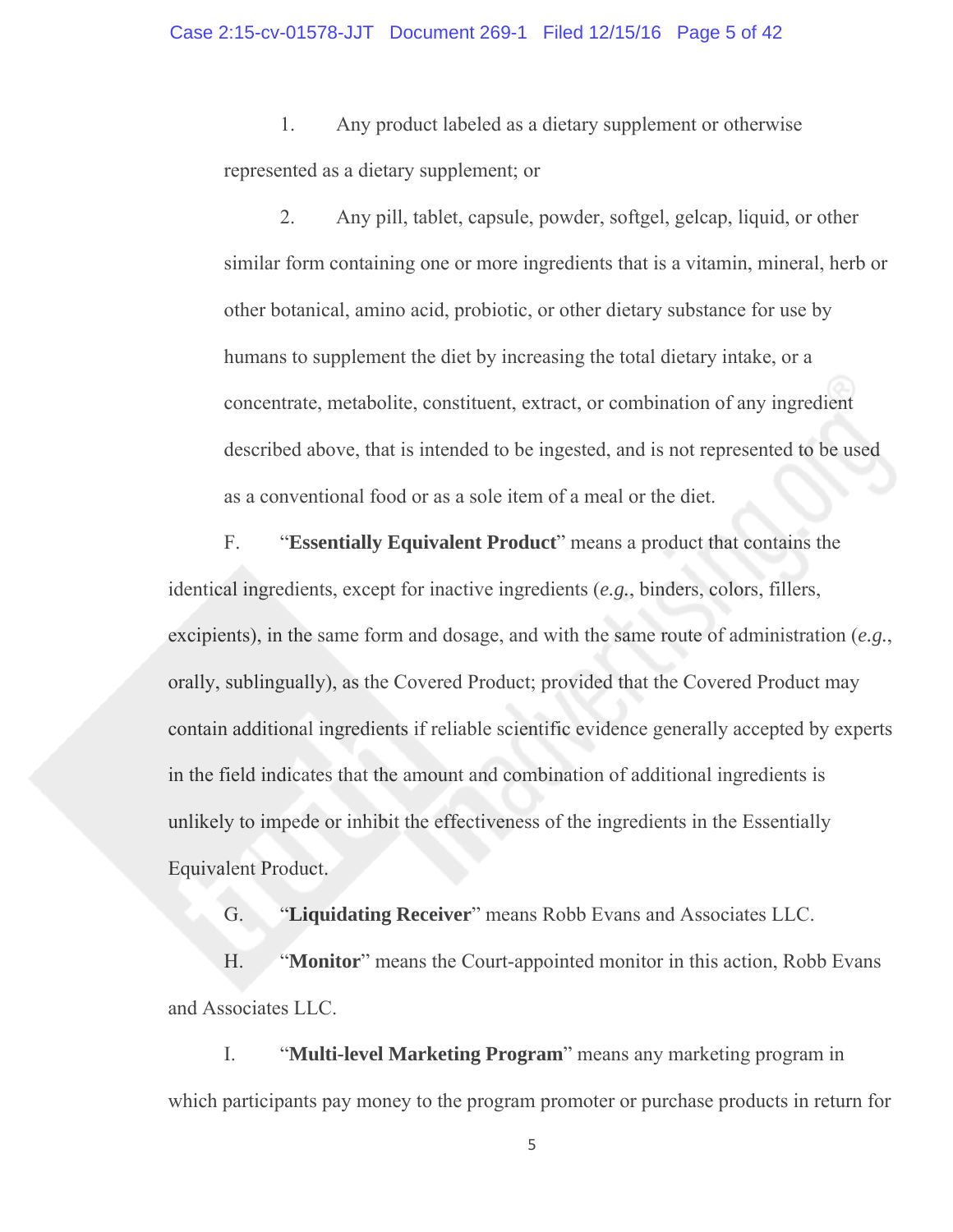which the participants obtain the right to: (1) recruit additional participants, or have additional participants placed by the promoter or any other person into the program participant's downline, tree, cooperative, income center, or other similar program grouping; (2) sell goods or services; and (3) receive payment or other compensation that is based, in whole or in part, upon the payments or purchases made by those in the participant's downline, tree, cooperative, income center or similar program grouping.

J. "**Reliably reported**," for a human clinical test or study ("test"), means a report of the test has been published in a peer-reviewed journal, and such published report provides sufficient information about the test for experts in the relevant field to assess the reliability of the results.

#### **ORDER**

## **I. PROHIBITED MARKETING PROGRAMS**

**IT IS ORDERED** that Defendants are permanently restrained and enjoined from advertising, marketing, promoting, or offering a pyramid scheme, Ponzi scheme, or chain marketing scheme, whether directly or through an intermediary.

# **II. BAN ON CERTAIN BUSINESS PRACTICES**

 **IT IS FURTHER ORDERED** that Defendants, whether acting directly or indirectly, are permanently restrained and enjoined from advertising, marketing, promoting, or offering, or assisting in the advertising, marketing, promoting, or offering of a Business Venture that:

A. Pays any compensation for recruiting new participants into the Business Venture;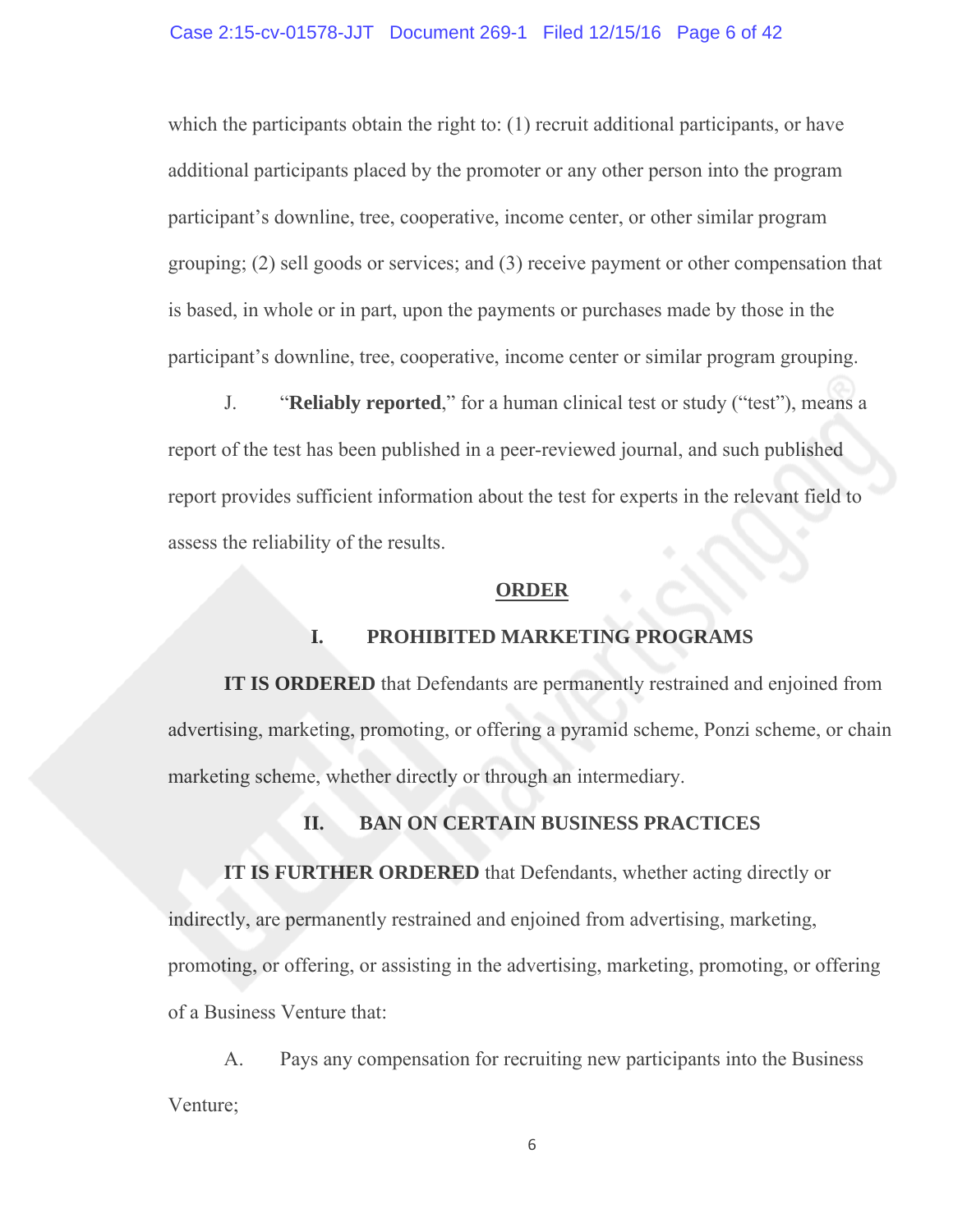B. Links or ties a participant's compensation, or eligibility to receive compensation, to that participant's purchase of goods or services; or

C. Pays a participant any compensation related to the sale of goods or services in a fixed pay period unless the majority of the total revenue generated during such period by the participant and others within the participant's downline is derived from sales to persons who are not participants in the Business Venture.

# **III. PROHIBITION AGAINST MISREPRESENTATIONS OR UNSUBSTANTIATED CLAIMS**

 **IT IS FURTHER ORDERED** that Defendants and their officers, agents,

employees, and attorneys, and all other persons in active concert or participation with any of them, who receive actual notice of this Order, whether acting directly or indirectly:

A. In connection with the advertising, marketing, promoting, or offering of any Business Venture, are permanently restrained and enjoined from:

1. Misrepresenting or assisting others in misrepresenting, including by providing others with the means and instrumentalities with which to misrepresent, expressly or by implication:

a. That participants will or are likely to earn substantial income from selling any good or service or by participating in the Business Venture;

 b. The amount of sales, income, or profit a participant earned by selling any good or service or by participating in the Business Venture;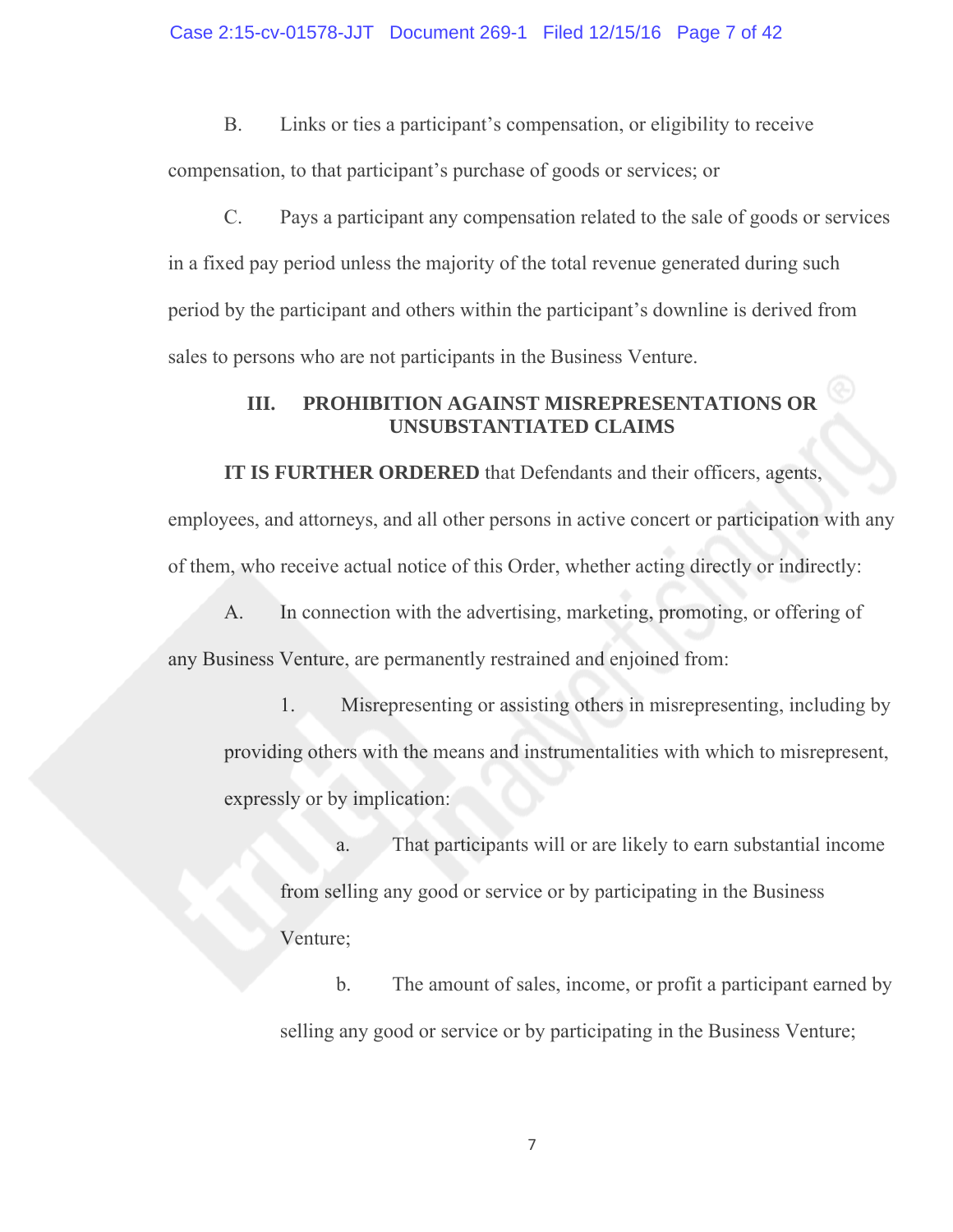#### Case 2:15-cv-01578-JJT Document 269-1 Filed 12/15/16 Page 8 of 42

c. That participants who do not earn significant income fail to devote substantial or sufficient effort; or

d. Any other fact material to participants concerning the Business Venture, such as: the total costs to participate, including trainings, brochures, and sales aids; any material restrictions, limitations, or conditions on operating the Business Venture; or any material aspect of its performance, efficacy, nature, or central characteristics;

 2. Making any representation, expressly or by implication, regarding the amount or level of income, including full-time or part-time income, that a participant can reasonably expect to earn unless the representation is nonmisleading and, at the time such representation is made, Defendants possess and rely upon competent and reliable evidence sufficient to substantiate that the representation is true. Implied representations regarding the amount or level of income that a participant reasonably can expect to earn include, but are not limited to, representations involving and images used to show an improved lifestyle;

 B. In connection with the advertising, marketing, promoting, or offering of any good or service, are permanently restrained and enjoined from misrepresenting or assisting others in misrepresenting, including by providing others with the means and instrumentalities with which to misrepresent, expressly or by implication:

1. The total costs to purchase, receive, or use, and the quantity of, the goods or services;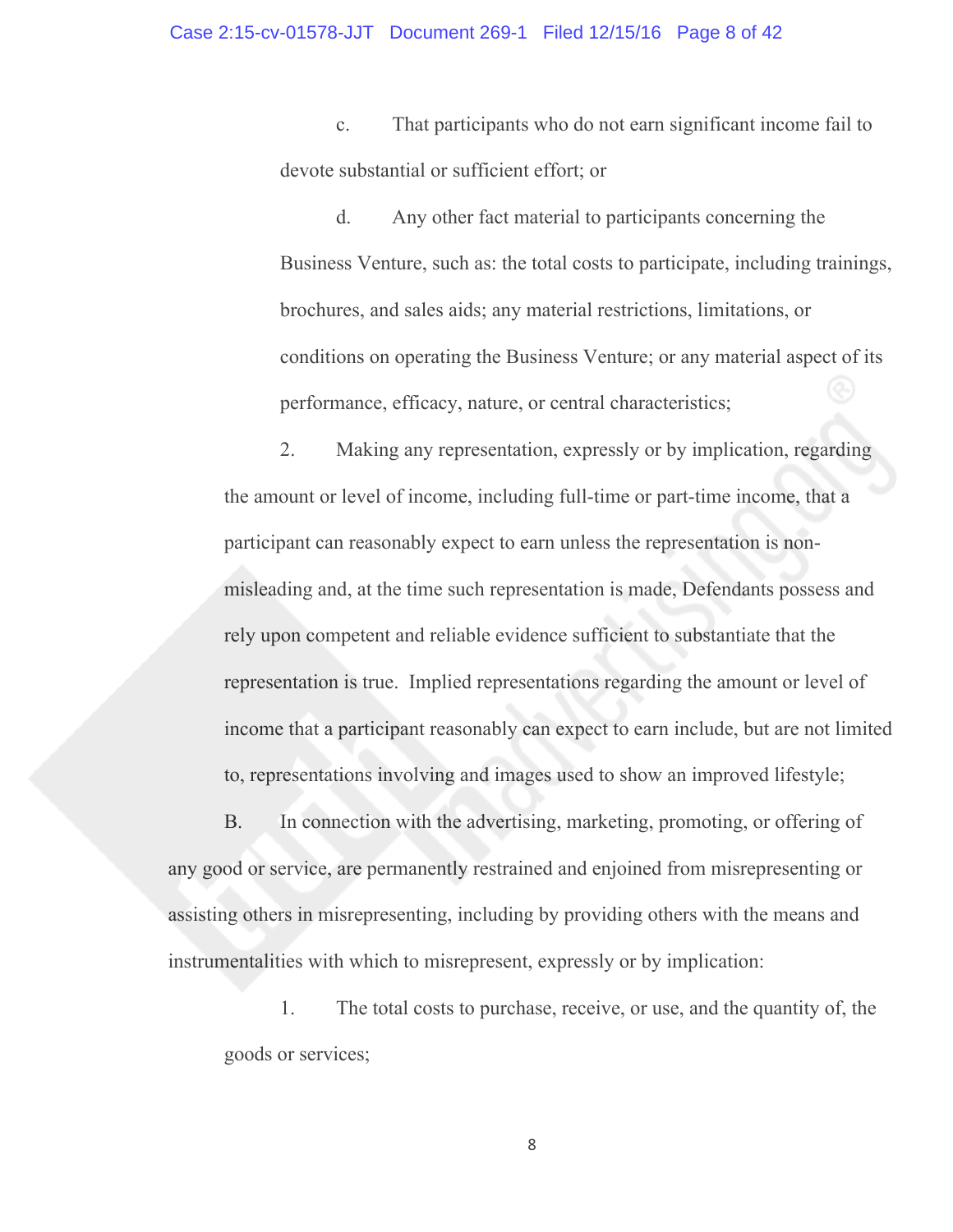2. Any material restriction, limitation, or condition to purchase, receive, or use the goods or services;

3. Any material aspect of the performance, efficacy, nature, or central characteristics of the goods or services;

4. Any material aspect of the nature or terms of the seller's refund, cancellation, exchange, or repurchase policies; or

5. Any other material fact;

 C. In connection with the advertising, marketing, promoting, or offering of any Covered Product, are permanently restrained and enjoined from making, or assisting others in making, expressly or by implication, including through the use of a product or program name, endorsement, depiction, or illustration, any representation that such product cures, mitigates, or treats any disease; unless the representation is non-misleading and, at the time of making such representation, Defendants possess and rely upon competent and reliable scientific evidence to substantiate that the representation is true. For purposes of this Section, competent and reliable scientific evidence shall consist of human clinical testing of the Covered Product, or of an Essentially Equivalent Product, that is sufficient in quality and quantity based on standards generally accepted by experts in the relevant disease, condition, or function to which the representation relates, when considered in light of the entire body of relevant and reliable scientific evidence, to substantiate that the representation is true. Such testing shall be: (1) randomized, doubleblind, and placebo-controlled; and (2) conducted by researchers qualified by training and experience to conduct such testing. In addition, all underlying or supporting data and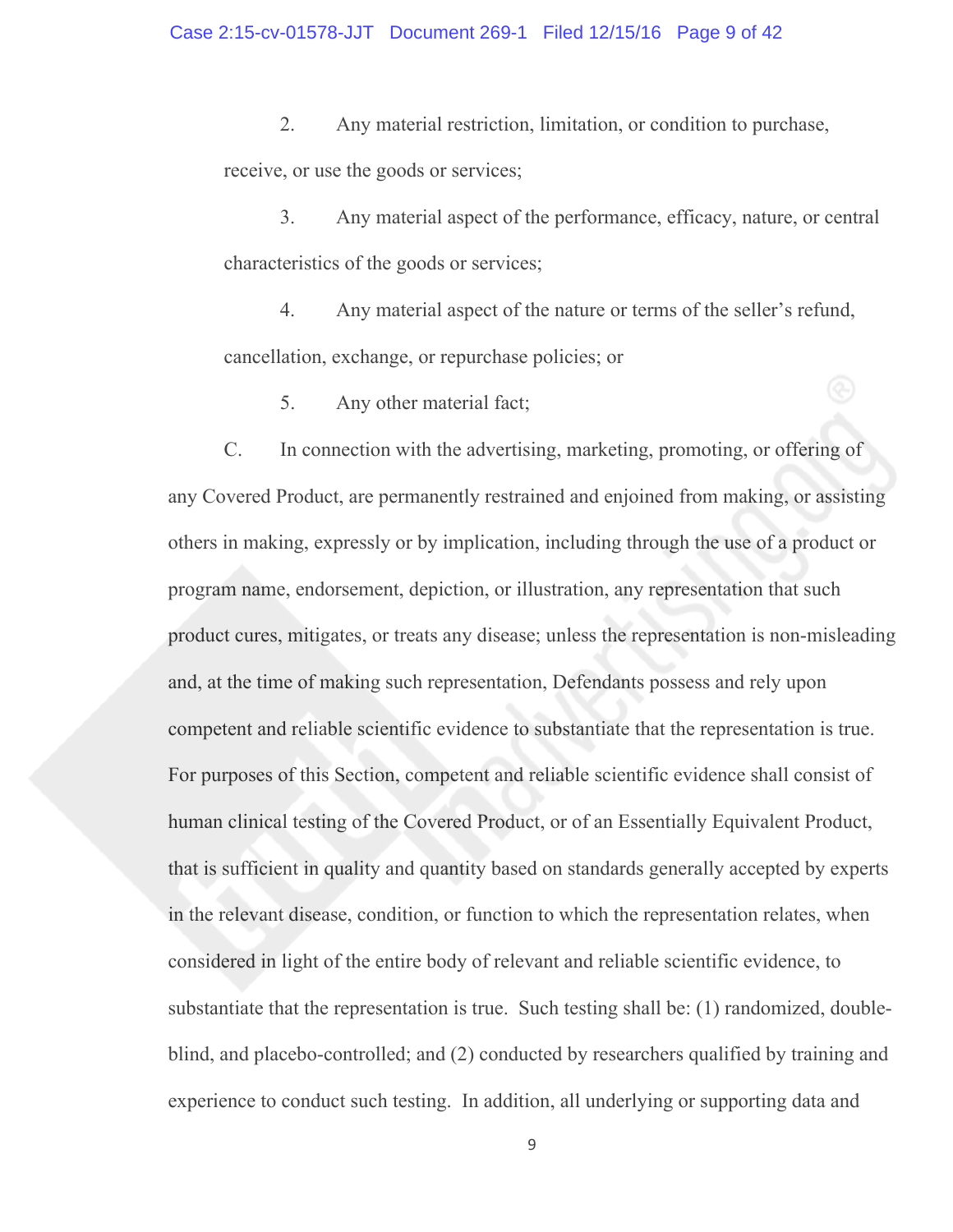#### Case 2:15-cv-01578-JJT Document 269-1 Filed 12/15/16 Page 10 of 42

documents generally accepted by experts in the relevant field as relevant to an assessment of such testing as described in the Section titled "Preservation of Records Relating to Competent and Reliable Human Clinical Tests or Studies" must be available for inspection and production to the Commission. Defendants shall have the burden of proving that a product satisfies the definition of Essentially Equivalent Product.

D. Nothing in this Order shall prohibit Defendants from:

1. Making any representation for any drug that is permitted in labeling for such drug under any tentative or final monograph promulgated by the Food and Drug Administration, or under any new drug application approved by the Food and Drug Administration; and

2. Making any representation for any product that is specifically permitted in labeling for such product by regulations promulgated by the Food and Drug Administration pursuant to the Nutrition Labeling and Education Act of 1990 or permitted under Sections 303-304 of the Food and Drug Administration Modernization Act of 1997.

# **IV. PRESERVATION OF RECORDS RELATING TO COMPETENT AND RELIABLE HUMAN CLINICAL TESTS OR STUDIES**

**IT IS FURTHER ORDERED** that, with regard to any human clinical test or study ("test") upon which Defendants rely to substantiate any claim covered by this Order, Defendants shall secure and preserve all underlying or supporting data and documents generally accepted by experts in the field as relevant to an assessment of the test, including, but not necessarily limited to: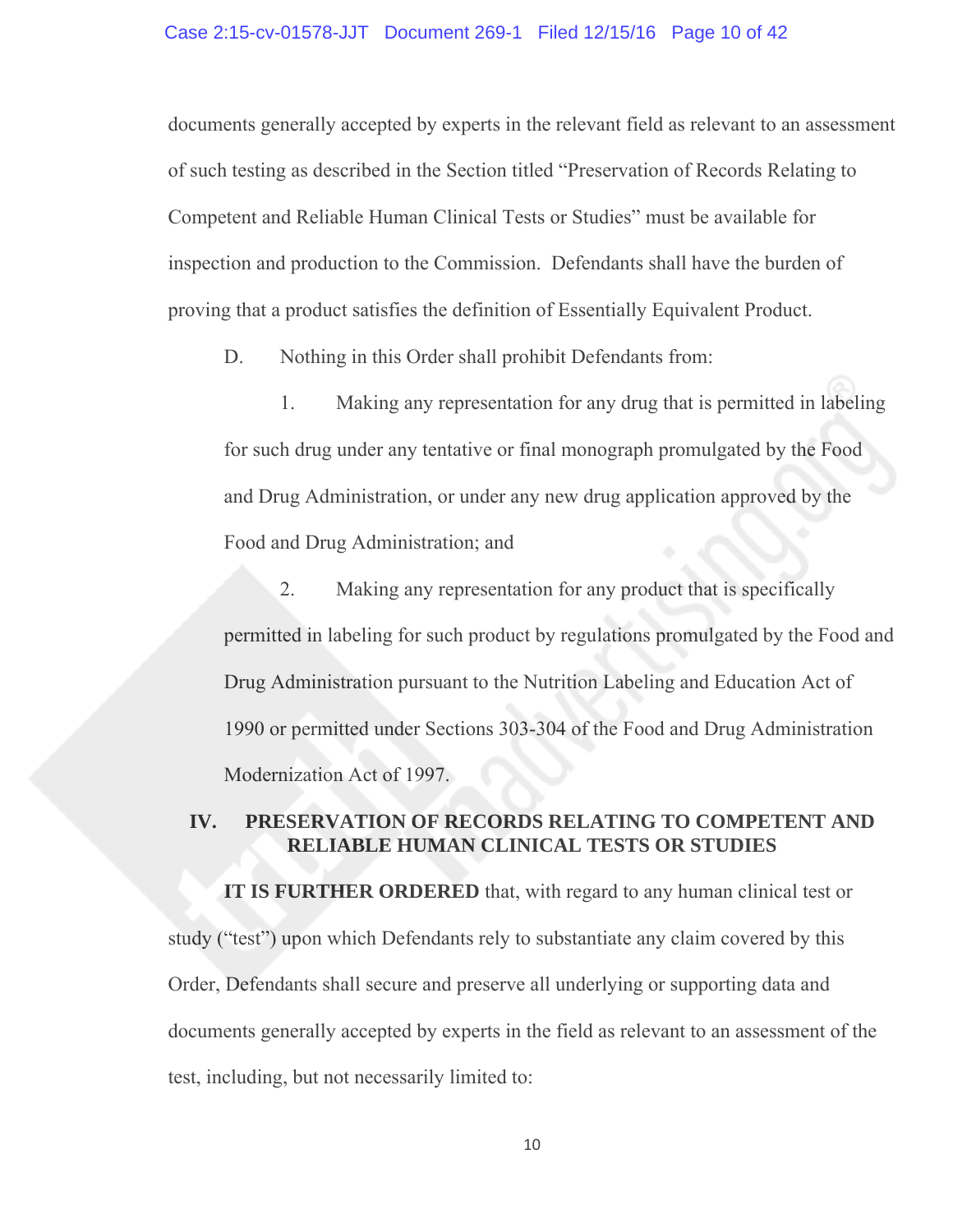#### Case 2:15-cv-01578-JJT Document 269-1 Filed 12/15/16 Page 11 of 42

A. All protocols and protocol amendments, reports, articles, write-ups, or other accounts of the results of the test, and drafts of such documents reviewed by the test sponsor or any other person not employed by the research entity;

B. All documents referring or relating to recruitment; randomization; instructions, including oral instructions, to participants; and participant compliance;

C. Documents sufficient to identify all test participants, including any participants who did not complete the test, and all communications with any participants relating to the test; all raw data collected from participants enrolled in the test, including any participants who did not complete the test; source documents for such data; any data dictionaries; and any case report forms;

D. All documents referring or relating to any statistical analysis of any test data, including, but not limited to, any pretest analysis, intent-to-treat analysis, or between-group analysis performed on any test data; and

E. All documents referring or relating to the sponsorship of the test, including all communications and contracts between any sponsor and the test's researchers. Provided, however, the preceding preservation requirement shall not apply to a reliably reported test, unless the test was conducted, controlled, or sponsored, in whole or in part by: (1) any Defendant; (2) any Defendant's officers, agents, representatives, or employees; (3) any other person or entity in active concert or participation with any Defendant; (4) any person or entity affiliated with or acting on behalf of any Defendant; (5) any supplier of any ingredient contained in the product at issue to any of the foregoing or to the product's manufacturer; or (6) the supplier or manufacturer of such product.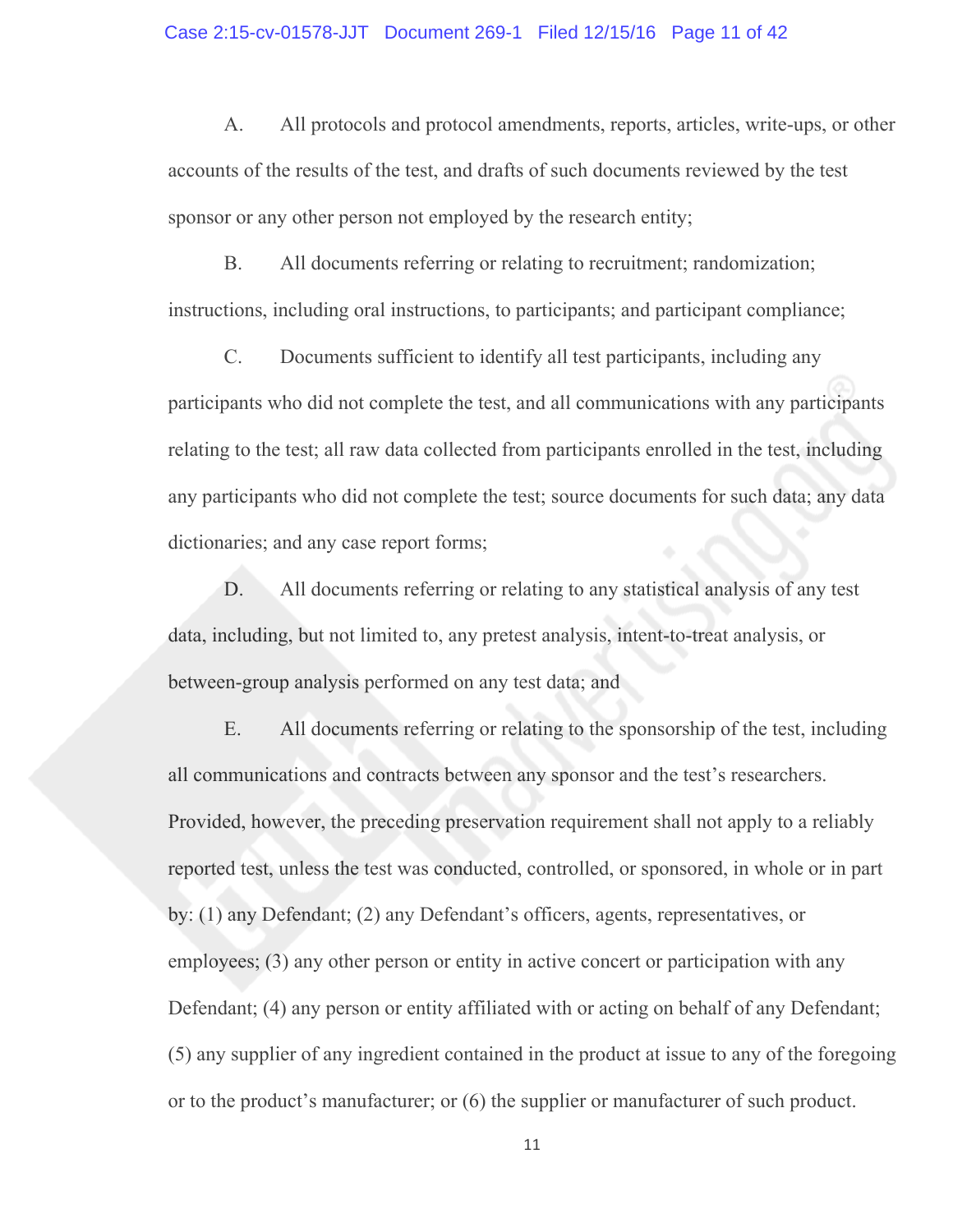For any test conducted, controlled, or sponsored, in whole or in part, by Defendants, Defendants must establish and maintain reasonable procedures to protect the confidentiality, security, and integrity of any personal information collected from or about participants. These procedures shall be documented in writing and shall contain administrative, technical, and physical safeguards appropriate to Defendants' size and complexity, the nature and scope of Defendants' activities, and the sensitivity of the personal information collected from or about the participants.

## **V. PROHIBITION AGAINST MATERIAL OMISSIONS**

 **IT IS FURTHER ORDERED** that Defendants, Defendants' officers, agents, employees, and attorneys, and all other persons in active concert or participation with any of them, who receive actual notice of this Order, whether acting directly or indirectly, in connection with advertising, marketing, promoting, or offering of any Business Venture, are permanently restrained and enjoined from:

 A. Failing to disclose, clearly and conspicuously, to any prospective participant in any Business Venture to whom any earnings, profits, or sales volume claims have been made:

1. The number and percentage of Business Venture participants who have made a profit through their participation in the Business Venture;

 2. The beginning and ending dates when the represented earnings, profits, or sales volume were achieved; and

3. The average and median amount of profit made by each Business Venture participant; and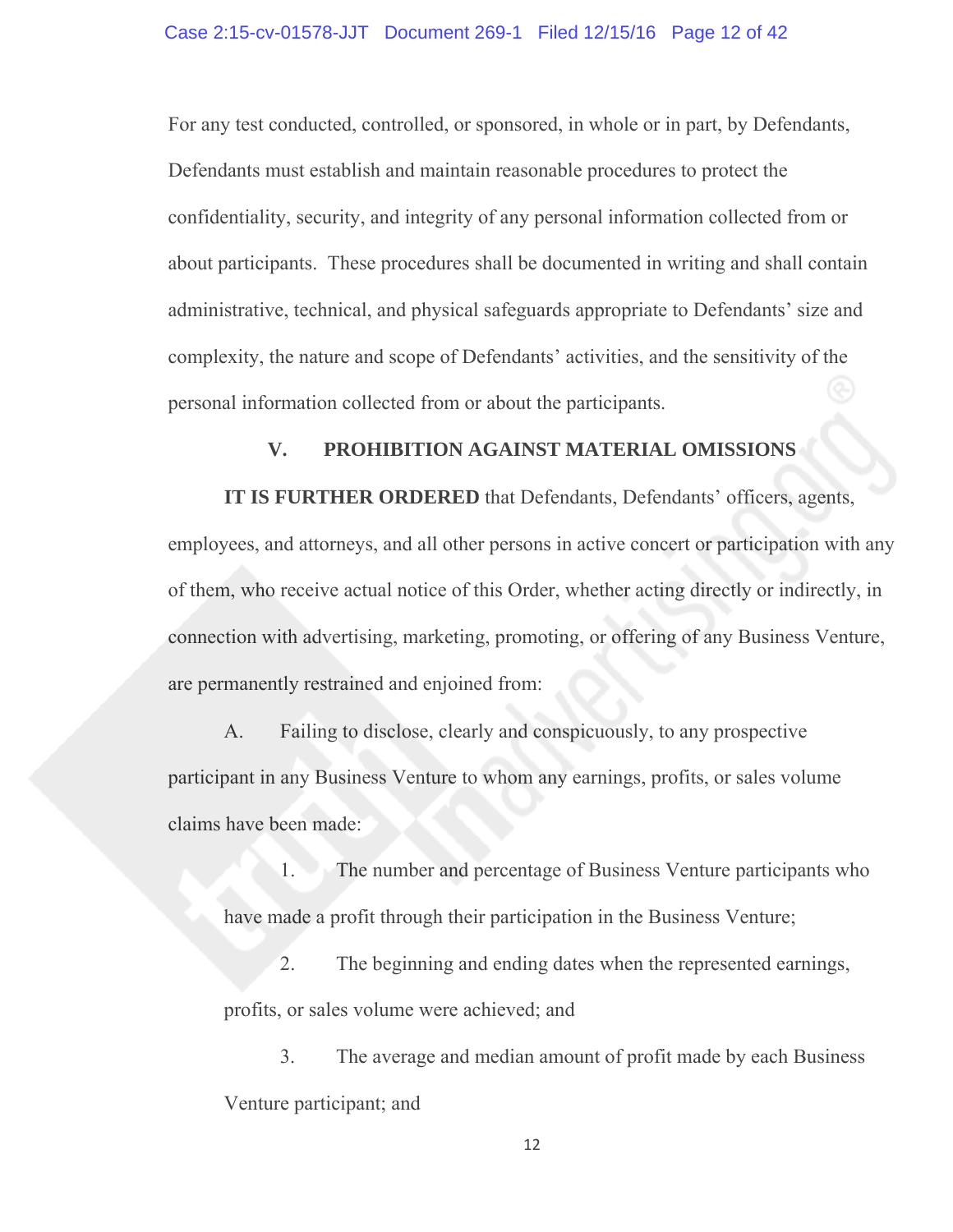B. Failing to disclose, clearly and conspicuously, before any potential participant pays any money to the Defendants, all information material to the decision of whether to participate in the Business Venture, including, but not limited to, whether the Defendants have a refund or buyback policy and if so, all material terms and conditions of the refund or buyback policy, including the specific steps consumers must follow to obtain a refund or buyback.

# **VI. MONITORING COMPLIANCE WITH ORDER**

**IT IS FURTHER ORDERED** that Defendants, in connection with the advertising, marketing, promoting, or offering of any Business Venture, are hereby permanently restrained and enjoined from:

A. Failing to take reasonable steps sufficient to monitor and ensure that the Defendants' agents, representatives, employees, independent contractors, affiliates and participants comply with Sections I-V of this Order. Reasonable steps shall include obtaining initial and biennial assessments and reports ("Assessments") from a qualified, objective, independent third-party auditor, who uses procedures and standards generally accepted in the profession. The auditor selected to conduct such Assessments and prepare such reports shall be Kotzin Valuation Partners, LLC, or any other auditor approved by the Associate Director for Enforcement, Bureau of Consumer Protection, Federal Trade Commission, Washington, D.C. 20580, in his or her sole discretion. The reporting period for the Assessments shall cover: (i) the first one hundred and eighty (180) calendar days after entry of the Order for the initial Assessment, and (ii) each two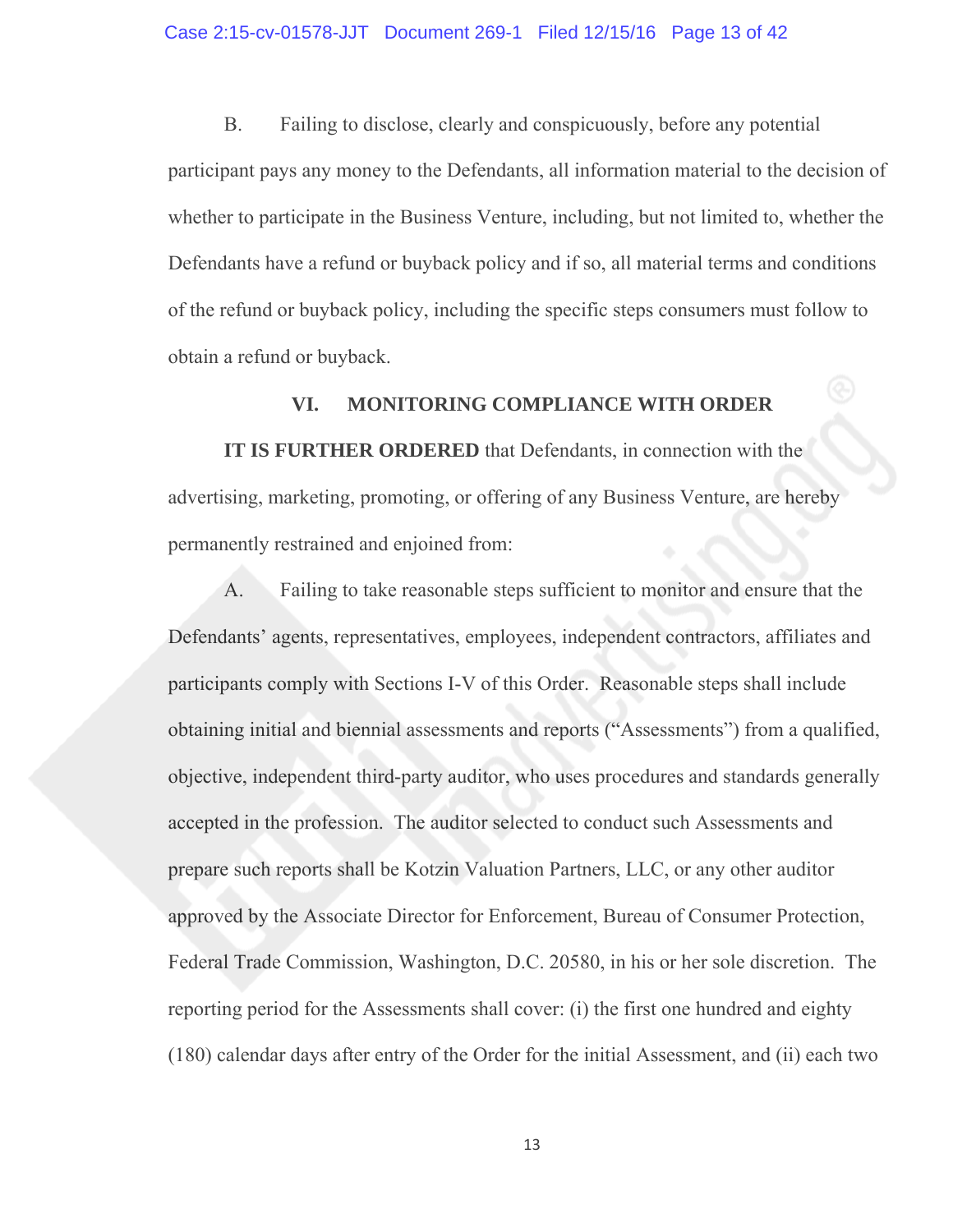(2) year period thereafter for twenty (20) years after entry of the Order. Each Assessment shall:

1. Set forth the specific monitoring and enforcement controls that the Defendants have implemented and maintained during the reporting period;

2. Explain whether such monitoring and enforcement controls are appropriate to Defendants' size, complexity, and the nature and scope of Defendants' activities, including the activities of Defendants' agents, representatives, employees, independent contractors, affiliates and participants;

3. Explain whether the monitoring and enforcement controls that have been implemented meet or exceed the protections required by Sections I-V of this Order; and

4. Certify whether the monitoring and enforcement controls are operating with sufficient effectiveness to ensure compliance with Sections I-V of this Order and whether the controls have so operated throughout the reporting period.

Each Assessment shall be prepared and completed within sixty (60) calendar days after the end of the reporting period to which the Assessment applies. Defendants shall provide each Assessment to the Associate Director for Enforcement, Bureau of Consumer Protection, Federal Trade Commission, Washington, D.C. 20580, within ten (10) calendar days after the Assessment has been prepared.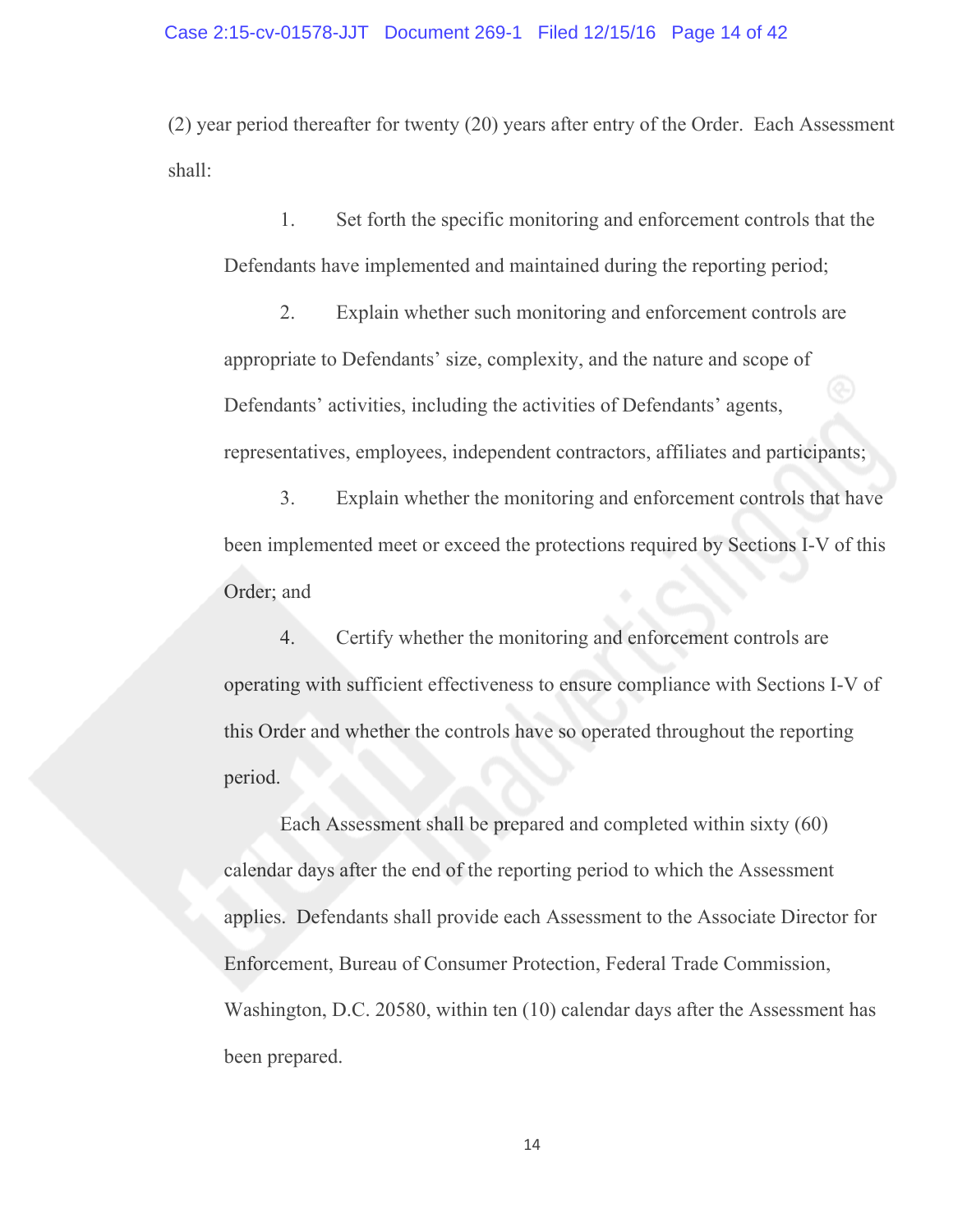B. Failing to promptly and fully investigate any complaint that relates to the subject matter of this Order received by the Defendants and to notify the complainant of the resolution of the complaint and the reason therefore.

C. Failing to take corrective action with respect to any person to whom this Order applies who is not complying with the Order.

# **VII. MONETARY JUDGMENT AND PARTIAL SUSPENSION IT IS FURTHER ORDERED** that:

A. Judgment in the amount of Two Hundred and Thirty-Eight Million Dollars (\$238,000,000) is entered in favor of the Commission against Individual Defendant and Corporate Defendants, jointly and severally, as equitable monetary relief.

B. In partial satisfaction of the monetary judgment:

1. Individual Defendant is ordered to, within 7 calendar days of entry of this Order:

 a. Pay to the Commission Two Hundred and Sixteen Thousand, Eight Hundred and Thirty-Nine Dollars (\$216,839); and

 b. Pay to the Commission Two Hundred and Fifty-Three Thousand, Two Hundred and Ninety-Seven Dollars (\$253,297) from the account at Alliance Bank ending in 1845 that is separately escrowed under the terms of the Court's February 17, 2016 Order (Dkt. 208).

Such payments must be made by electronic fund transfer in accordance with instructions to be provided by a representative of the Commission.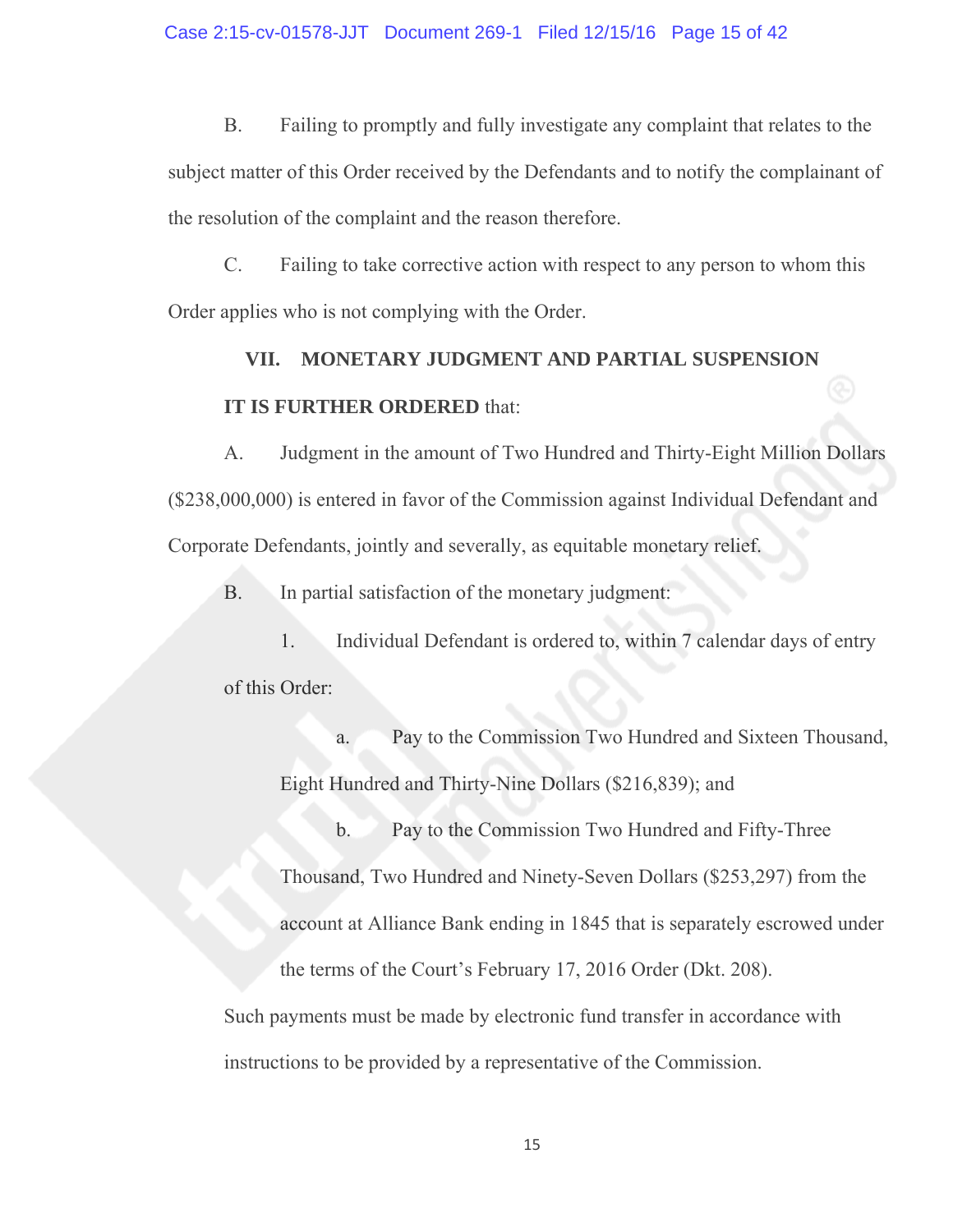2. Individual Defendant is ordered to cooperate fully and take all necessary steps to transfer to the Liquidating Receiver appointed by the Court pursuant to Section IX of this Order (or to such person designated in writing by the Liquidating Receiver), possession and legal and equitable title to any or all of the assets listed on Attachment A to this Order that the Liquidating Receiver, in its sole discretion, shall determine to have a fair market value in excess of the asset's existing liabilities. Such transfer shall occur within 30 calendar days of Individual Defendant's receipt of a written demand from the Liquidating Receiver directing the transfer of an asset listed on Attachment A of this Order or at such later date as the Liquidating Receiver shall direct, subject to Subsection f., below.

a. Individual Defendant shall execute documents, provide information, and produce any title, deed, registration, appraisal, inspection, certificate of insurance, records pertaining to mortgages or liens, or other items reasonably requested by the Liquidating Receiver to determine the value or marketability of any asset or to effectuate the transfer of possession and title of any asset listed on Attachment A. Individual Defendant shall comply with such reasonable requests of the Liquidating Receiver within 3 business days of receiving such a request.

b. Following transfer of title and possession of assets listed on Attachment A, the Liquidating Receiver, or the person designated to receive title and possession, shall be responsible for all maintenance, utilities, taxes, insurance, mortgage payments, and all other expenses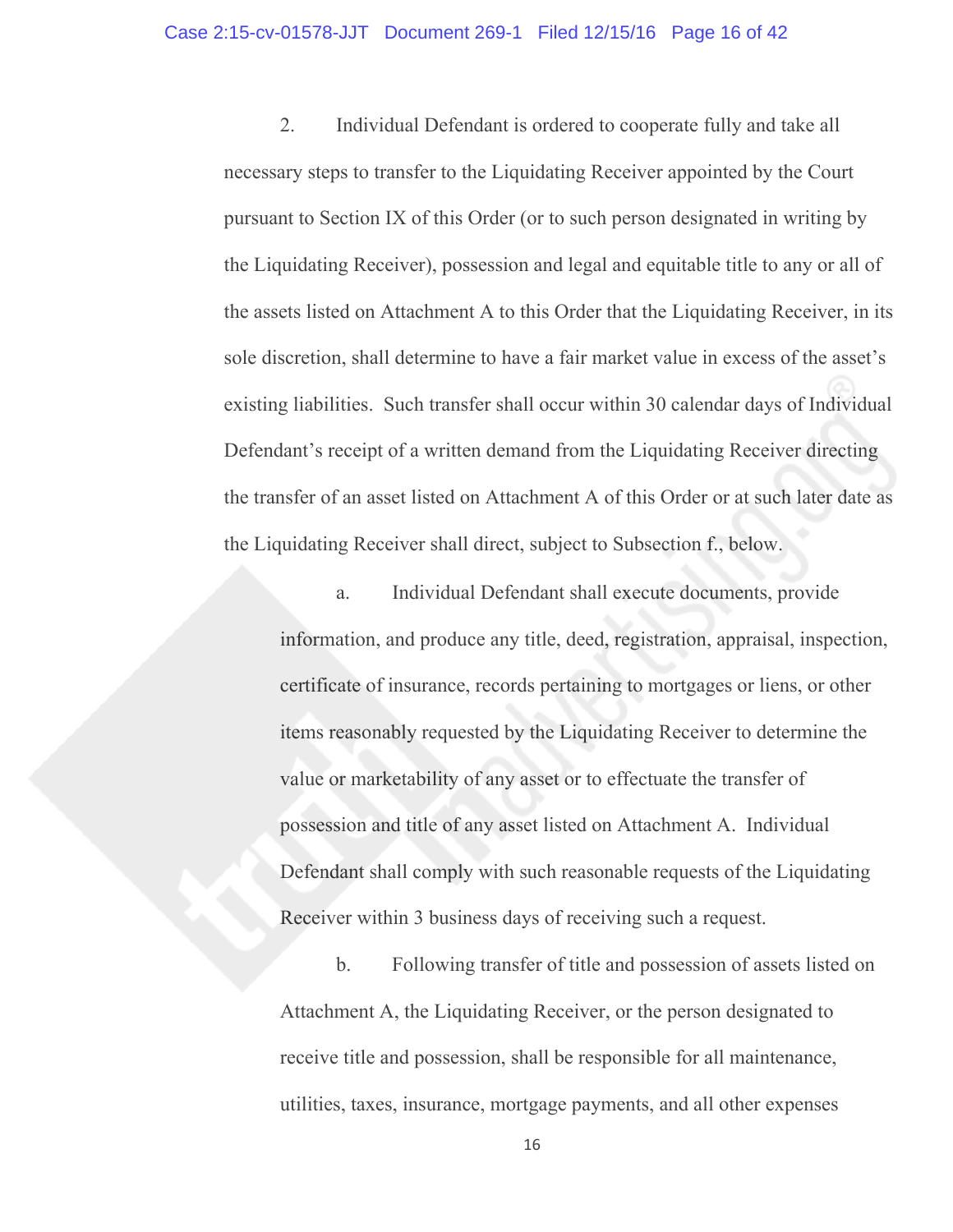related to the assets and shall timely make all payments due.

c. Individual Defendant represents that no encumbrances to any of the assets listed on Attachment A have been added since the execution of his sworn financial statement dated July 11, 2016, and that he will not add any encumbrances after signing this Order. Individual Defendant further represents that he shall maintain and take no action to diminish the value of any asset on Attachment A, including any structures, fixtures, or appurtenances thereto.

d. Until Individual Defendant transfers title and possession of the assets listed on Attachment A, he shall remain current on all amounts due and payable, including but not limited to all mortgage, tax, insurance, assessments, reasonable and necessary maintenance, and similar fees. Individual Defendant shall notify the appropriate insurance carrier(s) immediately upon entry of this Order of the appointment of the Liquidating Receiver and request that the Liquidating Receiver and Commission be added to any insurance policy covering any asset to be transferred under this Subsection as additional insureds.

e. In order to transfer possession of any real property, Individual Defendant shall vacate, or cause any tenants or occupants to vacate, the property in "broom clean condition" and deliver all keys and security codes, if any, to the Liquidating Receiver, or its designee, along with written notice that possession is surrendered.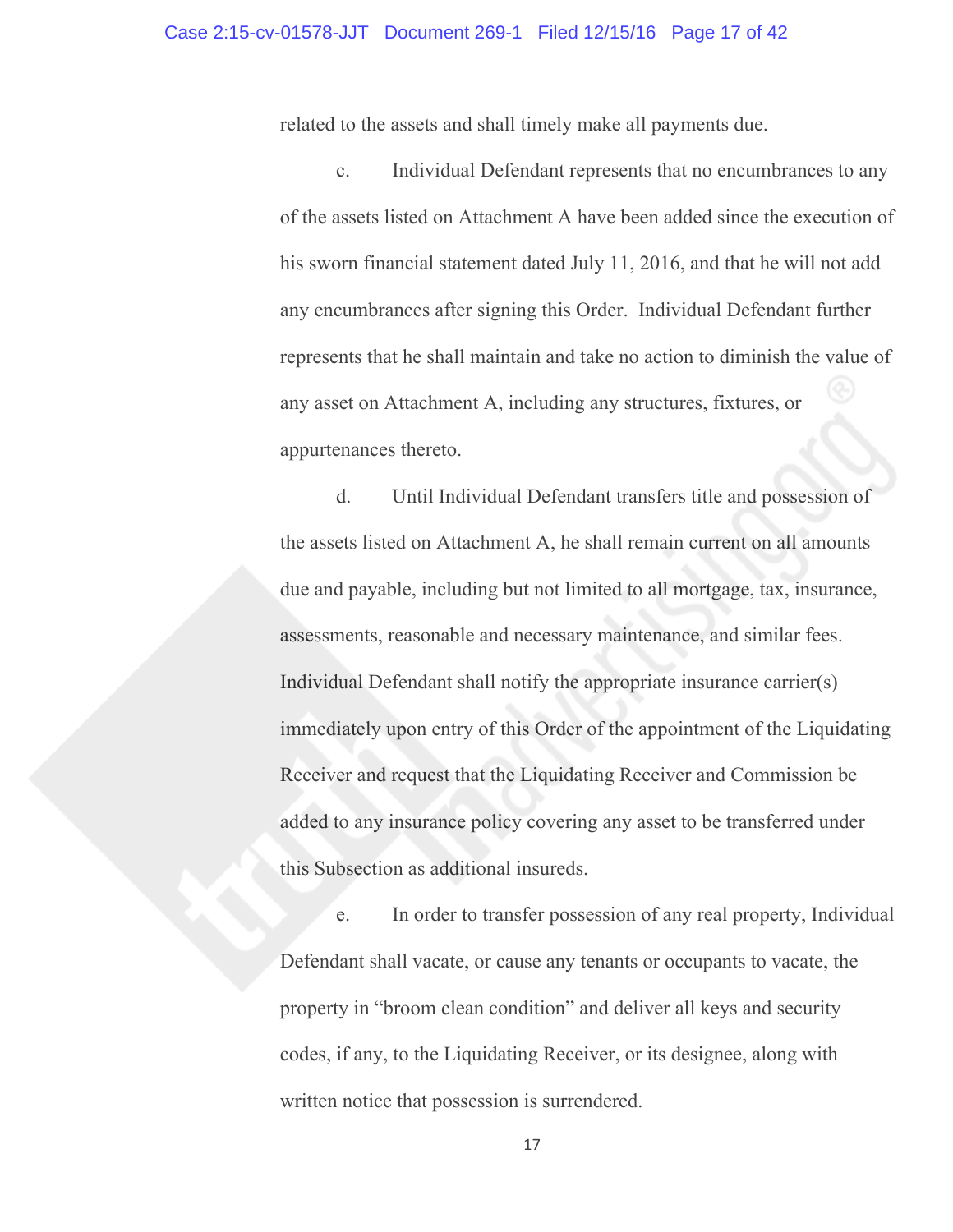f. The Liquidating Receiver shall have 60 calendar days from entry of this Order to determine the value or marketability and to demand the transfer of possession and title of any asset listed on Attachment A.

3. Individual Defendant is ordered to sell to a third party in an armslength transaction for fair market value, or to surrender to lienholder, the real property located at 3083 Ocean Street, Carlsbad, California 92008, bearing the legal description U.S. 1 PER DOC 86-609892, undivided interest in Parcel 1 Tr 14585, in the County of San Diego ("Carlsbad Property") and to pay to the Commission all net proceeds (as described in Subsection g. below), if any, relating to such transfer or surrender.

a. The sale or surrender of the Carlsbad Property shall be completed within 120 calendar days of entry of this Order or, for good cause shown, within such time as the Court shall otherwise order.

b. Individual Defendant represents that no encumbrances to the Carlsbad Property have been added since the execution of his sworn financial statement dated July 11, 2016, and that he will not add any encumbrances after signing this Order. Individual Defendant further represents that he shall maintain and take no action to diminish the value of the Carlsbad Property, including any structures, fixtures, or appurtenances thereto.

c. Until Individual Defendant transfers or surrenders title and possession of the Carlsbad Property, he shall remain current on all amounts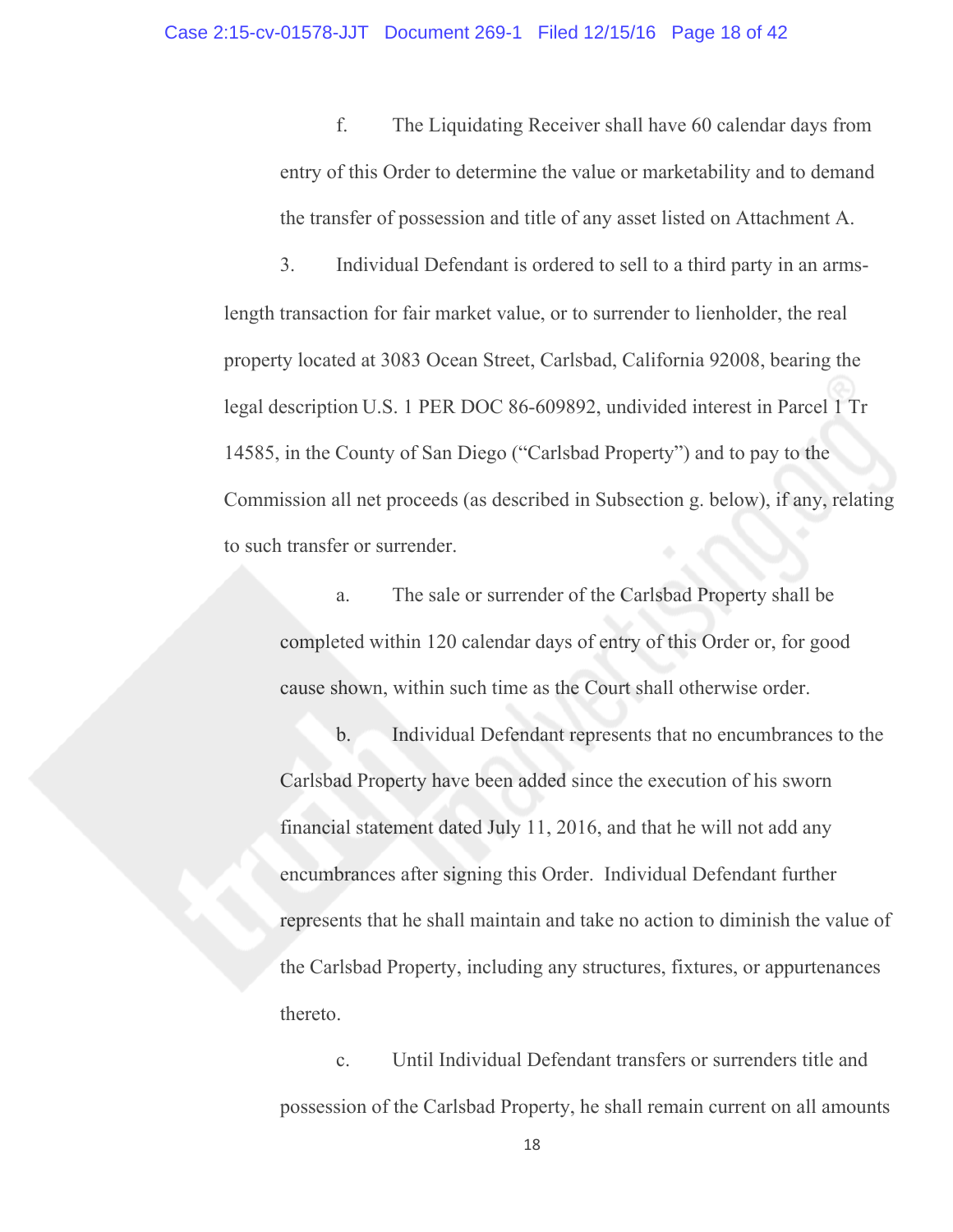due and payable, including but not limited to all mortgage, tax, insurance, assessments, reasonable and necessary maintenance, and similar fees. Individual Defendant shall notify the appropriate insurance carrier(s) immediately upon entry of this Order of the appointment of the Liquidating Receiver and request that the Liquidating Receiver and Commission be added to any insurance policy covering the Carlsbad Property as additional insureds.

d. To secure Individual Defendant's obligation to the Commission under Subsection VII.B.3 above, upon entry of judgment, the FTC shall have the right to record a judgment lien against the Carlsbad Property in accordance with 28 U.S.C. § 3201.

e. Individual Defendant must provide the Commission with written proof of the transfer or surrender, including the date of the event, the sales price or amount of consideration, if any, and name, address, and contact information of the purchaser or recipient of the property.

f. To effectuate the sale of the Carlsbad Property in accordance with this Subsection, upon receipt of an executed letter of intent to purchase the property and settlement statement, the Commission will execute and deliver to the closing agent a release of any judgment lien, which shall be held in escrow contingent upon the closing of the sale, and recorded thereafter if the sale closes.

g. If the Carlsbad Property is sold, any net proceeds after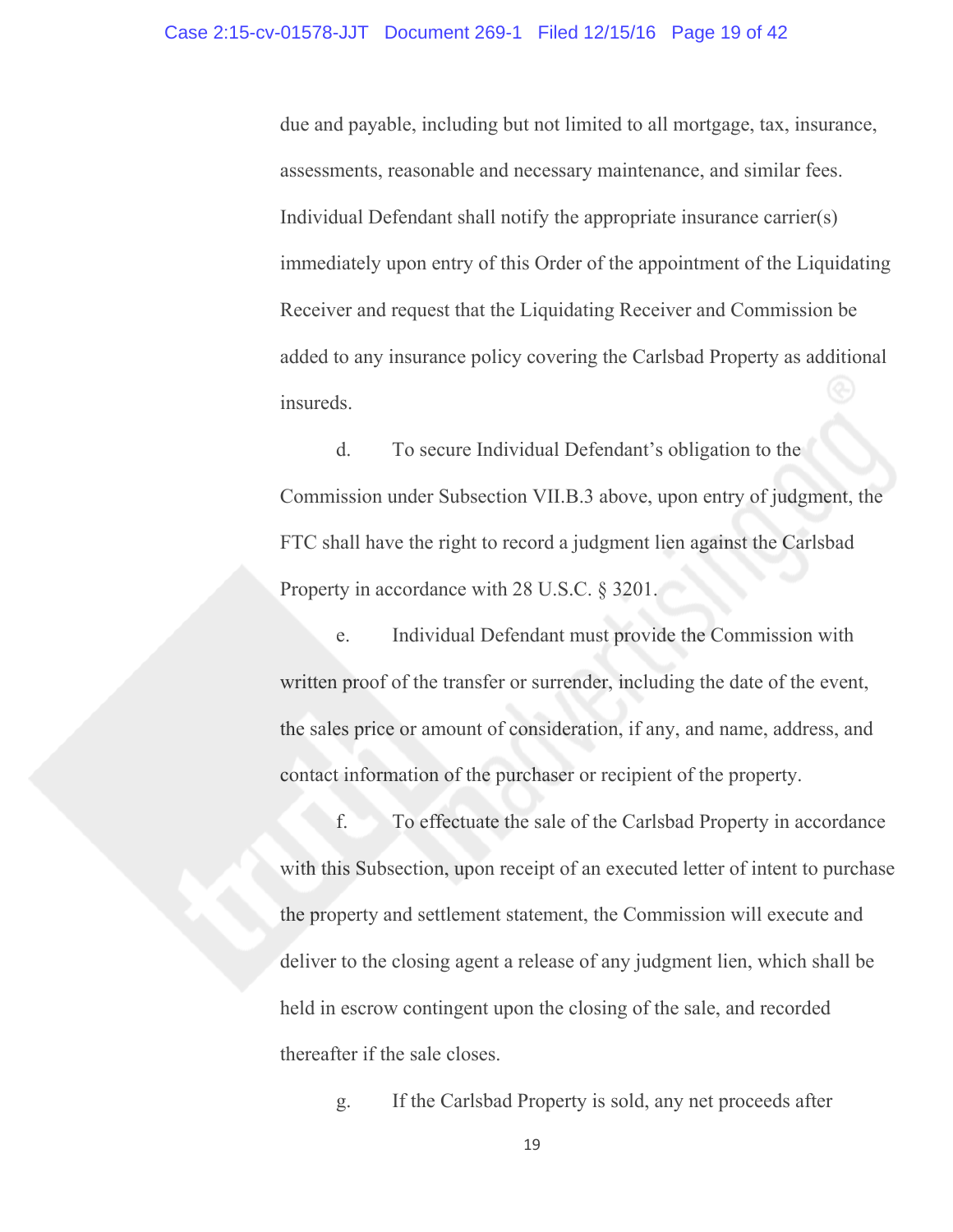payment of ad valorem taxes, transfer fees, recording fees, other fees, and liens recorded prior to July 11, 2016, shall be paid to the Commission at

closing, by electronic fund transfer in accordance with instructions to be provided by a representative of the Commission.

4. Individual Defendant is ordered to transfer to the Commission all federal tax refunds for the 2015 tax year and for any prior tax year received after he executed his sworn financial statement, dated July 11, 2016. Individual Defendant must engage and cooperate with an accounting firm to prepare and file his 2015 tax return within 120 calendar days of the entry of the Order. He must request that the Internal Revenue Service send any such refunds directly to the Commission by electronic fund transfer in accordance with instructions provided by a representative of the Commission, including a notation that it is in reference to FTC File No. X150057. If the IRS cannot make electronic fund transfers to the Commission, Individual Defendant must pay any such refunds directly to the Commission by electronic fund transfer within 7 calendar days of his receipt. Within 3 business days of filing, Individual Defendant shall send to the Commission copies of all federal tax returns (including any subsequently filed amended returns) filed for the 2015 tax year or any prior tax year. Within 14 calendar days of receipt of a written request from a representative of the Commission, Individual Defendant shall take all necessary steps (such as filing a completed IRS Form 4506 or 8821) to cause the IRS to provide information to the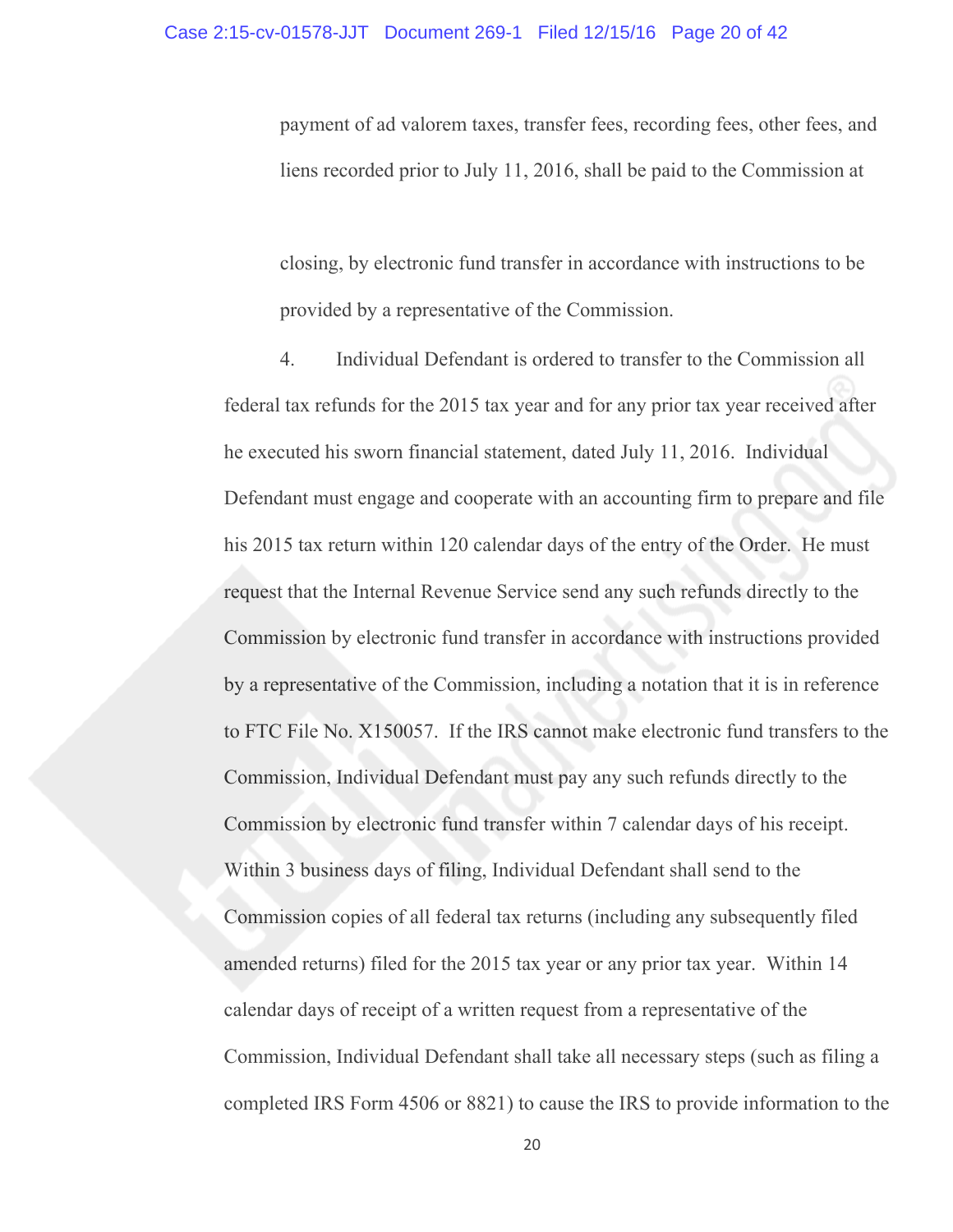Commission. The Commission may request any information, including amended tax returns and any other filings related to compliance with this provision, that Individual Defendant has the authority to release.

5. Corporate Defendants are ordered to cooperate fully and take all necessary steps to transfer to the Liquidating Receiver appointed by the Court pursuant to Section IX of this Order (or to such person designated in writing by the Liquidating Receiver), possession and legal and equitable title to the assets listed on Attachment B to this Order that the Liquidating Receiver, in its sole discretion, shall determine to have a fair market value in excess of the asset's existing liabilities. Such transfer shall occur within 30 calendar days of Corporate Defendants' receipt of a written demand from the Liquidating Receiver directing the transfer of an asset listed on Attachment B, or at such other later date as the Liquidating Receiver shall direct, subject to Subsection e., below.

a. Corporate Defendants shall execute documents, provide information, and produce any title, deed, registration, appraisal, inspection, certificate of insurance, records pertaining to mortgages or liens, or other items reasonably requested by the Liquidating Receiver to determine the value or marketability of any asset or to effectuate the transfer of possession and title of any asset listed on Attachment B. Corporate Defendants shall comply with such reasonable requests of the Liquidating Receiver within 3 business days of receiving such a request.

b. Following transfer of title and possession, the Liquidating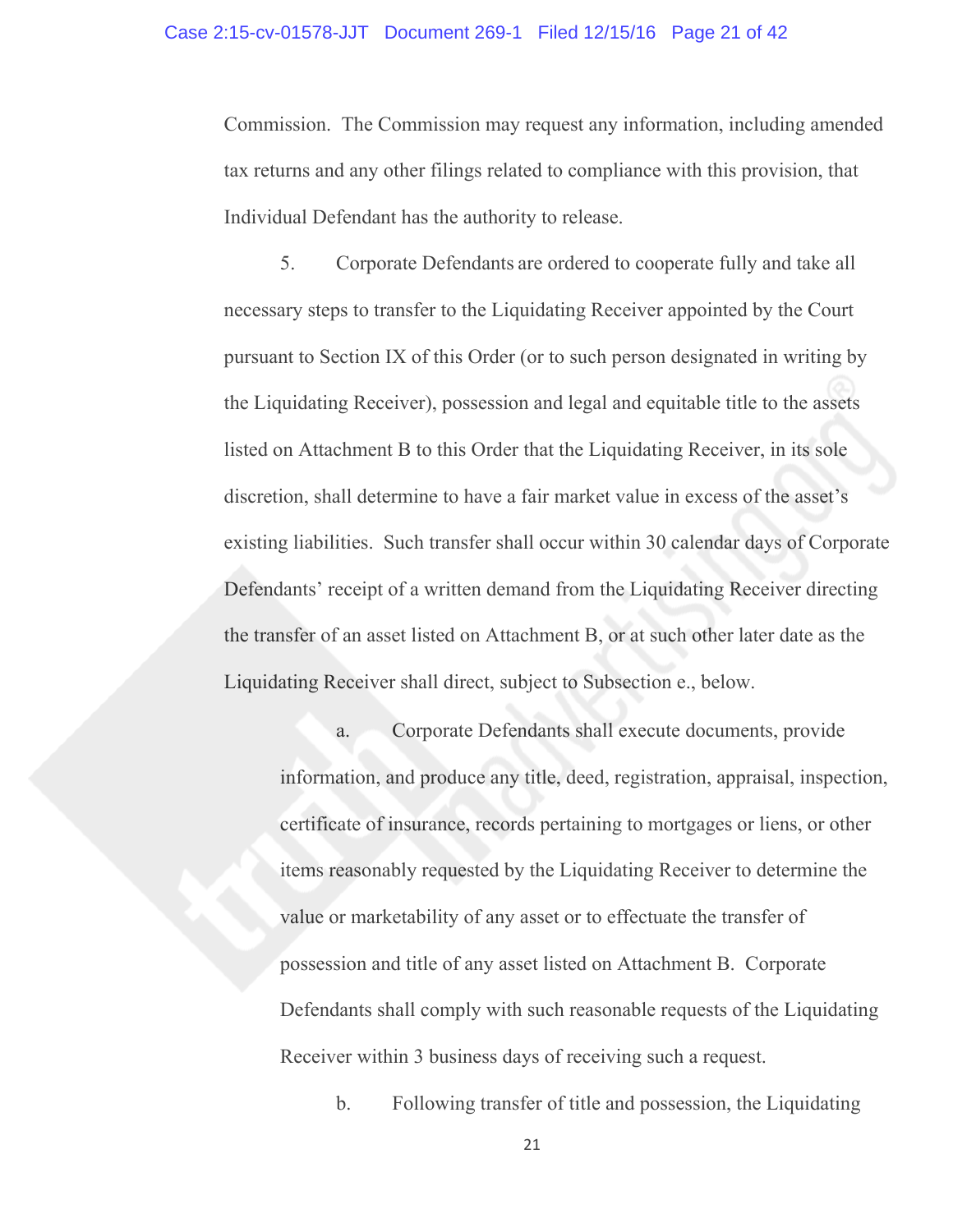Receiver, or the person designated to receive title and possession, shall be responsible for all maintenance, utilities, taxes, insurance, mortgage

payments, and all other expenses related to the assets and shall timely make all payments due.

c. Corporate Defendants represent that no encumbrances to any of the assets listed on Attachment B have been added since the execution of their sworn financial statements dated on June 20, 2016, and that they will not add any encumbrances after signing this Order. Corporate Defendants further represent that they shall maintain and take no action to diminish the value of any asset listed on Attachment B.

d. Until Corporate Defendants transfer title and possession of the assets listed on Attachment B, they shall remain current on all amounts due and payable, including but not limited to all tax, insurance, assessments, reasonable and necessary maintenance, and similar fees. Individual Defendant shall notify the appropriate insurance carrier(s) immediately upon entry of this Order of the appointment of the Liquidating Receiver and request that the Liquidating Receiver and Commission be added to any insurance policy covering any asset to be transferred under this Subsection as additional insureds.

e. The Liquidating Receiver shall have 60 calendar days from entry of this Order to determine the value or marketability and to demand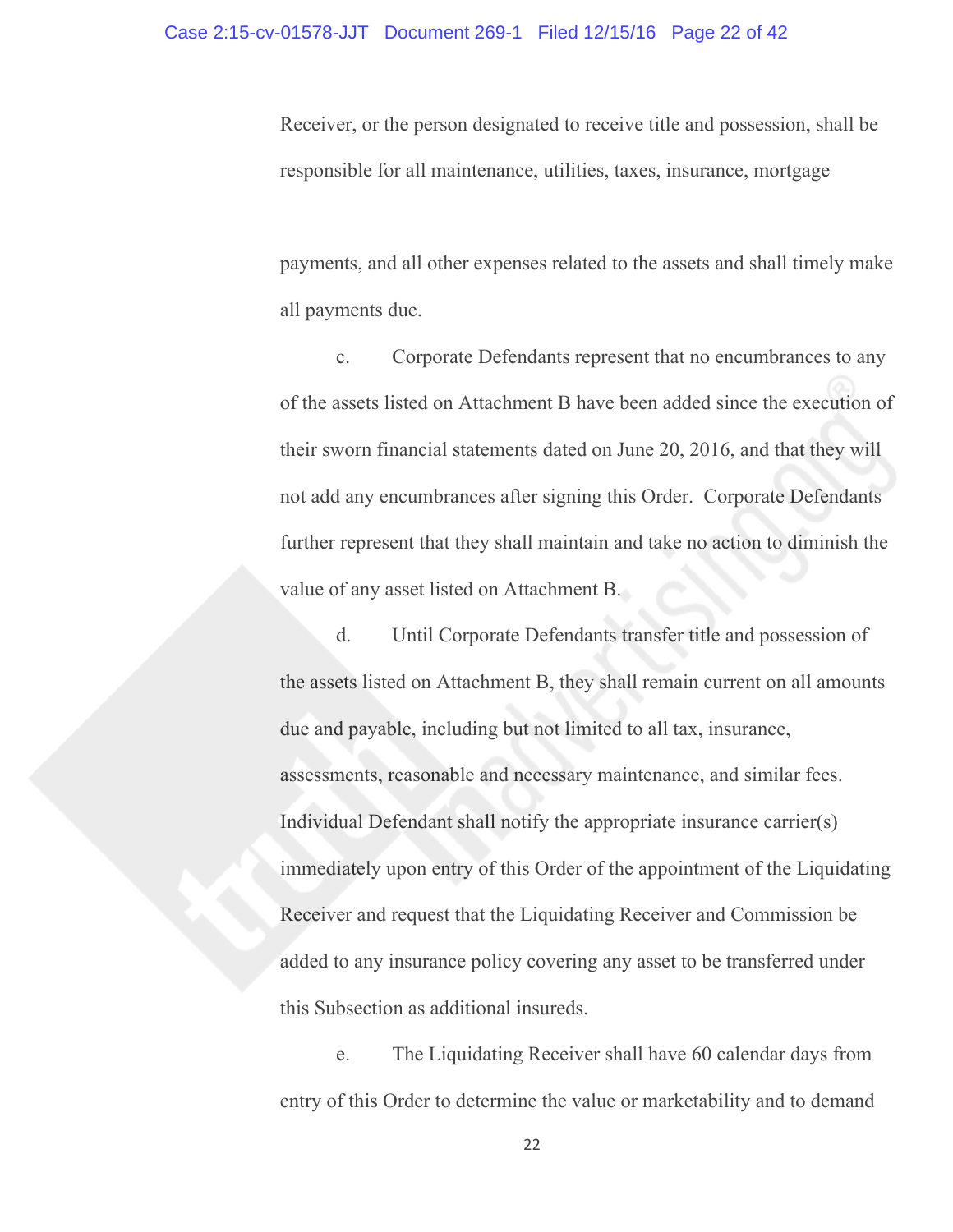the transfer of possession and title of any asset listed on Attachment B.

6. Time is of the essence for Defendants' partial satisfaction of the judgment. In the event that the Individual Defendant or Corporate Defendants fail to timely satisfy any of their respective obligations under Subsection VII.B.1 – VII.B.5, above, and such default continues for 30 calendar days beyond the due date, the entire judgment shall become immediately due and payable by the defaulting Defendant(s), less the amount of any payments made to the Commission in accordance with those provisions.

C. Upon receipt by the Commission of all payments and by the Liquidating Receiver of all transfers of assets required in Subsection VII.B, above, the remainder of the judgment against Individual Defendant and Corporate Defendants shall be suspended, subject to the Subsections below.

D. The Commission's agreement to the suspension of part of the judgment against the Individual Defendant and Corporate Defendants is expressly premised upon the truthfulness, accuracy, and completeness of their sworn financial statements and related documents (collectively, "financial representations") submitted to the Commission, namely:

1. The Financial Statement of Corporate Defendant Vemma International Holdings, Inc. signed by Benson K. Boreyko, CEO, on June 20, 2016 including the attachments;

2. Additional documentation submitted by secure portal and described in an email from Corporate Defendants' counsel Edward A. Salanga to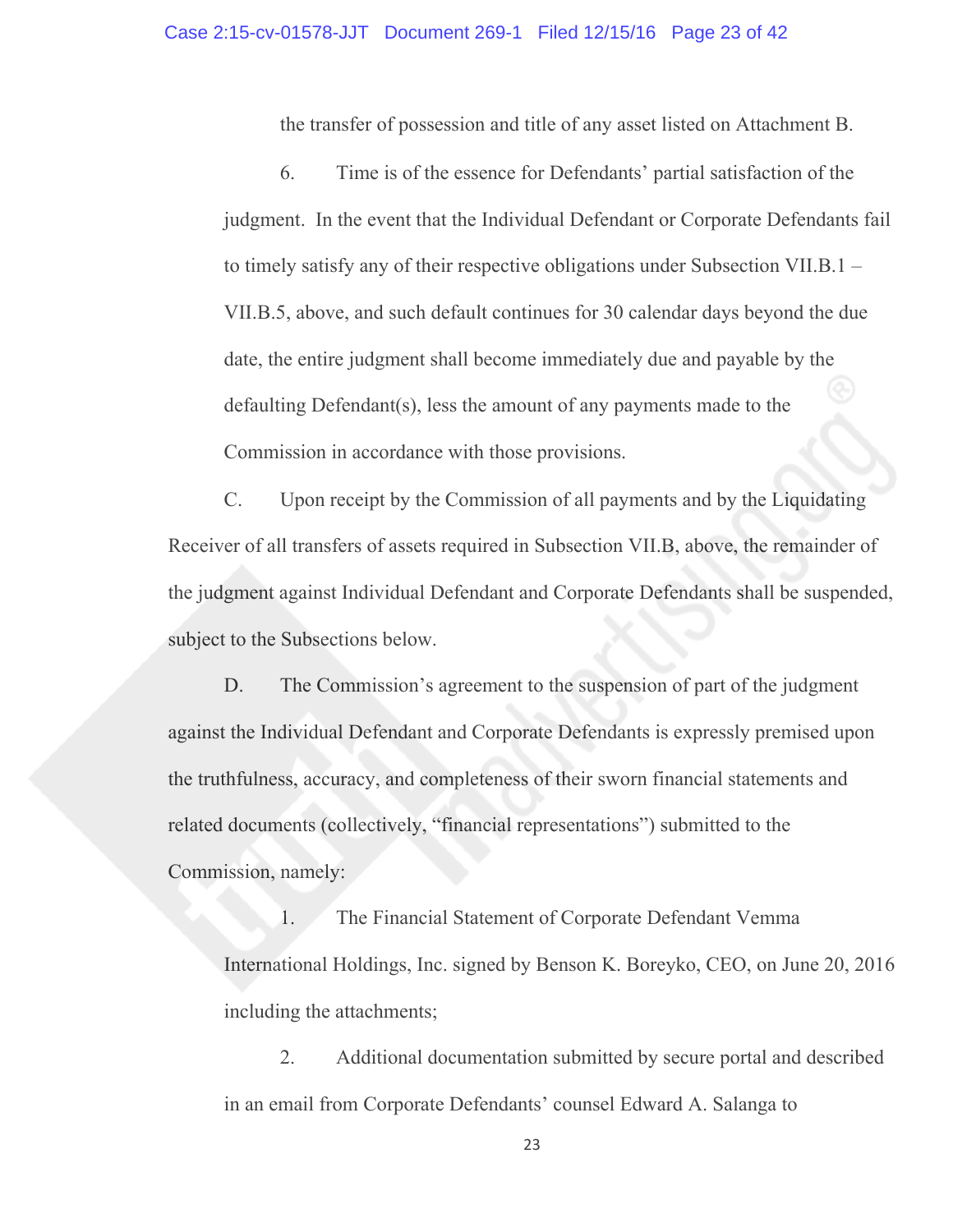Commission counsel Thomas B. Carter dated July 11, 2016, consisting of Corporate Defendants' Consolidating Balance Sheets and Consolidating Income Statements for the months of March 2015 through May 2016;

3. Additional documentation hand delivered to Commission counsel Thomas B. Carter in Phoenix, Arizona, on July 21, 2016, consisting of Corporate Defendants' Projected Vemma 12 Month Business Plan, August 2016 – July 2017;

4. The Financial Statement of Individual Defendant Benson K. Boreyko signed on July 11, 2016, including the attachments;

5. Additional financial disclosures regarding Financial Statement Item 18, Real Estate, submitted by email dated July 14, 2016, from Individual Defendant Benson K. Boreyko's counsel Lindsi M. Weber to Commission counsel Thomas B. Carter;

6. Additional financial disclosures and documentation regarding Financial Statement Item 18, Real Estate, and Item 13, Life Insurance Policies, submitted by email dated July 19, 2016, from Individual Defendant Benson K. Boreyko's counsel Lindsi M. Weber to Commission counsel Thomas B. Carter, attaching Columbus Life Insurance policy summaries for 9/3/94 and 5/16/12;

7. Additional documentation submitted by email from Individual Defendant Benson K. Boreyko's counsel Lindsi M. Weber to Commission counsel Thomas B. Carter dated August 5, 2016, attaching Amended Escrow Instructions and Parcel Map for the San Marcos, California property at the northeast corner of Twin Oaks Valley Road and Windy Way; and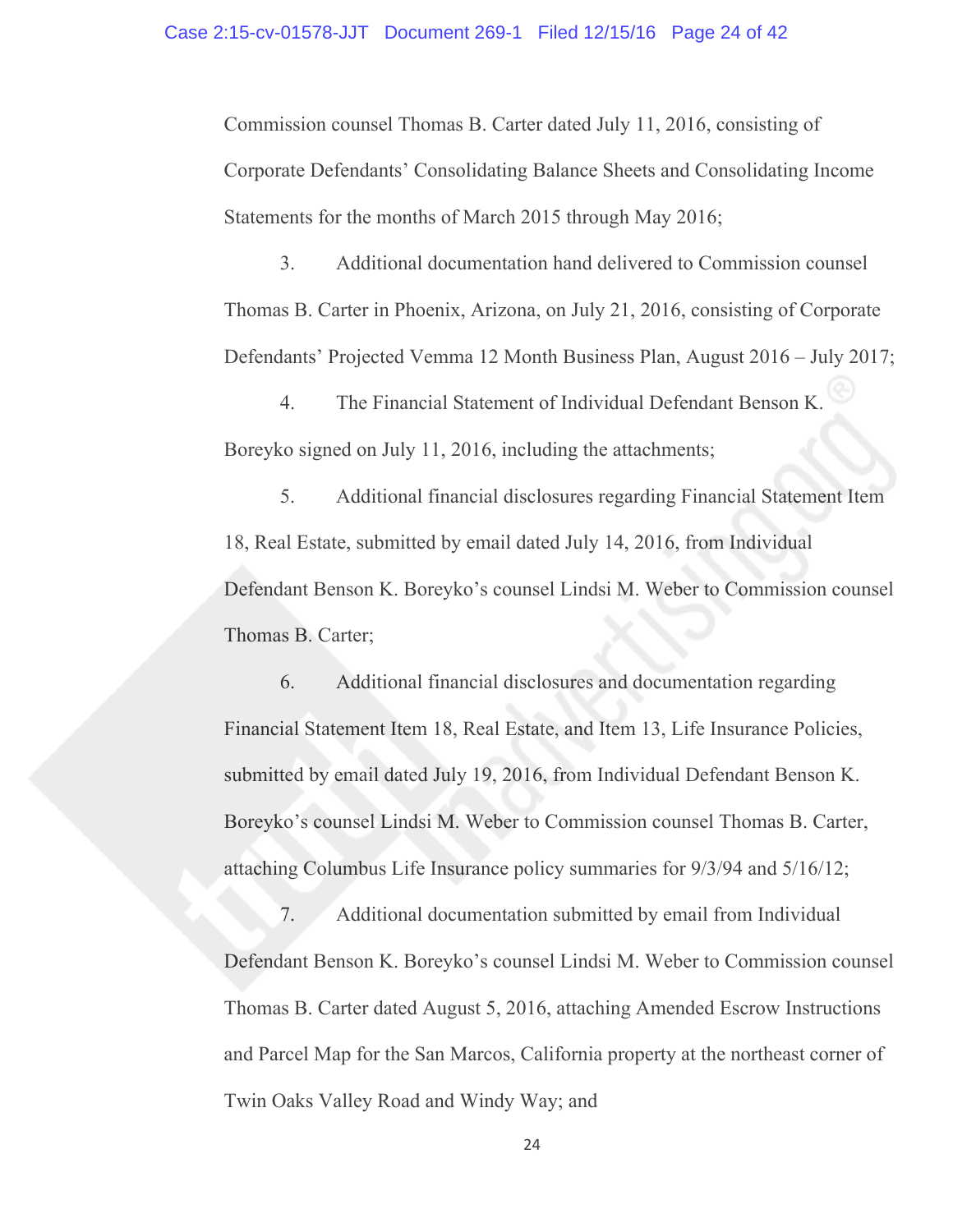8. Additional documentation submitted by email from Defendants' counsel Edward A. Salanga to Commission counsel Thomas B. Carter dated August 11, 2016, attaching an Appraisal Of Real Property for the Carlsbad Property and a Residential Appraisal Summary Report for Individual Defendant's home at \*\*\*\*\* E Gold Dust Ave, Scottsdale, Arizona.

E. The suspension of the judgment will be lifted as to Defendants if, upon motion by the Commission, the Court finds that any Defendant failed to disclose any material asset, materially misstated the value of any asset, or made any other material misstatement or omission in the financial representations identified above, or that a Defendant is in default on any obligation under this Section.

F. If the suspension of the judgment is lifted, the judgment becomes immediately due as to Defendants in the amount specified in Subsection VII.A above (which the parties stipulate only for purposes of this Section represents the consumer injury alleged in the Complaint), less any payment previously made pursuant to this Section, plus interest computed from the date of entry of this Order.

# **VIII. ADDITIONAL MONETARY PROVISIONS IT IS FURTHER ORDERED** that:

A. Defendants relinquish dominion and all legal and equitable right, title, and interest in all assets transferred pursuant to this Order and may not seek the return of any assets.

B. The facts alleged in the Complaint will be taken as true, without further proof, in any subsequent civil litigation by or on behalf of the Commission, including in a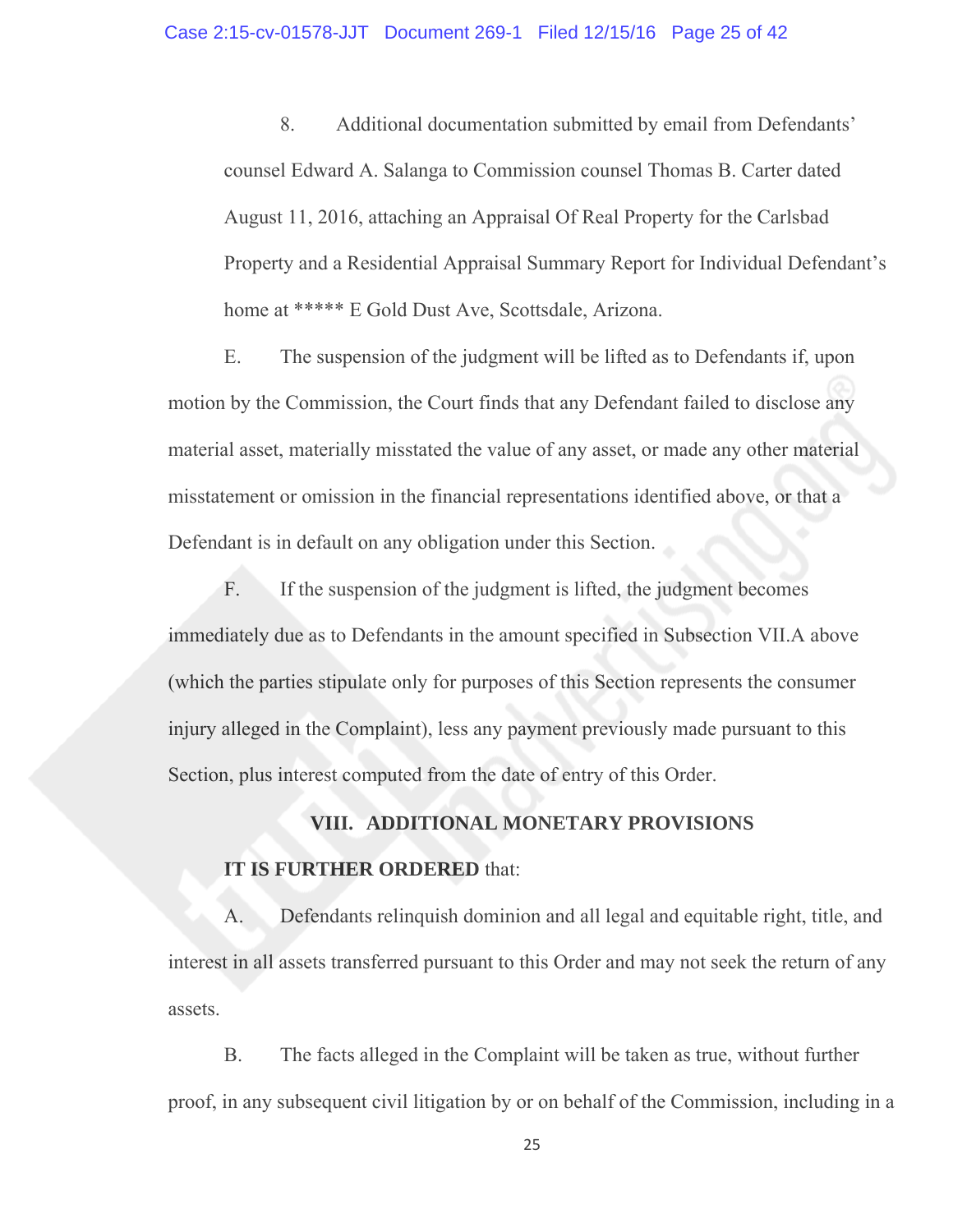#### Case 2:15-cv-01578-JJT Document 269-1 Filed 12/15/16 Page 26 of 42

proceeding to enforce its rights to any payment or monetary judgment pursuant to this Order, such as a nondischargeability complaint in any bankruptcy case.

C. The facts alleged in the Complaint establish all elements necessary to sustain an action by the Commission pursuant to Section  $523(a)(2)(A)$  of the Bankruptcy Code, 11 U.S.C. § 523(a)(2)(A), and this Order will have collateral estoppel effect for such purposes.

D. Defendants acknowledge that their Taxpayer Identification Numbers (Social Security Numbers or Employer Identification Numbers), which Defendants previously submitted to the Commission, may be used for collecting and reporting on any delinquent amount arising out of this Order, in accordance with 31 U.S.C. §7701.

E. All money paid to the Commission pursuant to this Order may be deposited into a fund administered by the Commission or its designee to be used for equitable relief, including consumer redress and any attendant expenses for the administration of any redress fund. If a representative of the Commission decides that direct redress to consumers is wholly or partially impracticable or money remains after redress is completed, the Commission may apply any remaining money for such other equitable relief (including consumer information remedies) as it determines to be reasonably related to Defendants' practices alleged in the Complaint. Any money not used for such equitable relief is to be deposited to the U.S. Treasury as disgorgement. Defendants have no right to challenge any actions the Commission or its representatives may take pursuant to this Subsection.

F.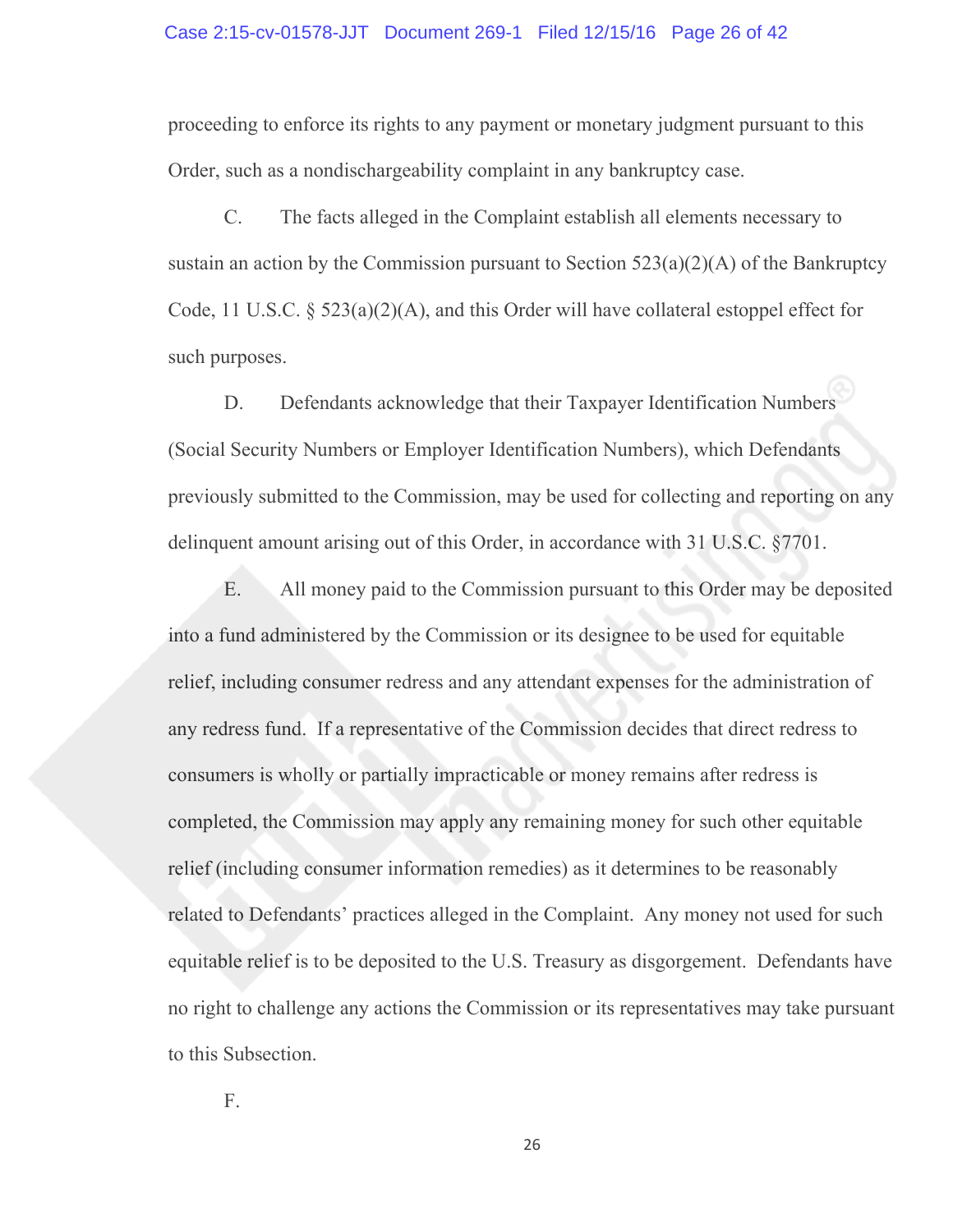## **IX. LIQUIDATING RECEIVER**

## **IT IS FURTHER ORDERED** that,

 A. The firm of Robb Evans and Associates LLC is appointed Liquidating Receiver with the full power of an equity receiver. The Liquidating Receiver shall be an agent of this Court, and solely the agent of this Court, in acting as Liquidating Receiver under this Order. The Liquidating Receiver shall comply with all laws and Local Rules of this Court governing receivers. Except for an act of gross negligence, the Liquidating Receiver and any professionals it retains to assist it shall not be liable for any loss or damage incurred by Defendants, their agents, servants, employees, and attorneys or any other person, by reason of any act performed or omitted to be performed by the Liquidating Receiver or any professional it retains to assist it in connection with the discharge of its duties and responsibilities.

 B. Upon the transfer of possession of assets pursuant to the Section titled "Monetary Judgment and Partial Suspension," the Liquidating Receiver shall assume responsibility for management and maintenance of the assets of the receivership estate, except as otherwise provided, including, but not limited to: making disbursements for operating expenses as may be appropriate; undertaking repairs; procuring appropriate insurance or modifying existing insurance; making payment for all amounts due and payable, including, but not limited to, taxes, insurance, homeowner's assessments, reasonable and necessary maintenance, and similar fees; and making payments for and taking any other actions necessary to efficiently manage the assets of the estate and to maintain their value.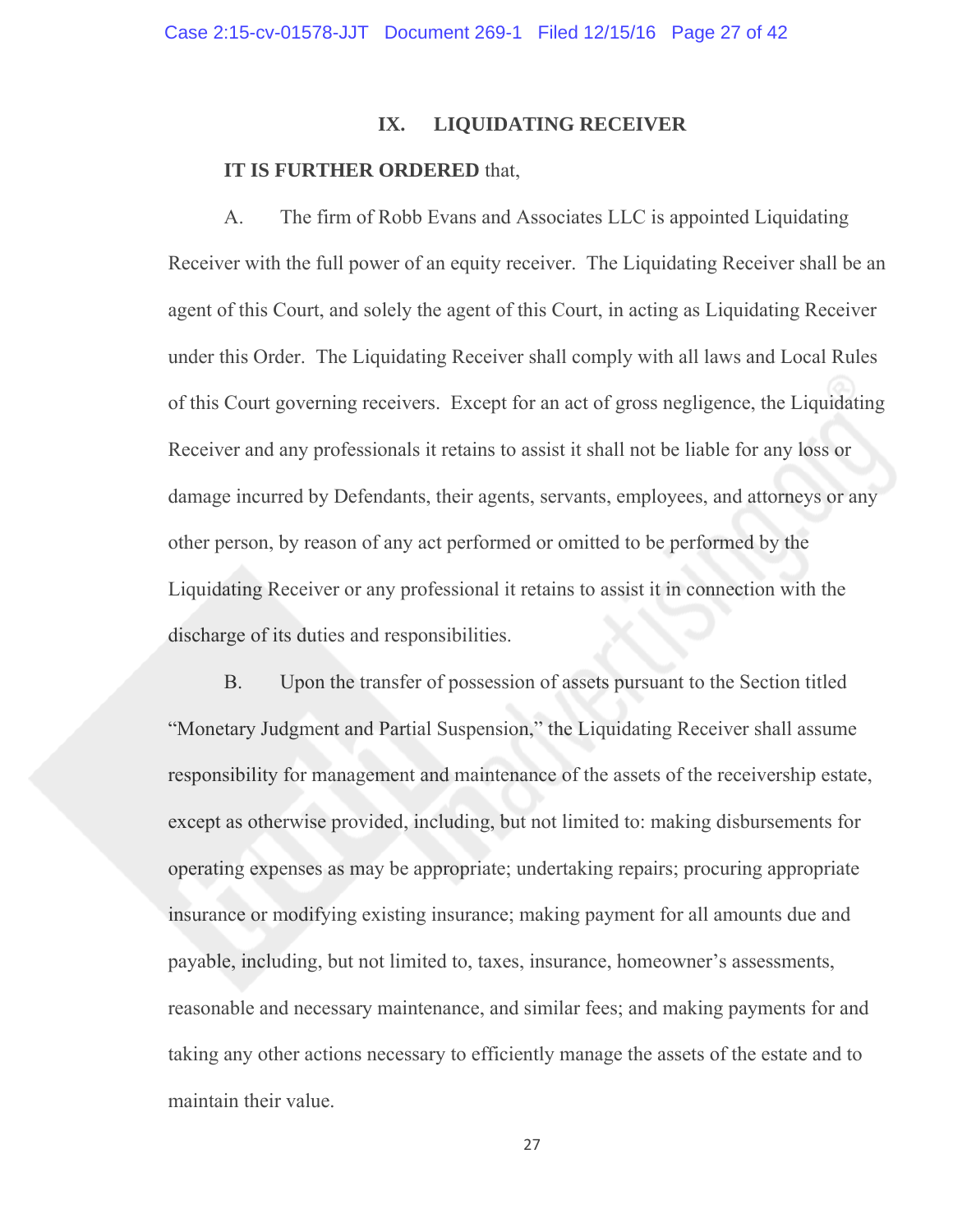C. Except as otherwise provided, the Liquidating Receiver shall have all necessary powers to manage and maintain the assets of the receivership estate including without limitation, the following powers and responsibilities:

1. To take possession of the assets of the receivership estate.

 2. To employ such counsel, real estate agents, auctioneers, appraisers, accountants, contractors, other professionals, and other such persons, including maintenance and repair persons, as may be necessary in order to carry out its duties as Liquidating Receiver and to preserve, maintain, and protect the assets of the receivership estate.

 3. To bring and defend lawsuits affecting assets of the receivership estate.

 4. To determine or abrogate, in the Liquidating Receiver's sole sound business discretion, to the extent permitted by law, any and all agreements, contracts, understandings, or commitments entered into by Defendants with respect to the assets of the receivership estate.

 5. To open new accounts with, or negotiate, compromise or otherwise modify Defendants' existing obligations to third parties, including utility companies, secured creditors, other service providers or suppliers of goods and services related to the assets of the receivership estate, and to otherwise enter into such agreements, contracts, or understandings with such third parties as are necessary to maintain, preserve, and protect the assets of the receivership estate.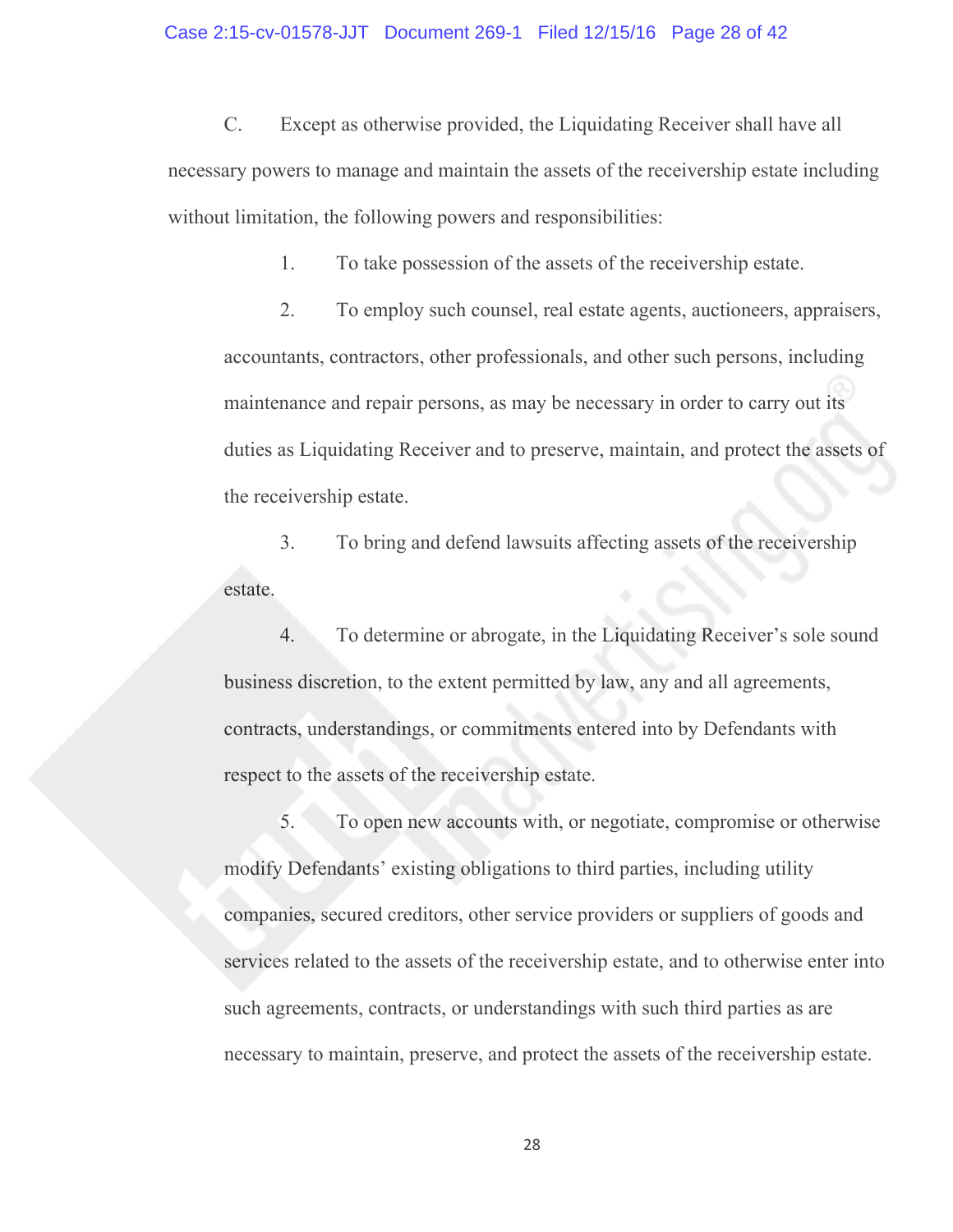6. To open new bank accounts with respect to the Liquidating Receiver's management and operation of the assets of the receivership estate.

 D. The Liquidating Receiver shall keep a true and accurate account of any and all receipts and expenditures and periodically file with the Court a Liquidating Receivership Report under oath, accurately identifying all such revenues received and expenditures made, including adequately detailed information concerning income, expenses, payables, and receivables. These periodic filings shall be served by the Liquidating Receiver on the Commission and Corporate Defendants' and Individual Defendant's counsel of record.

 E. The Liquidating Receiver shall take all necessary steps to enable the assets of the receivership estate to obtain and maintain the status of a taxable "Settlement Fund," within the meaning of Section 468B of the Internal Revenue Code and of the regulations, whether proposed, temporary or final, or pronouncements thereunder, including the filing of the elections and statements contemplated by those provisions. The Liquidating Receiver shall be designated the administrator of the Settlement Fund, pursuant to Treas. Reg.  $\S$  1.468B-  $2(k)(3)(i)$ , and shall satisfy the administrative requirements imposed by Treas. Reg. § 1.468B-2, including but not limited to (a) obtaining a taxpayer identification number, (b) timely filing applicable federal, state, and local tax returns and paying taxes reported thereon, and (c) satisfying any information, reporting or withholding requirements imposed on distributions from the Settlement Fund. The Liquidating Receiver shall cause the Settlement Fund to pay taxes in a manner consistent with treatment of the Settlement Fund as a "Qualified Settlement Fund."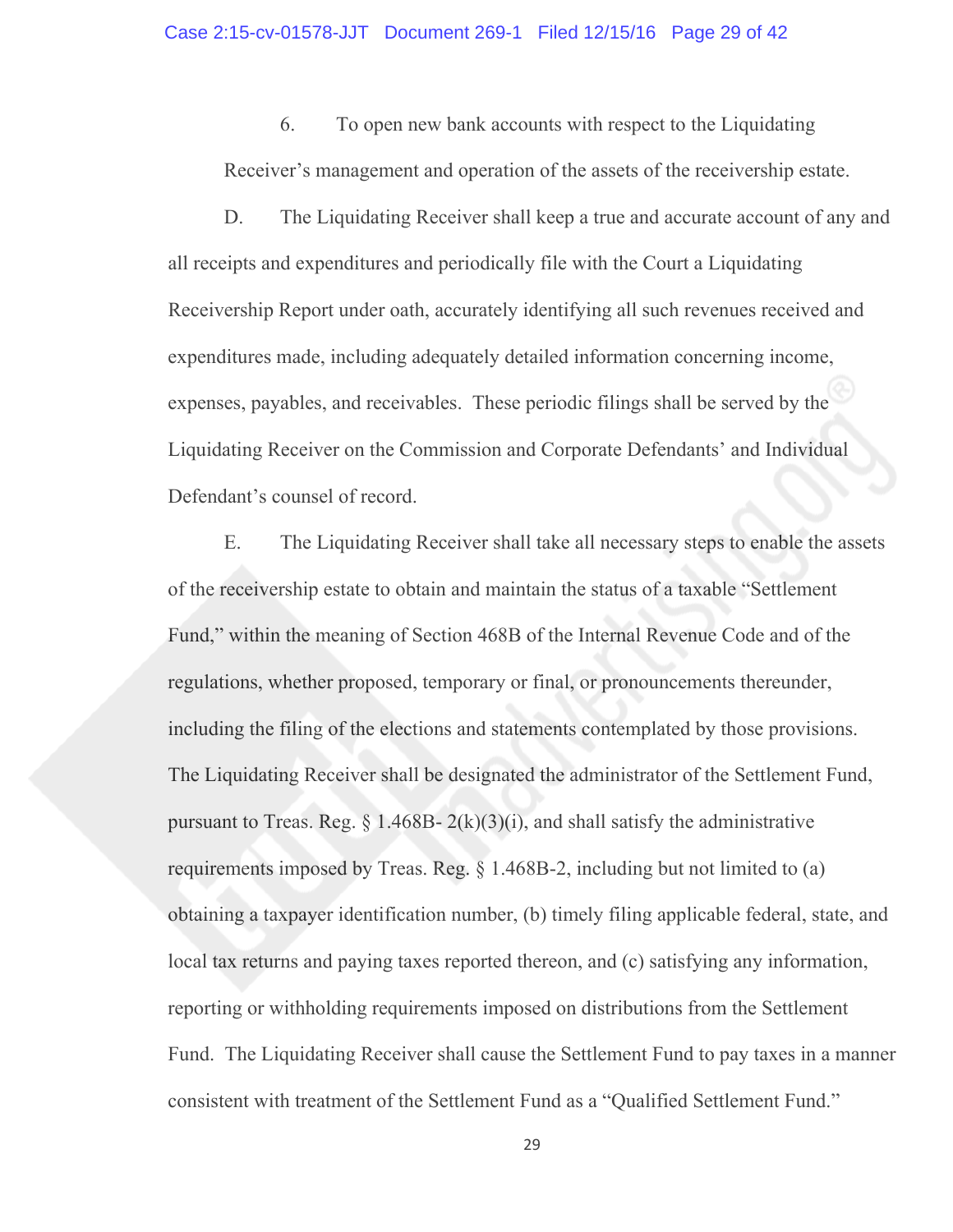#### Case 2:15-cv-01578-JJT Document 269-1 Filed 12/15/16 Page 30 of 42

Defendants shall cooperate with the Liquidating Receiver in fulfilling the Settlement Fund's obligations under Treas. Reg. § 1.468B-2.

 F. The Liquidating Receiver shall liquidate the assets of the receivership estate and all net proceeds, after all necessary expenses of the Liquidating Receiver are paid pursuant to this Section, shall be paid to the Commission.

 G. In liquidating the assets of the receivership estate, the following provisions apply:

 1. The Liquidating Receiver shall, at reasonable cost and in a commercially reasonable fashion, liquidate, without further approval from the Court, the assets of the receivership estate for fair market value.

 2. Defendants shall cooperate fully with the Liquidating Receiver and take such other steps as the Liquidating Receiver may require in connection with the listing, marketing, and sale of the assets of the receivership estate.

 3. Defendants shall sign any documents necessary for the sale of the assets of the receivership estate, including, but not limited to, powers of attorney and any documents necessary to effectuate a transfer of any such assets to third parties. Defendants shall also sign any documents necessary to transfer any accounts, mail, or notices related to the assets of the receivership estate to the Liquidating Receiver.

 4. Defendants shall cooperate fully and not interfere with the Liquidating Receiver's efforts to market and sell the assets of the receivership estate, including, but not limited to, the Liquidating Receiver's efforts to gain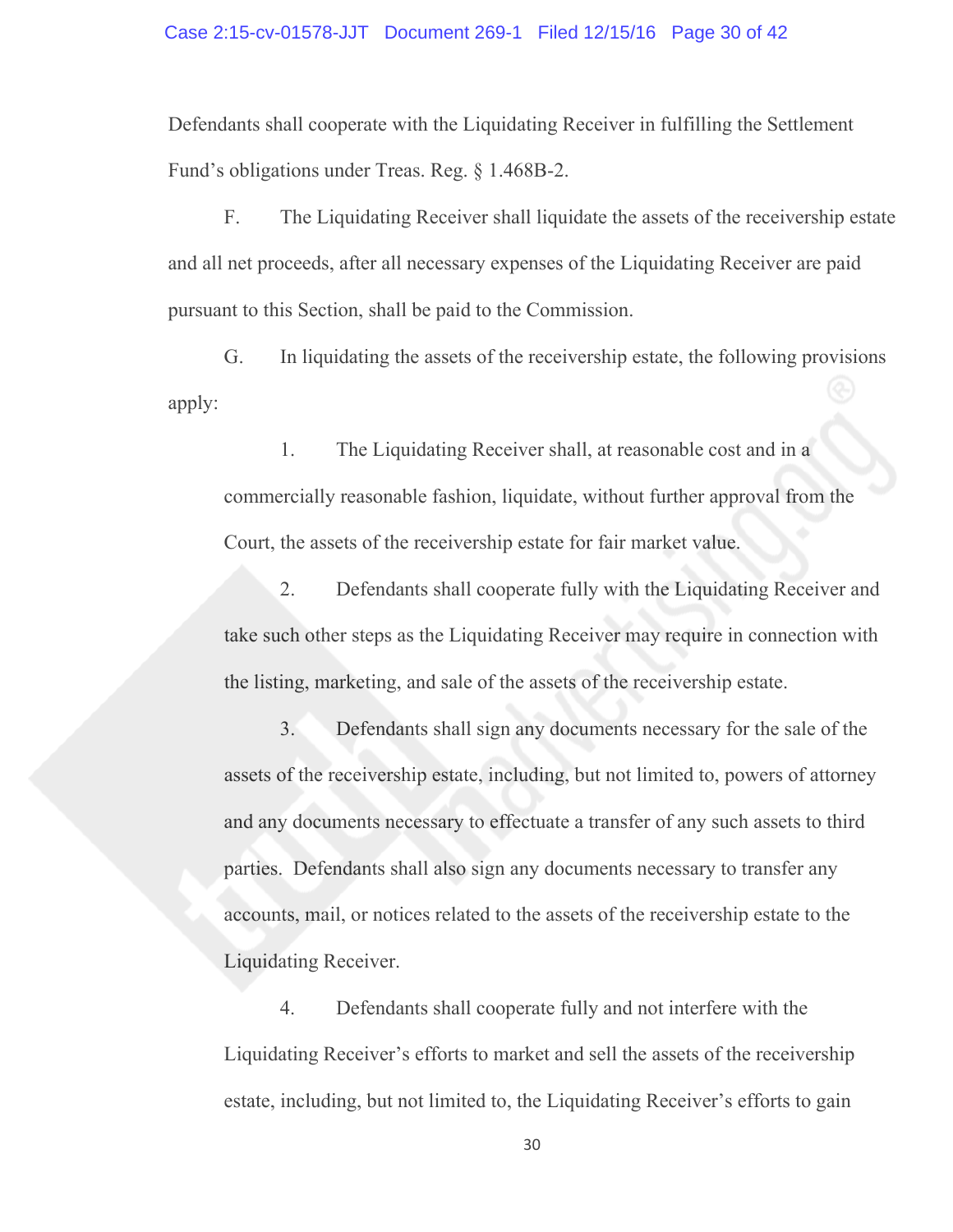#### Case 2:15-cv-01578-JJT Document 269-1 Filed 12/15/16 Page 31 of 42

access to and show real or personal property to prospective purchasers or brokers, or to evaluate or cause its agents, representatives, or contractors to maintain, repair, restore, and evaluate the condition of the assets.

 5. All ad valorem taxes, any transfer fees, recording fees, other fees, advertising, and any commissions associated with or resulting from the sale of the assets of the receivership estate shall be paid from the proceeds of the sale(s) at the time the assets of the receivership estate are sold.

 6. Defendants shall in no way profit from the sale of any assets of the receivership estate, including by sharing in any sales commission or fee, or by receiving anything of value in kind, except that nothing herein shall be deemed a waiver or otherwise limit Defendants' right to assert applicable state or federal exemptions. Provided, further, that no provision of this stipulation shall be deemed to enlarge or diminish Defendants' right (or lack thereof) to assert exemptions, under state or federal law, in assets of the receivership estate or to enlarge or diminish the Commission's right (or lack thereof) to challenge such exemptions.

 H. Any and all sums collected by the Liquidating Receiver over and above those necessary to manage and maintain the assets of the receivership estate or those necessary to make payments authorized by this Order shall be paid to the FTC.

 I. The Liquidating Receiver is entitled to reasonable compensation for the performance of duties pursuant to this Order and for the cost of actual out-of-pocket expenses incurred by it. The Liquidating Receiver's compensation and the compensation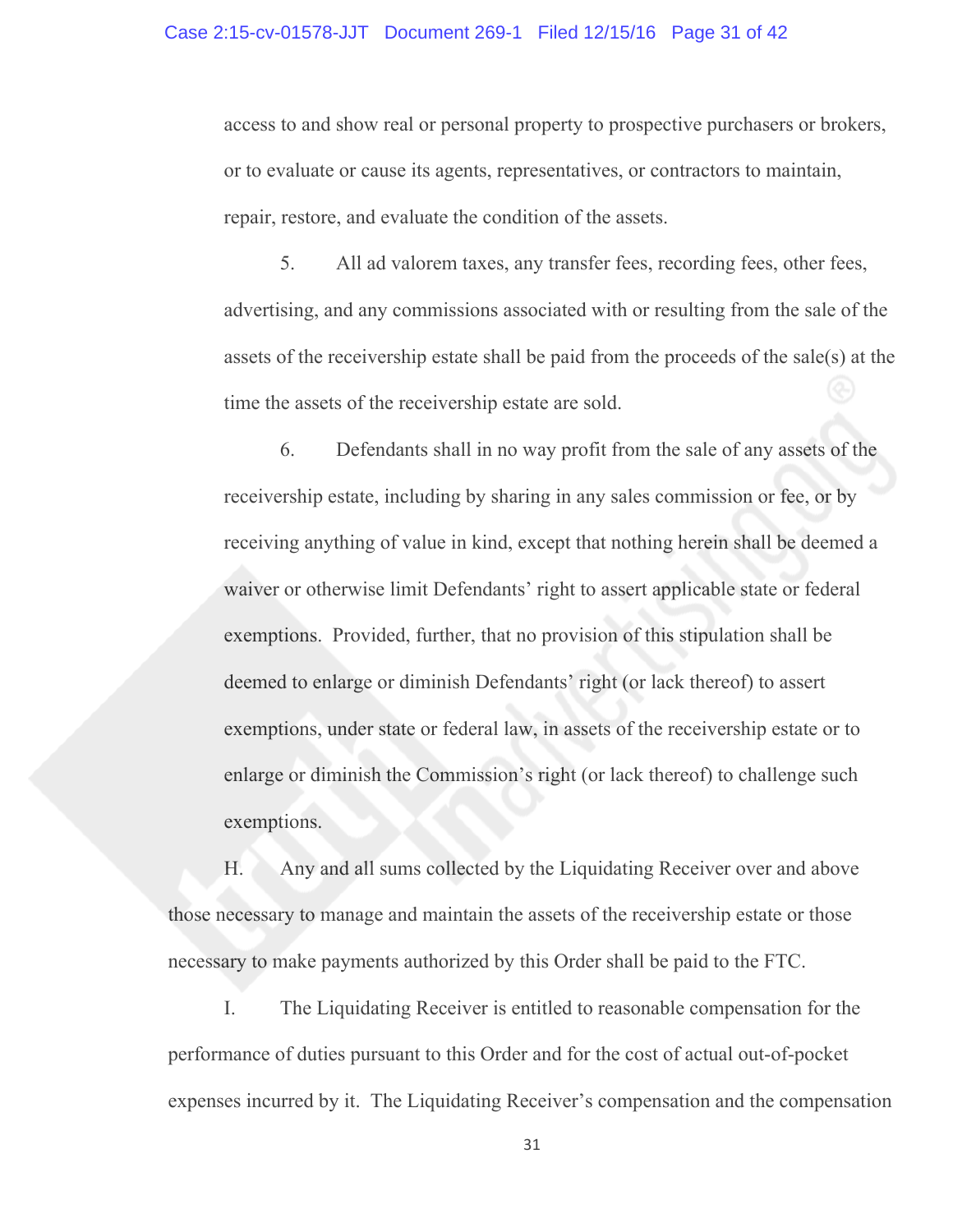of any persons hired by it are to be paid solely from the income generated by the assets of the receivership estate or the proceeds of the sale of the assets of the receivership estate and other sums collected by the Liquidating Receiver, and such payments shall have priority over all other distributions except for any transfer fees, recording fees, or other payments owed through the transfer of the assets of the receivership estate at the time of their sale. The Liquidating Receiver shall file with the Court and serve on the FTC and Corporate Defendants' and Individual Defendant's counsel of record periodic requests for the payment of such reasonable compensation. The Liquidating Receiver shall not increase the fees or rates used as the bases for such fee applications without prior approval of the Court.

 J. The Liquidating Receiver shall complete liquidation, transfer all funds to the Commission pursuant to this Section, file its final application for fees, and terminate its service within 180 calendar days of the date of this Order, unless good cause is shown to extend the estate beyond such time.

# **X. CUSTOMER INFORMATION**

**IT IS FURTHER ORDERED** that Defendants, their officers, agents, employees, and attorneys, and all other persons in active concert or participation with any of them, who receive actual notice of this Order, whether acting directly or indirectly, are permanently restrained and enjoined from directly or indirectly failing to provide sufficient customer information to enable the Commission to efficiently administer consumer redress. Defendants represent that they have provided this redress information to the Commission. If a representative of the Commission requests in writing any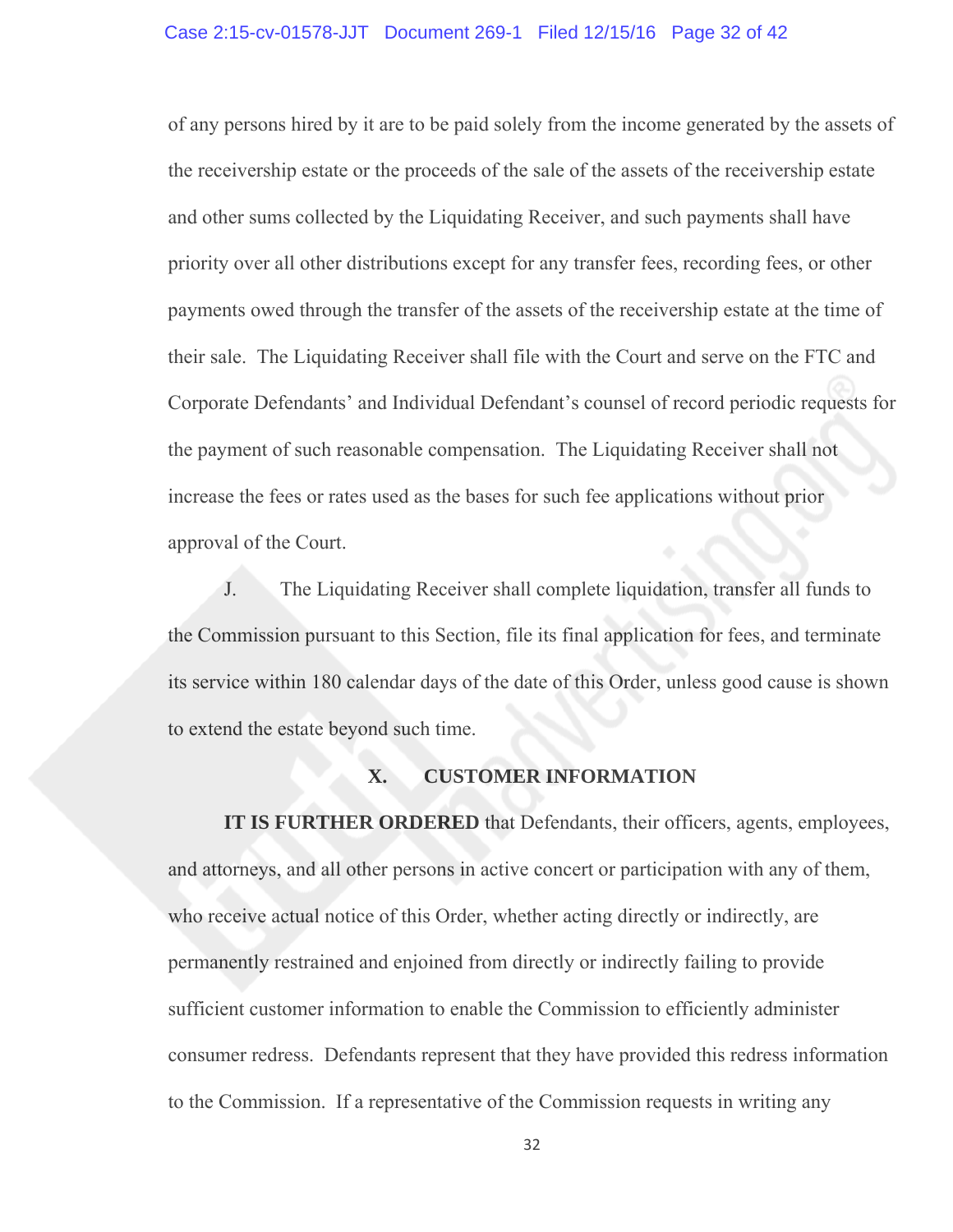Case 2:15-cv-01578-JJT Document 269-1 Filed 12/15/16 Page 33 of 42

information related to redress, Defendants must provide it, in the form prescribed by the Commission, within 14 calendar days.

## **XI. TERMINATION OF MONITOR**

**IT IS FURTHER ORDERED** that the Monitor must complete all duties within 60 calendar days after entry of this Order, but any party or the Monitor may request that the Court extend that Monitor's term for good cause.

# **XII. ORDER ACKNOWLEDGMENTS**

**IT IS FURTHER ORDERED** that Defendants obtain acknowledgments of receipt of this Order:

A. Each Defendant, within 7 calendar days of entry of this Order, must submit to the Commission an acknowledgment of receipt of this Order sworn under penalty of perjury.

B. For 20 years after entry of this Order, Individual Defendant for any business that such Defendant, individually or collectively with any other Defendants, is the majority owner or controls directly or indirectly, and each Corporate Defendant, must deliver a copy of this Order to: (1) all principals, officers, directors, and LLC managers and members; (2) all employees, agents, and representatives who participate in conduct related to the subject matter of the Order; and (3) any business entity resulting from any change in structure as set forth in the Section titled "Compliance Reporting." Delivery must occur within 7 calendar days of entry of this Order for current personnel. For all others, delivery must occur before they assume their responsibilities.

C. From each individual or entity to which a Defendant delivered a copy of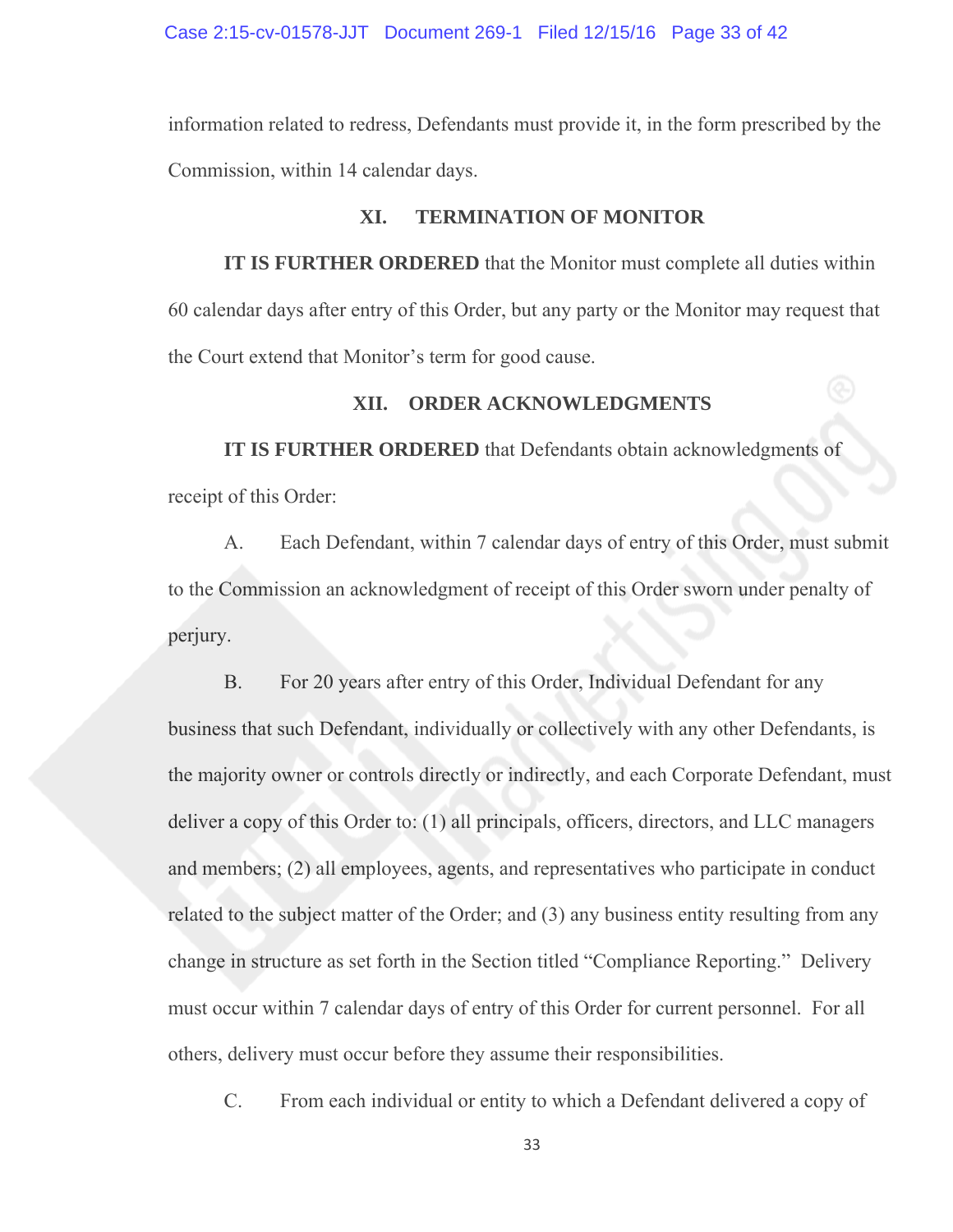Case 2:15-cv-01578-JJT Document 269-1 Filed 12/15/16 Page 34 of 42

this Order, that Defendant must obtain, within 30 calendar days, a signed and dated acknowledgment of receipt of this Order.

## **XIII. COMPLIANCE REPORTING**

**IT IS FURTHER ORDERED** that Defendants make timely submissions to the Commission:

A. One year after entry of this Order, each Defendant must submit a compliance report, sworn under penalty of perjury:

1. Each Defendant must: (a) identify the primary physical, postal, and email address and telephone number, as designated points of contact, which representatives of the Commission may use to communicate with Defendant; (b) identify all of that Defendant's businesses by all of their names, telephone numbers, and physical, postal, email, and Internet addresses; (c) describe the activities of each business, including the goods and services offered, the means of advertising, marketing, and sales, and the involvement of any other Defendant (which Individual Defendant must describe if he knows or should know due to his own involvement); (d) describe in detail whether and how that Defendant is in compliance with each Section of this Order; and (e) provide a copy of each Order Acknowledgment obtained pursuant to this Order, unless previously submitted to the Commission.

2. Additionally, Individual Defendant must: (a) identify all telephone numbers and all physical, postal, email and Internet addresses, including all residences; (b) identify all business activities, including any business for which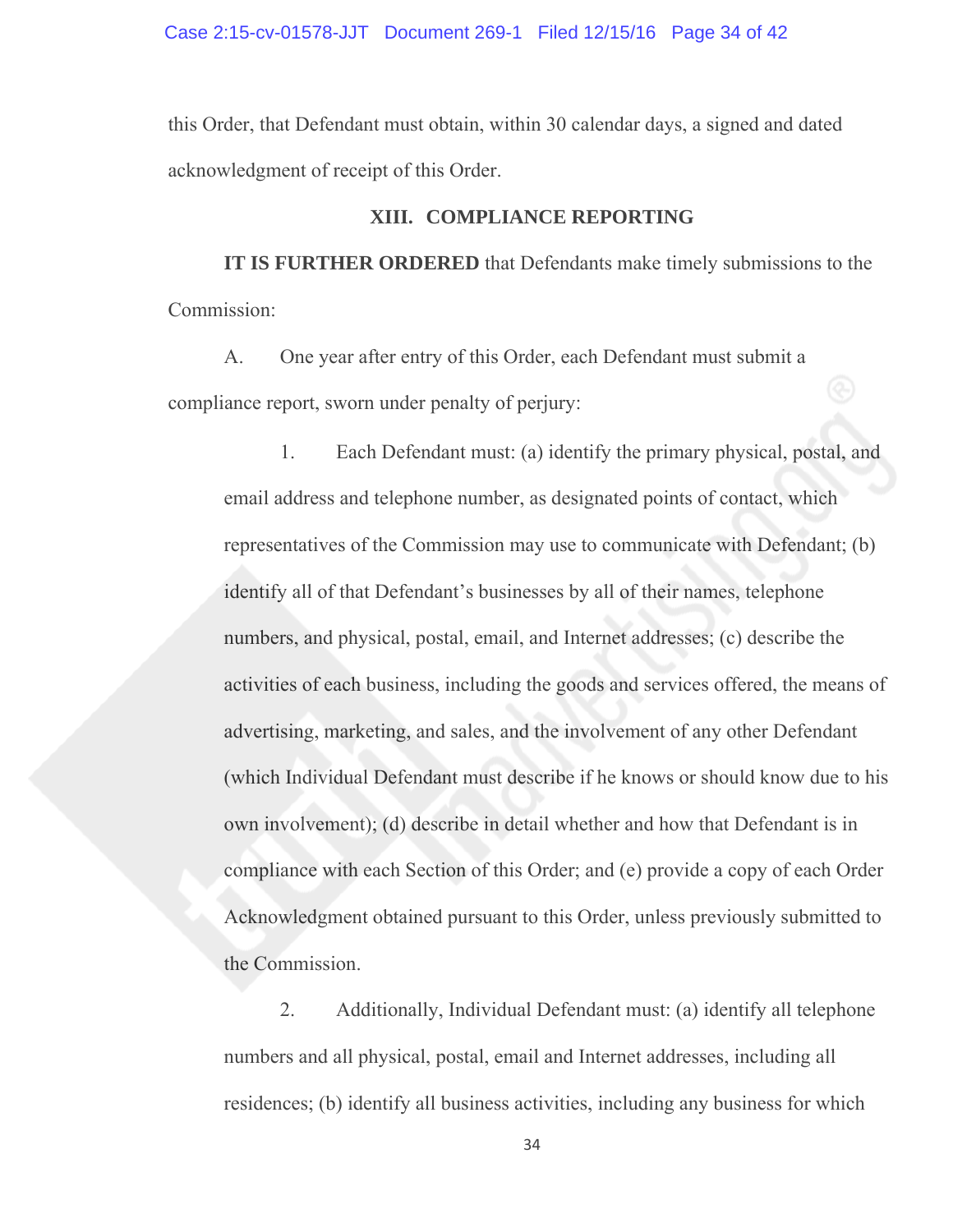such Defendant performs services whether as an employee or otherwise and any entity in which such Defendant has any ownership interest; and (c) describe in detail such Defendant's involvement in each such business, including title, role, responsibilities, participation, authority, control, and any ownership.

B. For 20 years after entry of this Order, each Defendant must submit a compliance notice, sworn under penalty of perjury, within 14 calendar days of any change in the following:

 1. Each Defendant must report any change in: (a) any designated point of contact; or (b) the structure of any Corporate Defendant or any entity that Defendant has any ownership interest in or controls directly or indirectly that may affect compliance obligations arising under this Order, including: creation, merger, sale, or dissolution of the entity or any subsidiary, parent, or affiliate that engages in any acts or practices subject to this Order.

 2. Additionally, Individual Defendant must report any change in: (a) name, including aliases or fictitious name, or residence address; or (b) title or role in any business activity, including any business for which such Defendant performs services whether as an employee or otherwise and any entity in which such Defendant has any ownership interest, and identify the name, physical address, and any Internet address of the business or entity.

C. Each Defendant must submit to the Commission notice of the filing of any bankruptcy petition, insolvency proceeding, or similar proceeding by or against such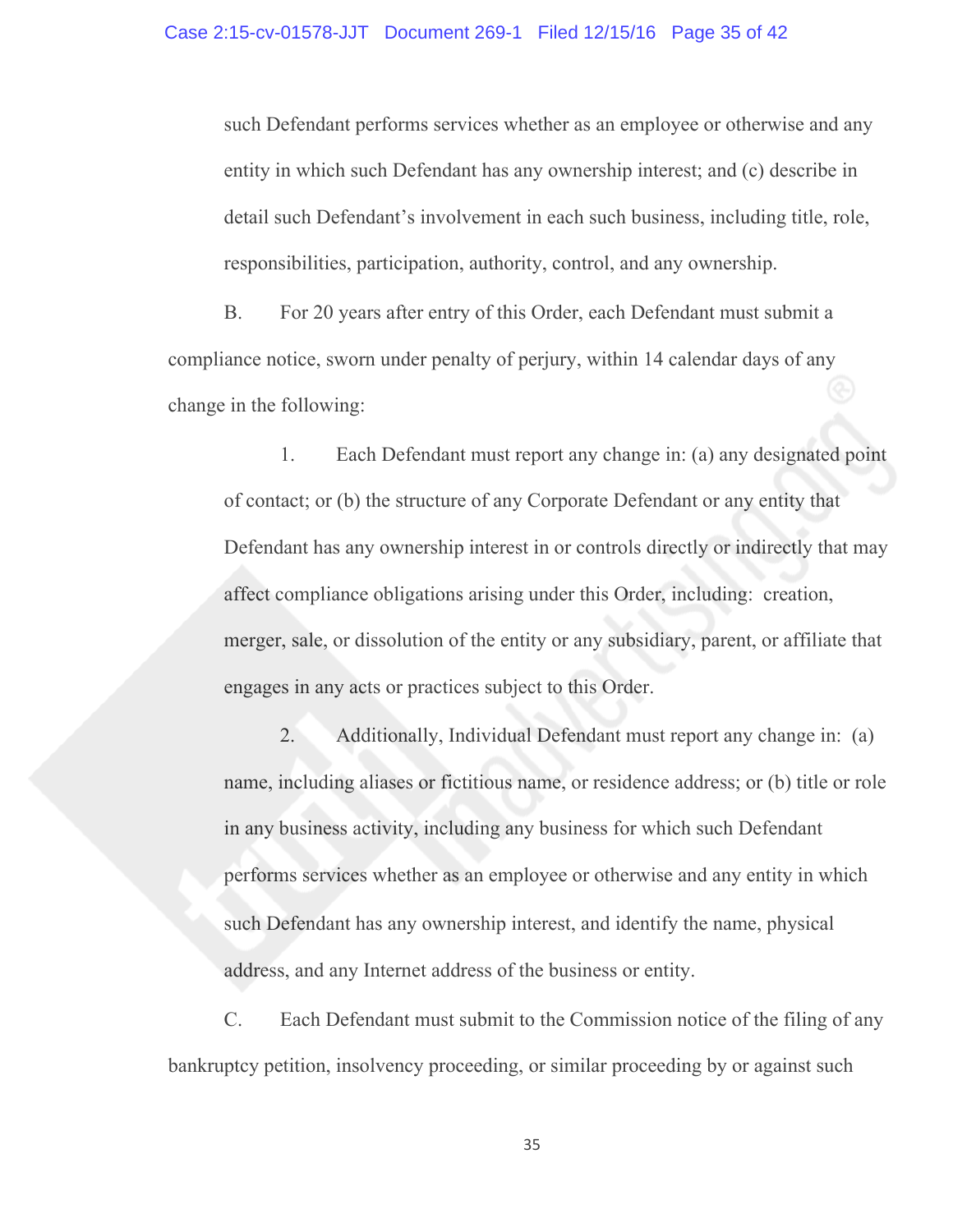Defendant within 14 calendar days of its filing.

D. Any submission to the Commission required by this Order to be sworn under penalty of perjury must be true and accurate and comply with 28 U.S.C. § 1746, such as by concluding: "I declare under penalty of perjury under the laws of the United States of America that the foregoing is true and correct. Executed on:  $\cdots$  and supplying the date, signatory's full name, title (if applicable), and signature.

E. Unless otherwise directed by a Commission representative in writing, all submissions to the Commission pursuant to this Order must be emailed to DEbrief@ftc.gov or sent by overnight courier (not the U.S. Postal Service) to: Associate Director for Enforcement, Bureau of Consumer Protection, Federal Trade Commission, 600 Pennsylvania Avenue NW, Washington, DC 20580. The subject line must begin: *FTC v. Vemma Nutrition Company, et al*. FTC File No. X150057.

# **XIV. RECORDKEEPING**

**IT IS FURTHER ORDERED** that Defendants must create certain records for 20 years after entry of the Order, and retain each such record for 5 years. Specifically, Corporate Defendants and Individual Defendant for any business that such Defendant, individually or collectively with any other Defendants, is a majority owner or controls directly or indirectly, must create and retain the following records:

A. Accounting records showing the revenues from all goods or services sold, including all goods or services sold to participants in a Business Venture;

B. Personnel records showing, for each person providing services, whether as an employee or otherwise, that person's: name; addresses; telephone numbers; job title or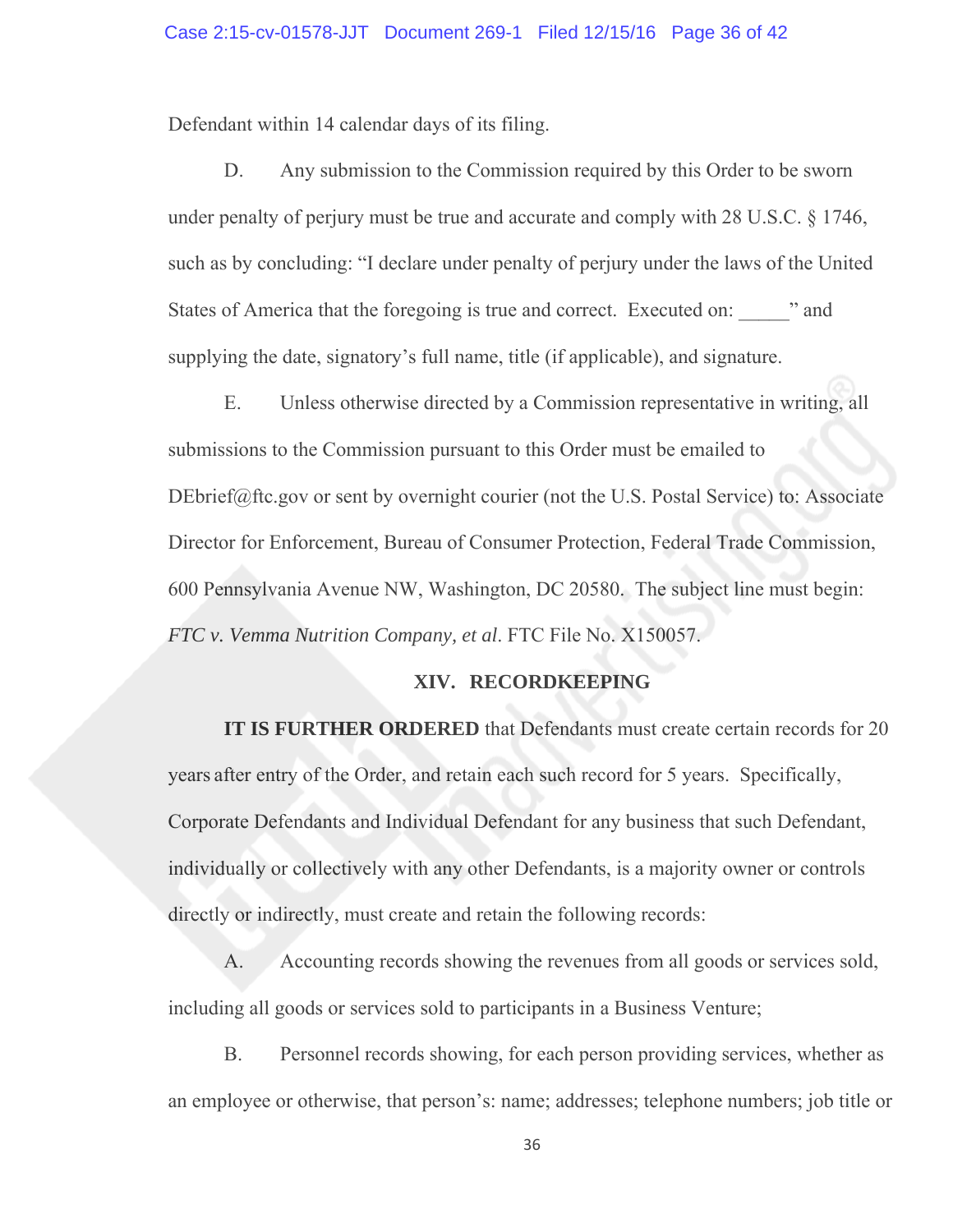position; dates of service; and (if applicable) the reason for termination;

C. Records of all consumer complaints and refund requests, whether received directly or indirectly, such as through a third party, and any response;

D. All records necessary to demonstrate full compliance with each provision

of this Order, including all submissions to the Commission;

- E. A copy of each unique advertisement or other marketing material;
- F. A copy of each unique training material; and
- G. Copies of all contracts, agreements, and payment records between

Defendants and any participant in Defendants' Business Venture.

# **XV. COMPLIANCE MONITORING**

**IT IS FURTHER ORDERED** that, for the purpose of monitoring Defendants' compliance with this Order, including any failure to transfer any assets as required by this Order:

A. Within 14 calendar days of receipt of a written request from a representative of the Commission, each Defendant must: submit additional compliance reports or other requested information, which must be sworn under penalty of perjury; appear for depositions; and produce documents for inspection and copying. The Commission also is authorized to obtain discovery, without further leave of court, using any of the procedures prescribed by Federal Rules of Civil Procedure 29, 30 (including telephonic depositions), 31, 33, 34, 36, 45, and 69.

B. For matters concerning this Order, the Commission is authorized to communicate directly with each Defendant. Defendants must permit representatives of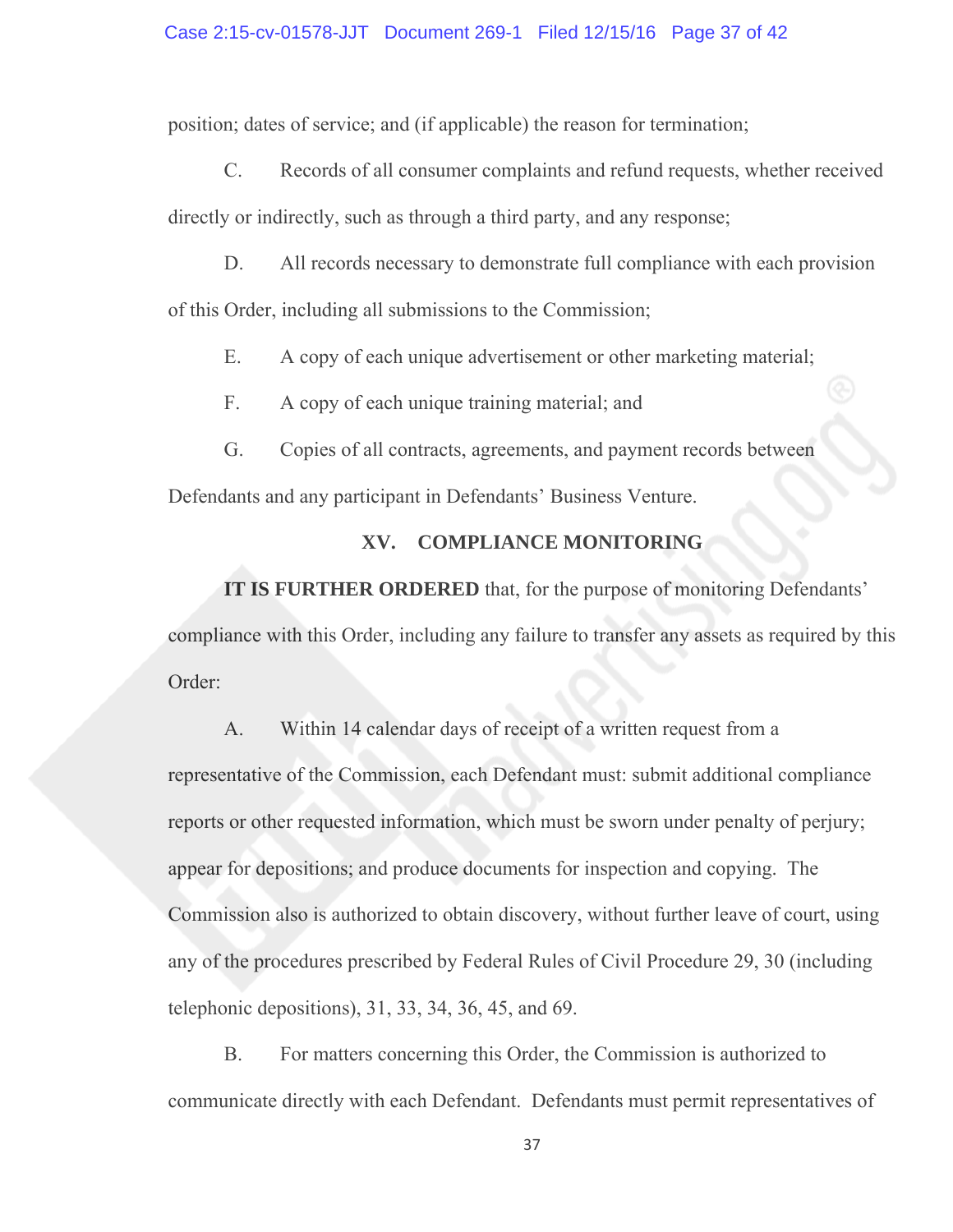#### Case 2:15-cv-01578-JJT Document 269-1 Filed 12/15/16 Page 38 of 42

the Commission to interview any employee or other person affiliated with any Defendant who has agreed to such an interview. The person interviewed may have counsel present.

C. The Commission may use all other lawful means, including posing, through its representatives as consumers, suppliers, or other individuals or entities, to Defendants, or any individual or entity affiliated with Defendants, without the necessity of identification or prior notice. Nothing in this Order limits the Commission's lawful use of compulsory process, pursuant to Sections 9 and 20 of the FTC Act, 15 U.S.C. §§ 49, 57b-1.

D. Upon written request from a representative of the Commission, any consumer reporting agency must furnish consumer reports concerning the Individual Defendant, pursuant to Section 604(1) of the Fair Credit Reporting Act, 15 U.S.C.  $§1681b(a)(1)$ .

# **XVI. RETENTION OF JURISDICTION**

**IT IS FURTHER ORDERED** that this Court retains jurisdiction of this matter for purposes of construction, modification, and enforcement of this Order.

SO ORDERED this day of , 2016.

 $\mathcal{L}=\{x_1,\ldots,x_n\}$  , we can also the contribution of  $\mathcal{L}=\{x_1,\ldots,x_n\}$  Honorable John J. Tuchi United States District Judge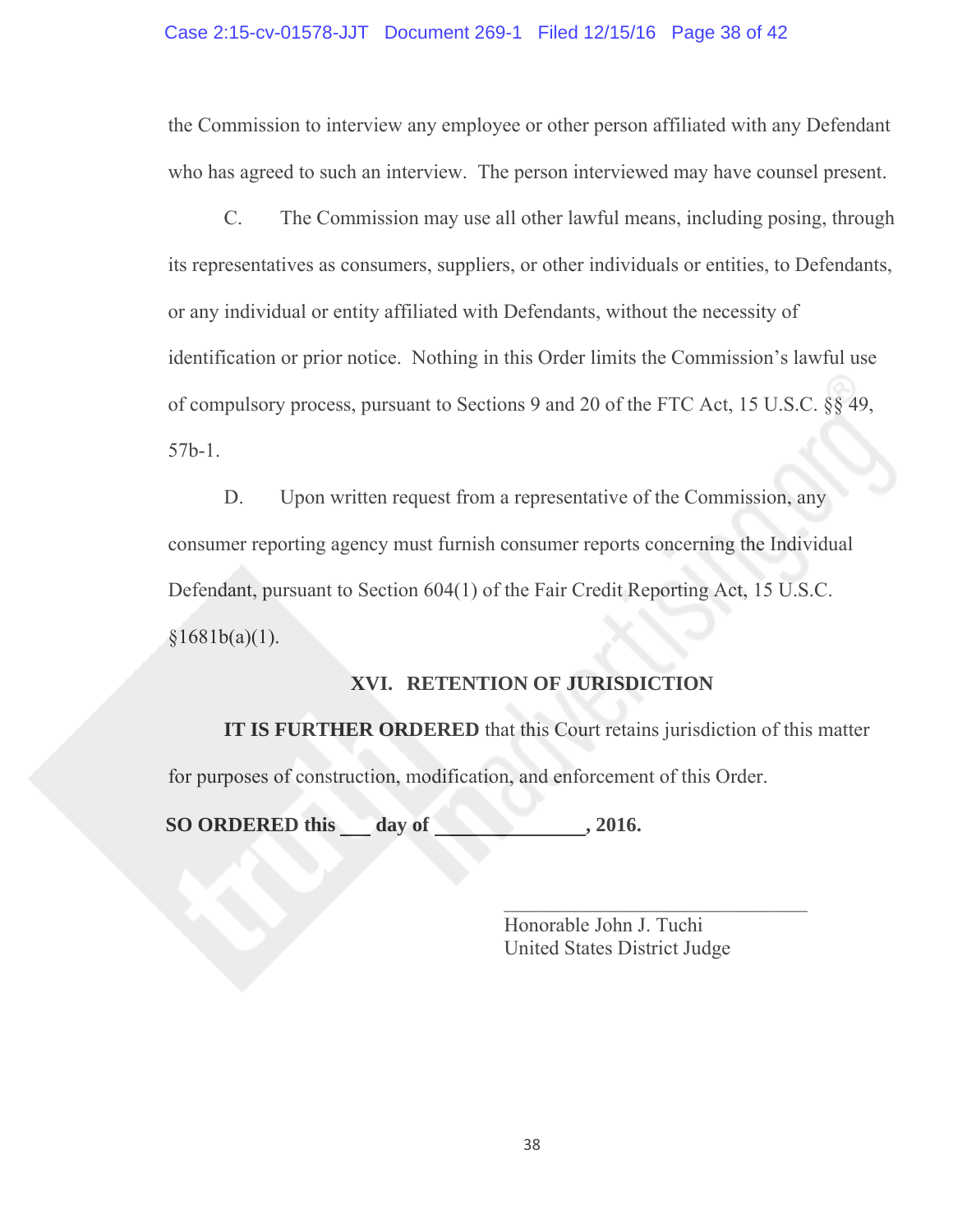## IT IS SO STIPULATED:

FEDERAL TRADE COMMISSION

By Jason C. Moon

Anne D. LeJeune 1999 Bryan Street, Suite 2150 Dallas, Texas 75201 Attorneys for Plaintiff Federal Trade Commission

## FOR DEFENDANTS VEMMA NUTRITION COMPANY & VEMMA INTERNATIONAL HOLDINGS, INC.:

**QUARLES & BRADY LLP** 

By  $4\mu$ 

John A. Harris Kevin D. Quigley Edward A. Salanga One Renaissance Square Two North Central Avenue Phoenix, Arizona 85004 Attorneys for Defendants Vemma Nutrition Co. and Vemma International Holdings, Inc.

**DEFENDANTS:** 

VEMMA NUTRITION COMPANY

Date:

Date:

VEMMA INTERNATIONAL HOLDINGS, INC.

 $1/16$ Date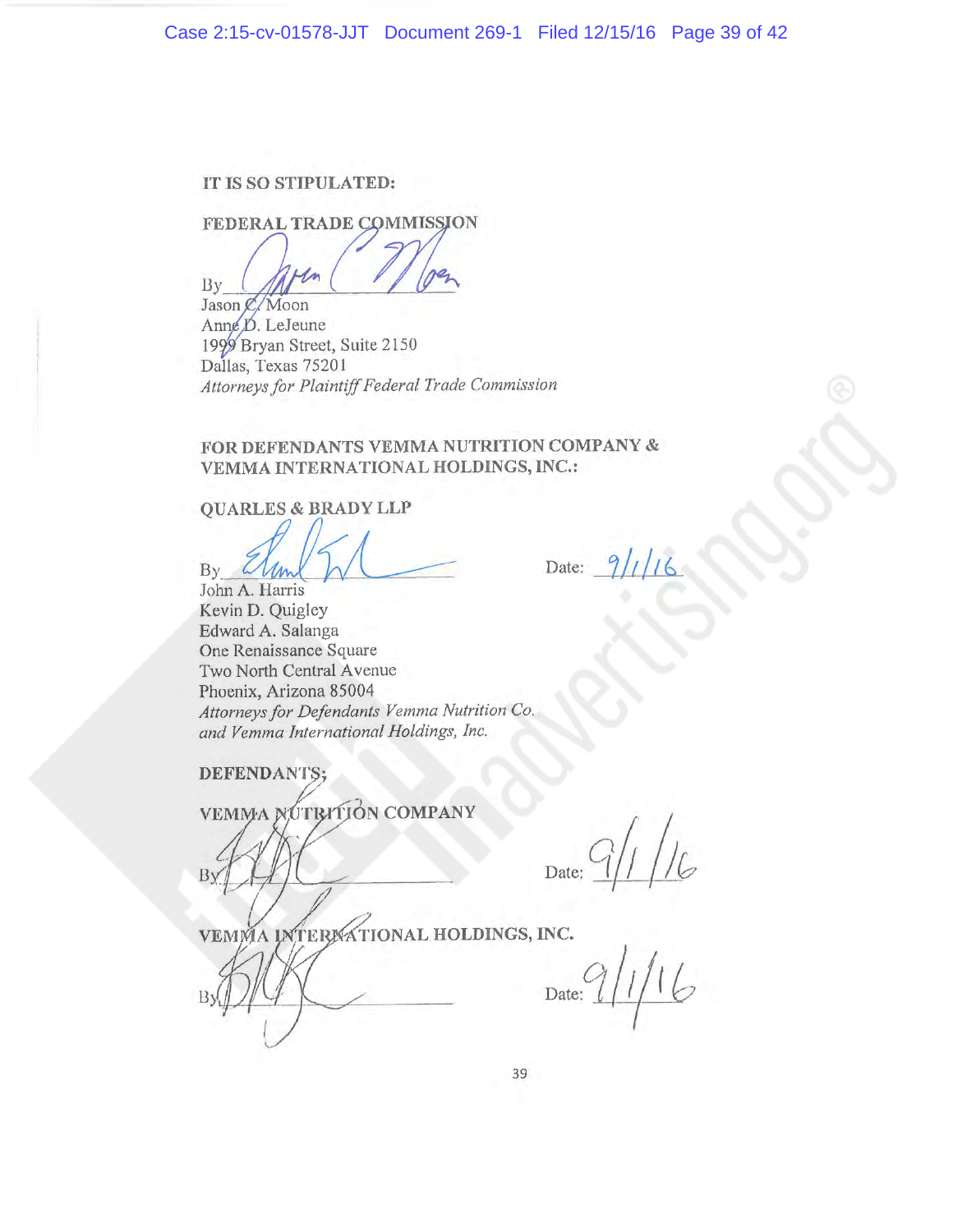#### FOR DEFENDANT BENSON K. BOREYKO:

GALLAGHER & KENNEDY, P.A.

**By** 

Date:  $9/1/16$ 

Lindsi M. Weber 2575 E. Camelback Road, Suite 1100 Phoenix, Arizona 85016-9225 Attorney for Defendant Benson K. Boreyko

**BENSON BÓŔEYKO** 

Date:  $9/1/16$ 

SON K. BOREYKO, Individually and as CÉO and President of Vemma Nutrition Co. and Vemma International Holdings, Inc.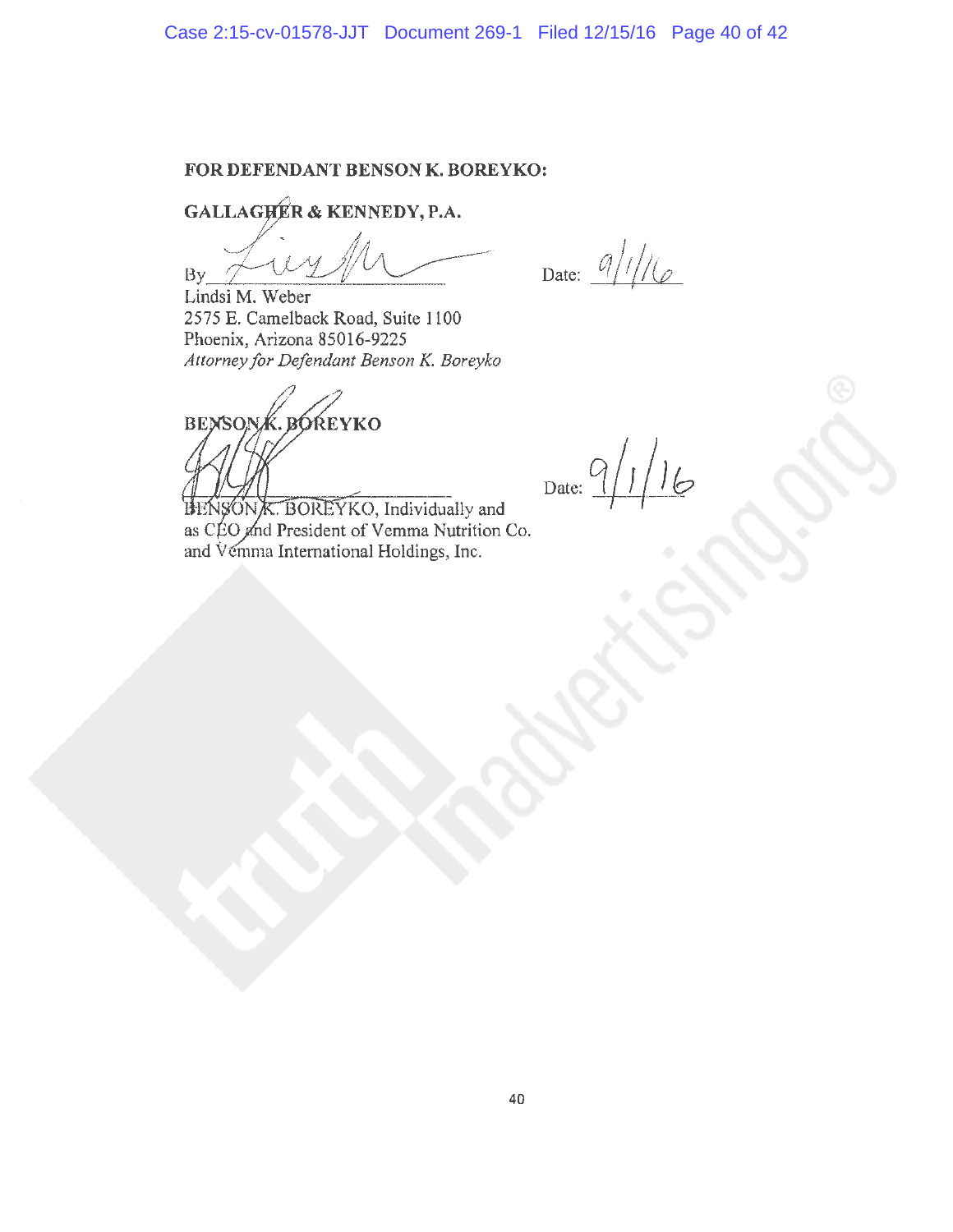# **IN THE UNITED STATES DISTRICT COURT FOR THE DISTRICT OF ARIZONA**

**Federal Trade Commission**, v. **Vemma Nutrition Company**, *et al*. **No. CV-15-01578-PHX-JJT** 

**ATTACHMENT A** 

**PROPERTY SCHEDULE OF INDIVIDUAL DEFENDANT BOREYKO'S ASSETS** 

The following are descriptions of Individual Defendant Benson K. Boreyko's

assets referenced in the Section titled "Monetary Judgment and Partial Suspension" of the

Order:

# **A. Real Property**

- 1. Single family residence at \*\*\*\* North Orchard, Mesa, Arizona 85213 (MONTANA DORADA MCR 567-24).
- 2. Approximately 1.61 acres of vacant land at the northeast corner of Twin Oaks Valley Road and Windy Way, San Marcos, California (APN: 21B-  $120 - 30 - 00$ ).
- **B. Personal Property & Other Financial Interests**
- 1. 2013 E-Z-Go Express L6 (Model No. 618866G01) golf cart, Serial No. 3037594.
- 2. All assets of the San Marcos Properties Limited Partnership.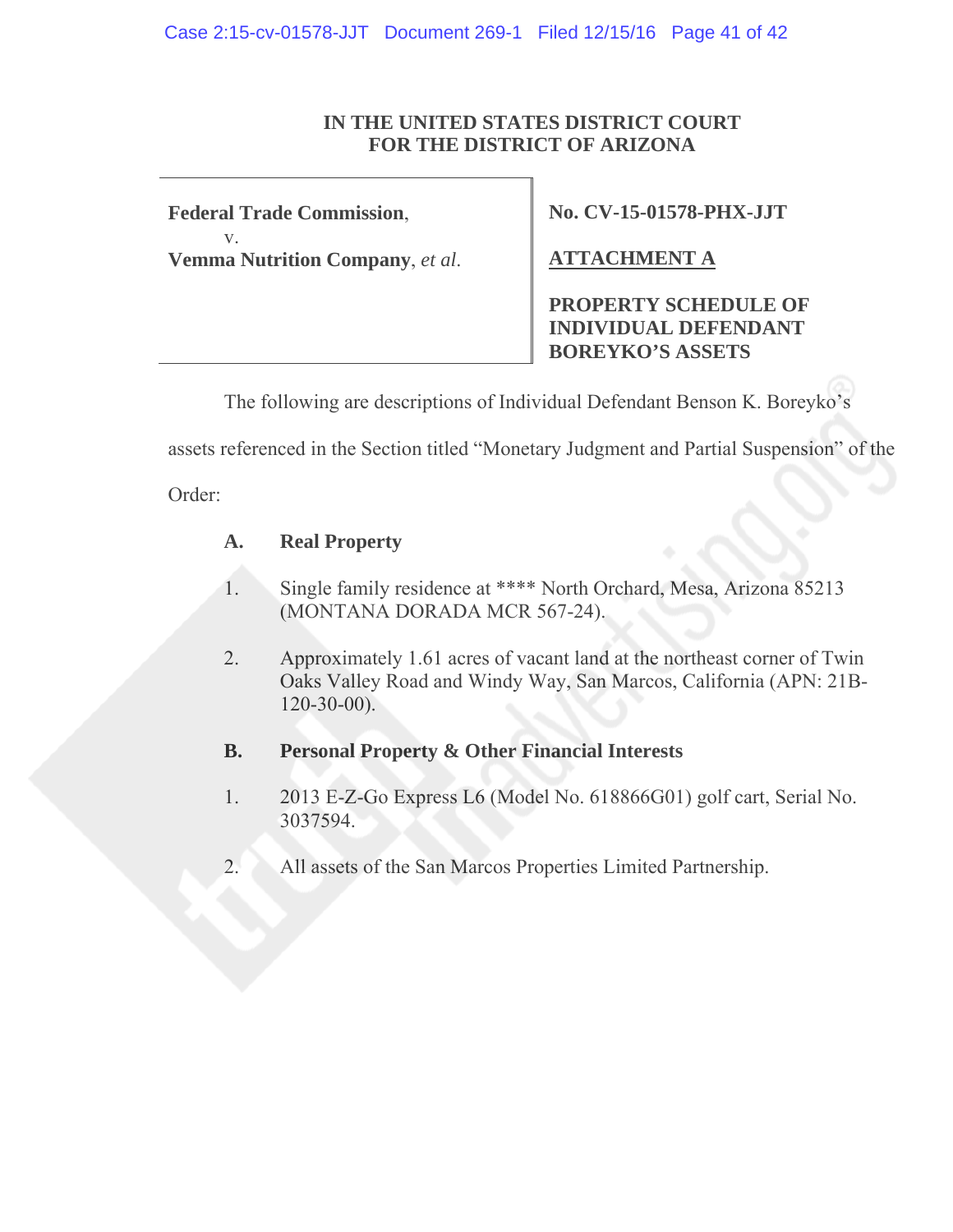# **IN THE UNITED STATES DISTRICT COURT FOR THE DISTRICT OF ARIZONA**

**Federal Trade Commission**, v. **Vemma Nutrition Company**, *et al*. **No. CV-15-01578-PHX-JJT** 

**ATTACHMENT B** 

**PROPERTY SCHEDULE OF CORPORATE DEFENDANTS' ASSETS**

The following are descriptions of Corporate Defendants' personal property

referenced in the Section titled "Monetary Judgment and Partial Suspension" of the

Order:

- 1. Verve Bold Chopper Motorcycle (black), Vin No. CE12S8936, acquired from East Texas Choppers on 10/31/2013 for \$20,000.
- 2. East Texas Choppers Motorcycle (orange), Vin No. CE09J3607, acquired from East Texas Choppers on 10/25/2010 for \$22,000.
- 3. Massage chair acquired on 8/1/2014 for \$4,317.
- 4. 6 acrylic on wood box Abstract Framed Pictures by the graphic design firm of "art2uinc," that were acquired in 2014 for \$32,708, with the following dimensions: 60 x 30 inches; 60 x 30 inches; 84 x 30 inches; 72 x 30 inches; 48 x 96 inches; and 30 x 48 inches.
- 5. 25 canvas wrapped on a hollow wood frame Abstract Framed Pictures by the graphic design firm of "art2uinc," that were acquired in 2014 for \$74,329, each with the dimensions 48 x 48 inches.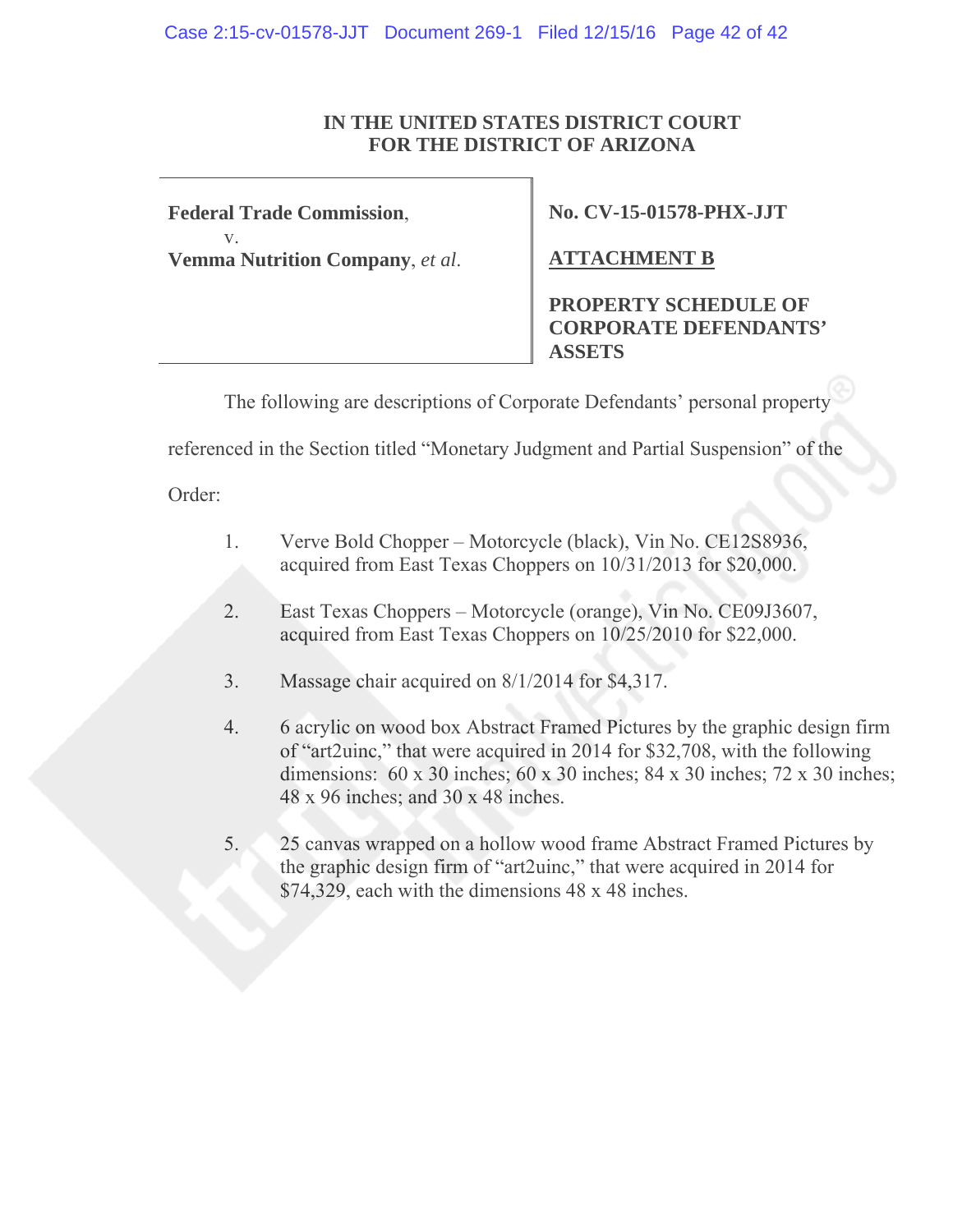# **IN THE UNITED STATES DISTRICT COURT FOR THE DISTRICT OF ARIZONA**

**Federal Trade Commission**,

v.

**Vemma Nutrition Company**, *et al*.

**No. CV-15-01578-PHX-JJT** 

**STIPULATED ORDER FOR PERMANENT INJUNCTION AND MONETARY JUDGMENT AGAINST INDIVIDUAL DEFENDANT TOM ALKAZIN AND RELIEF DEFENDANT BETHANY ALKAZIN** 

Plaintiff, the Federal Trade Commission ("Commission" or "FTC"), filed its Complaint for Permanent Injunction and Other Equitable Relief pursuant to Section 13(b) of the Federal Trade Commission Act ("FTC Act"), 15 U.S.C. § 53(b). The Commission and Individual Defendant Tom Alkazin and Relief Defendant Bethany Alkazin stipulate to the entry of this Stipulated Order for Permanent Injunction and Monetary Judgment against Individual Defendant Tom Alkazin and Relief Defendant Bethany Alkazin ("Order") to resolve all matters in dispute in this action between them.

**THEREFORE, IT IS ORDERED** as follows: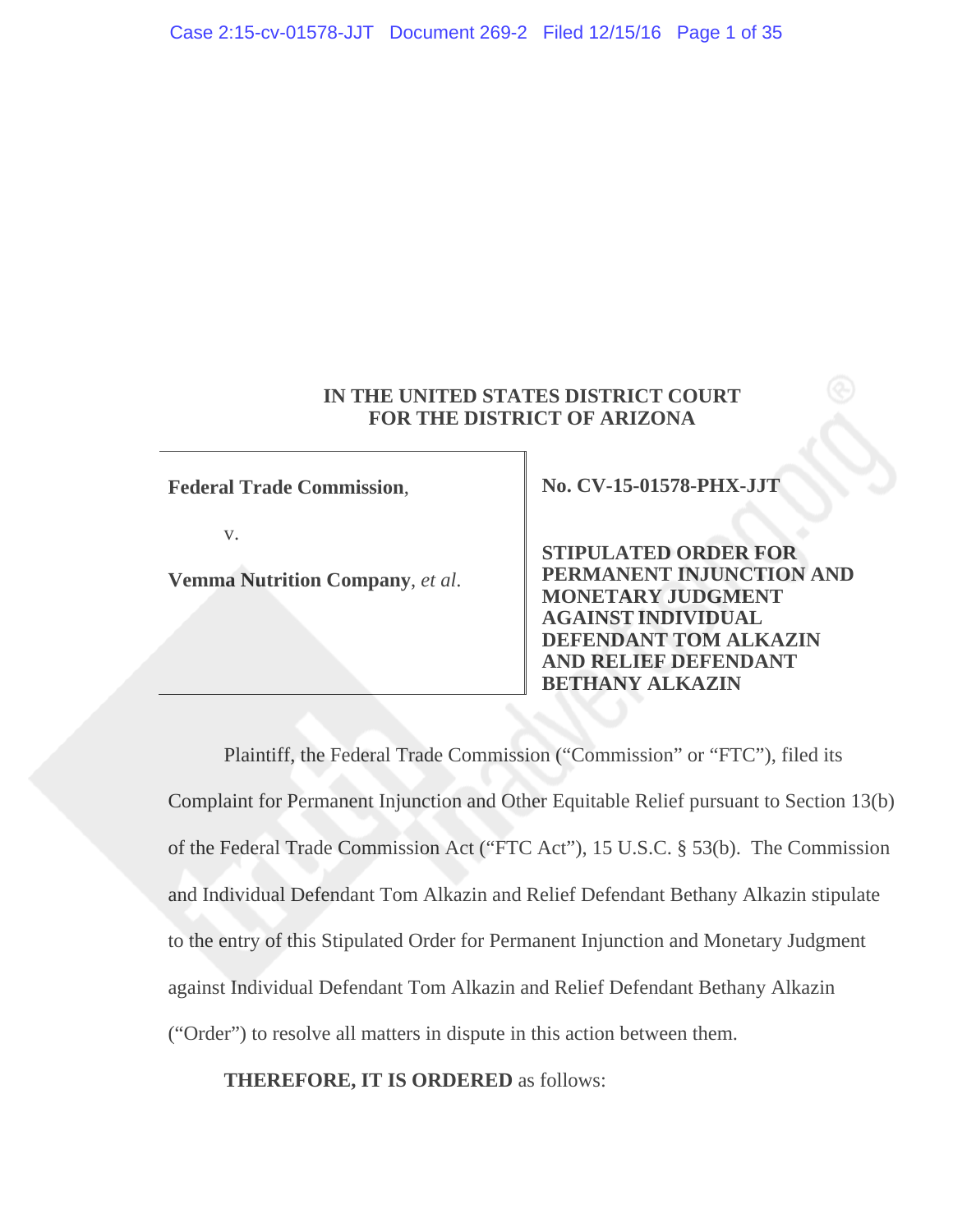#### **FINDINGS**

1. This Court has jurisdiction over this matter.

2. The Complaint charges that Individual Defendant Tom Alkazin participated in deceptive acts or practices in violation of Section 5 of the FTC Act, by operating an unlawful pyramid scheme, by making false and misleading income claims, by failing to disclose material information, and by providing participants in Defendants' scheme with the means and instrumentalities to engage in deceptive acts and practices.

3. The Complaint charges that Relief Defendant Bethany Alkazin received, directly or indirectly, funds or other assets from Corporate Defendants that are traceable to funds obtained through the deceptive acts or practices described herein and that Relief Defendant will be unjustly enriched if she is not required to disgorge the funds.

4. Individual Defendant and Relief Defendant neither admit nor deny any of the allegations in the Complaint, except as specifically stated in this Order. Only for purposes of this action, Individual Defendant and Relief Defendant admit the facts necessary to establish jurisdiction.

5. Individual Defendant and Relief Defendant waive any claim that they may have under the Equal Access to Justice Act, 28 U.S.C. § 2412, concerning the prosecution of this action through the date of this Order, and agree to bear their own costs and attorney fees.

6. Individual Defendant and Relief Defendant waive all rights to appeal or otherwise challenge or contest the validity of this Order.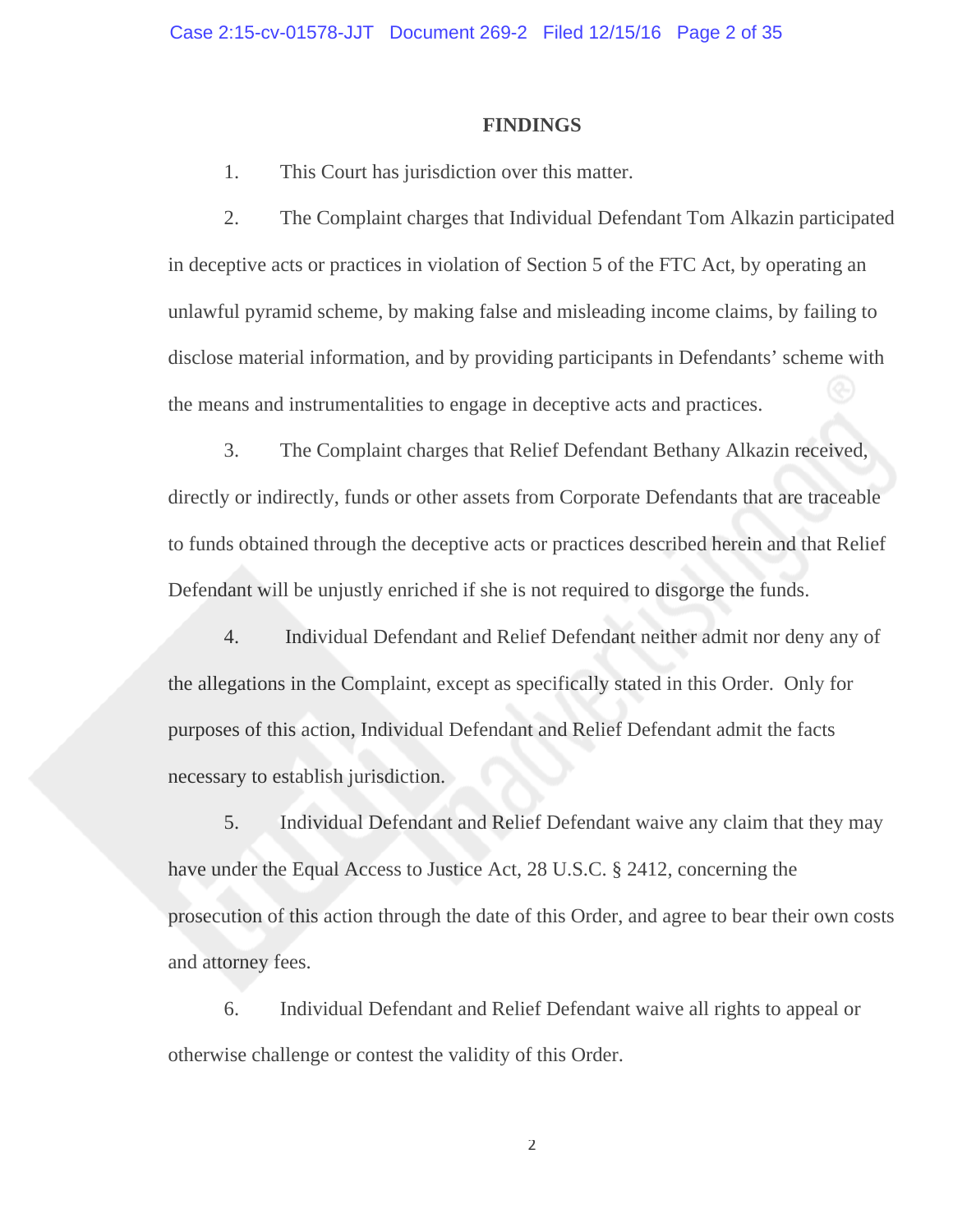#### **DEFINITIONS**

For the purpose of this Order, the following definitions apply:

A. "**Business Venture**" means any written or oral business arrangement, however denominated, whether or not covered by 16 C.F.R. Part 437, that consists of the payment of any consideration for the right or means to offer, sell, or distribute goods or services (whether or not identified by a trademark, service mark, trade name, advertising or other commercial symbol). The definition of "Business Venture" includes Multi-level Marketing Programs.

B. "**Clear(ly) and conspicuous(ly)**" means that a required disclosure is difficult to miss (*i.e.*, easily noticeable) and easily understandable by ordinary consumers, including in all of the following ways:

1. In any communication that is solely visual or solely audible, the disclosure must be made through the same means through which the communication is presented. In any communication made through both visual and audible means, such as a television advertisement, the disclosure must be presented simultaneously in both the visual and audible portions of the communication even if the representation requiring the disclosure is made in only one means.

2. A visual disclosure, by its size, contrast, location, the length of time it appears, and other characteristics, must stand out from any accompanying text or other visual elements so that it is easily noticed, read, and understood.

3. An audible disclosure, including by telephone or streaming video,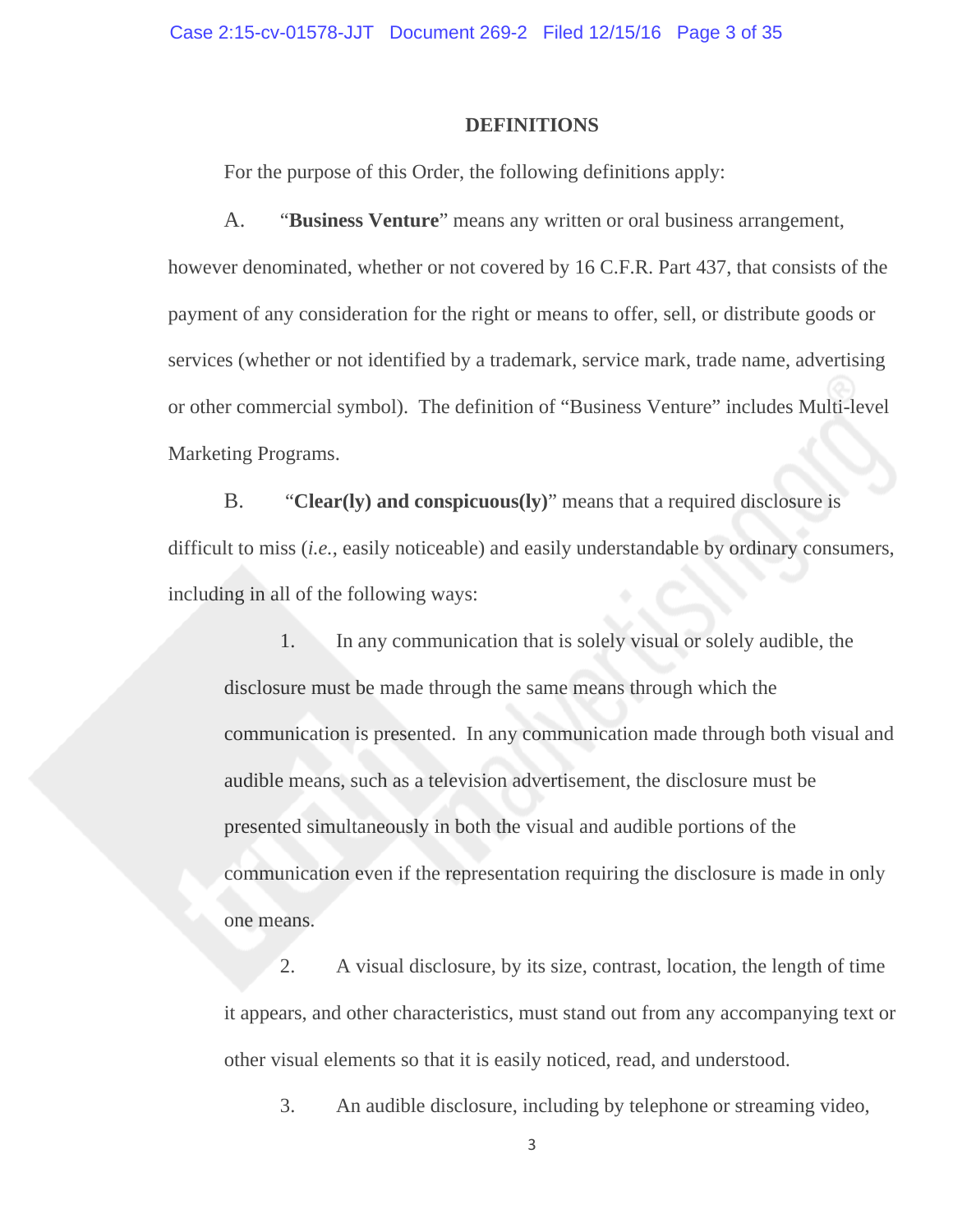must be delivered in a volume, speed, and cadence sufficient for ordinary consumers to easily hear and understand it.

4. In any communication using an interactive electronic medium, such as the Internet or software, the disclosure must be unavoidable.

5. On a product label, the disclosure must be presented on the principal display panel.

6. The disclosure must use diction and syntax understandable to ordinary consumers and must appear in each language in which the representation that requires the disclosure appears.

7. The disclosure must comply with these requirements in each medium through which it is received, including all electronic devices and face-toface communications.

8. The disclosure must not be contradicted or mitigated by, or inconsistent with, anything else in the communication.

9. When the representation or sales practice targets a specific audience, such as children, the elderly, or the terminally ill, "ordinary consumers" includes reasonable members of that group.

C. "**Covered Product**" means any dietary supplement, food, or drug, including, but not limited to, Vemma Health, Verve, and Bod•ē drinks, and any nutritional product purporting to contain the "VEMMA" formula of vitamins, essential minerals, mangosteen, and aloe.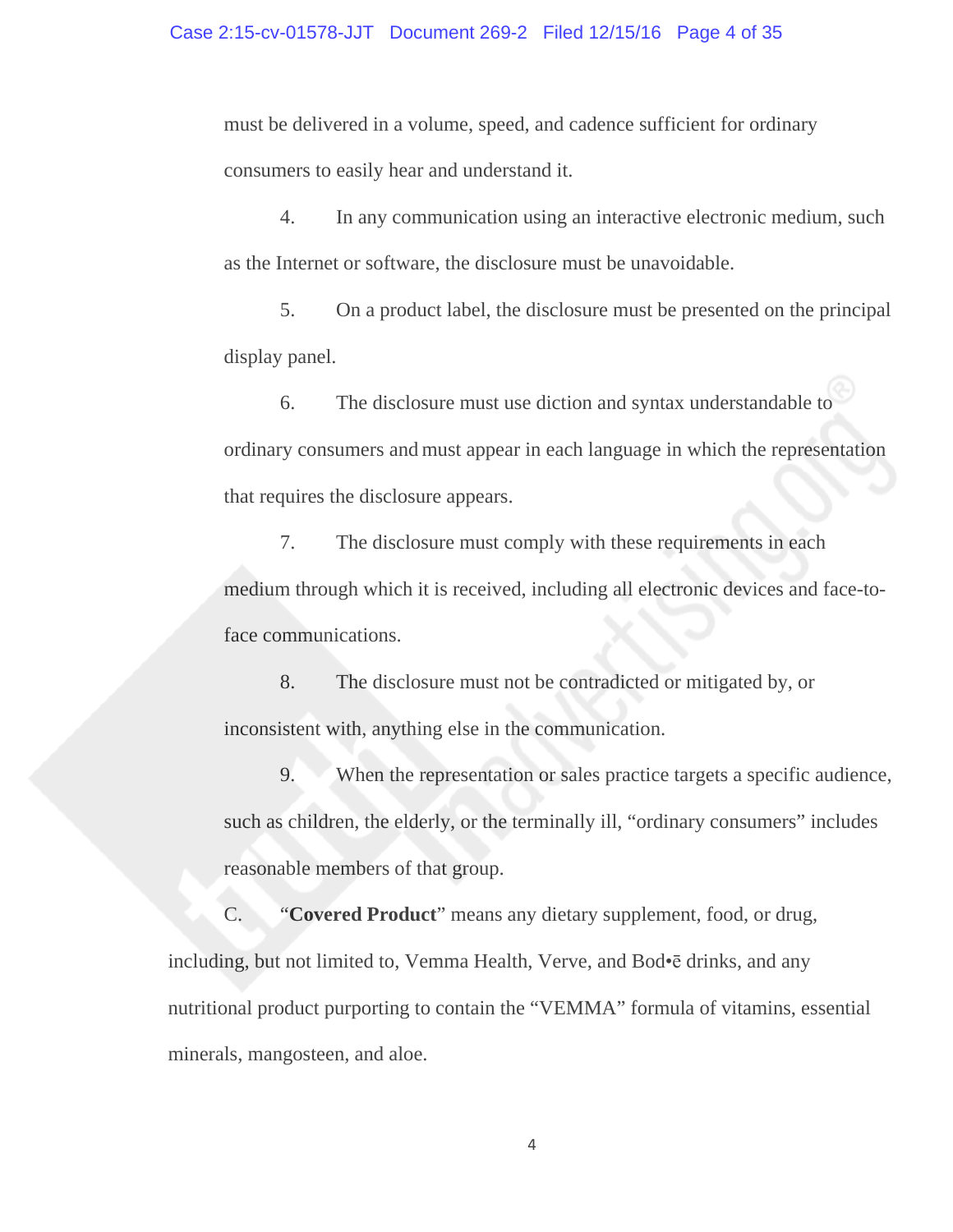D. "**Defendants**" means the Individual Defendant, the Corporate Defendants, and Defendant Benson K. Boreyko, individually, collectively, or in any combination.

1. "**Corporate Defendants**" means Vemma Nutrition Company, Vemma International Holdings, Inc., and their successors and assigns.

2. "**Individual Defendant**" means Tom Alkazin.

3. "**Relief Defendant**" means Bethany Alkazin.

E. "**Dietary supplement**" means:

1. Any product labeled as a dietary supplement or otherwise represented as a dietary supplement; or

2. Any pill, tablet, capsule, powder, softgel, gelcap, liquid, or other similar form containing one or more ingredients that is a vitamin, mineral, herb or other botanical, amino acid, probiotic, or other dietary substance for use by humans to supplement the diet by increasing the total dietary intake, or a concentrate, metabolite, constituent, extract, or combination of any ingredient described above, that is intended to be ingested, and is not represented to be used as a conventional food or as a sole item of a meal or the diet.

F. "**Essentially Equivalent Product**" means a product that contains the identical ingredients, except for inactive ingredients (*e.g.*, binders, colors, fillers, excipients), in the same form and dosage, and with the same route of administration (*e.g.*, orally, sublingually), as the Covered Product; provided that the Covered Product may contain additional ingredients if reliable scientific evidence generally accepted by experts in the field indicates that the amount and combination of additional ingredients is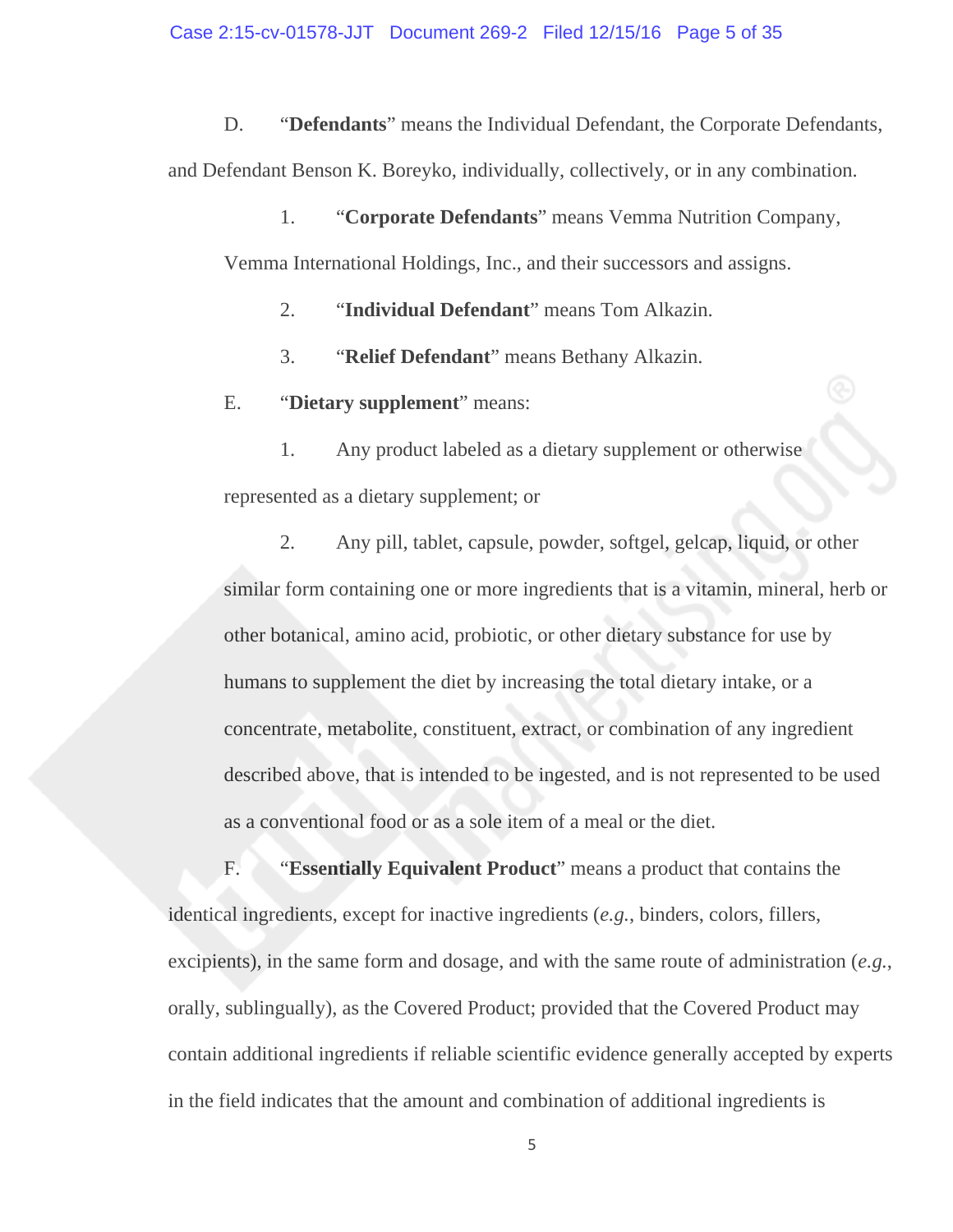#### Case 2:15-cv-01578-JJT Document 269-2 Filed 12/15/16 Page 6 of 35

unlikely to impede or inhibit the effectiveness of the ingredients in the Essentially Equivalent Product.

G. "**Liquidating Receiver**" means Robb Evans and Associates LLC.

H. "**Multi-level Marketing Program**" means any marketing program in which participants pay money to the program promoter or purchase products in return for which the participants obtain the right to: (1) recruit additional participants, or have additional participants placed by the promoter or any other person into the program participant's downline, tree, cooperative, income center, or other similar program grouping; (2) sell goods or services; and (3) receive payment or other compensation that is based, in whole or in part, upon the payments or purchases made by those in the participant's downline, tree, cooperative, income center or similar program grouping.

I. "**Reliably reported**," for a human clinical test or study ("test"), means a report of the test has been published in a peer-reviewed journal, and such published report provides sufficient information about the test for experts in the relevant field to assess the reliability of the results.

## **ORDER**

# **I. PROHIBITED MARKETING PROGRAMS**

**IT IS ORDERED** that Individual Defendant is permanently restrained and enjoined from advertising, marketing, promoting, or offering a pyramid scheme, Ponzi scheme, or chain marketing scheme, whether directly or through an intermediary.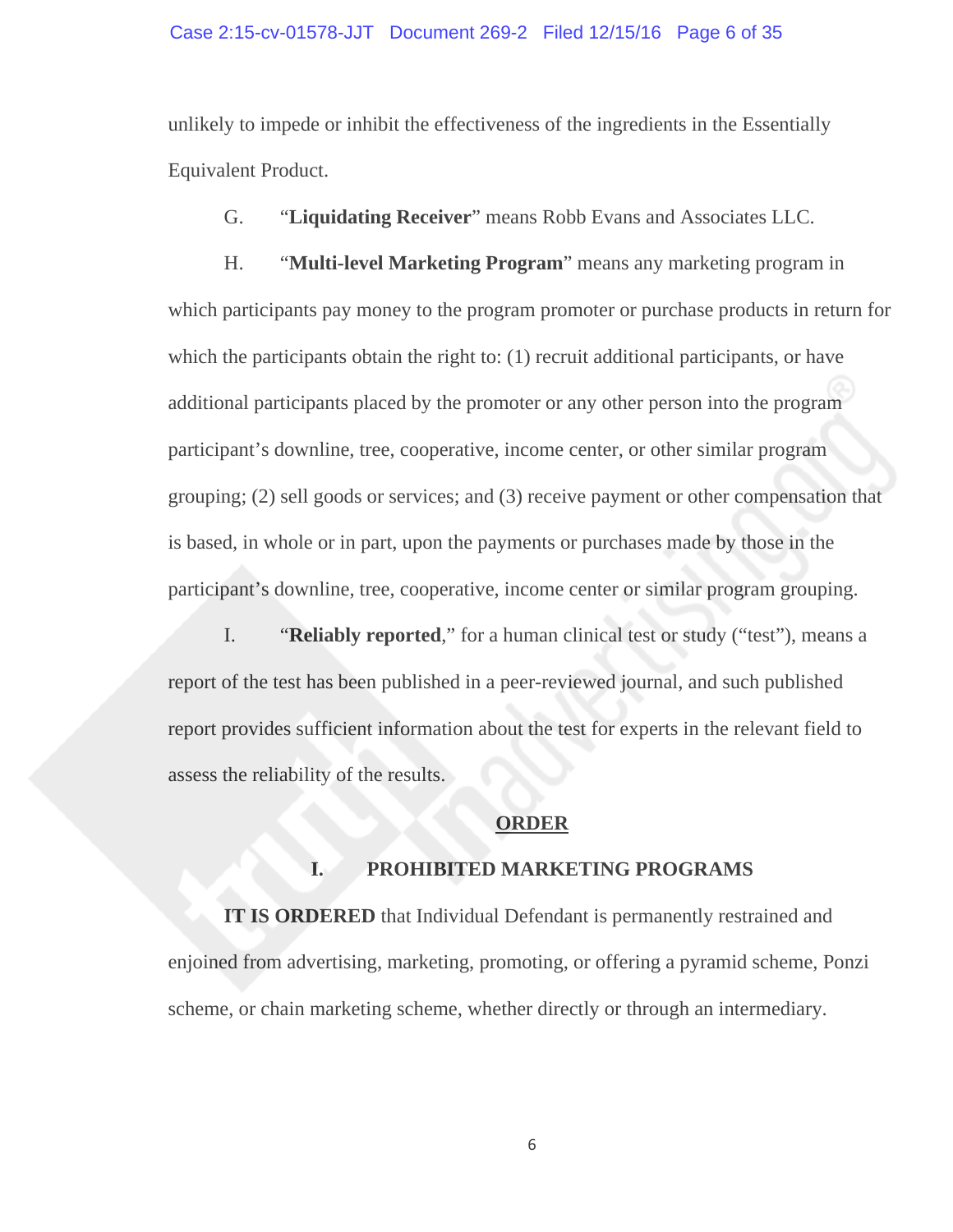## **II. BAN ON CERTAIN BUSINESS PRACTICES**

#### **IT IS FURTHER ORDERED** that Individual Defendant is permanently

restrained and enjoined from directly or indirectly controlling or owning, in whole or in part, any business advertising, marketing, promoting, offering, or assisting in the advertising, marketing, promoting, or offering of a Business Venture that:

A. Pays any compensation for recruiting new participants into the Business Venture;

B. Links or ties a participant's compensation, or eligibility to receive

compensation, to that participant's purchase of goods or services; or

C. Pays a participant any compensation related to the sale of goods or services in a fixed pay period unless the majority of the total revenue generated during such period by the participant and others within the participant's downline is derived from sales to persons who are not participants in the Business Venture.

# **III. PROHIBITION AGAINST MISREPRESENTATIONS OR UNSUBSTANTIATED CLAIMS**

 **IT IS FURTHER ORDERED** that Individual Defendant and his officers, agents, employees, and attorneys, and all other persons in active concert or participation with any of them, who receive actual notice of this Order, whether acting directly or indirectly:

A. In connection with the advertising, marketing, promoting, or offering of any Business Venture, are permanently restrained and enjoined from: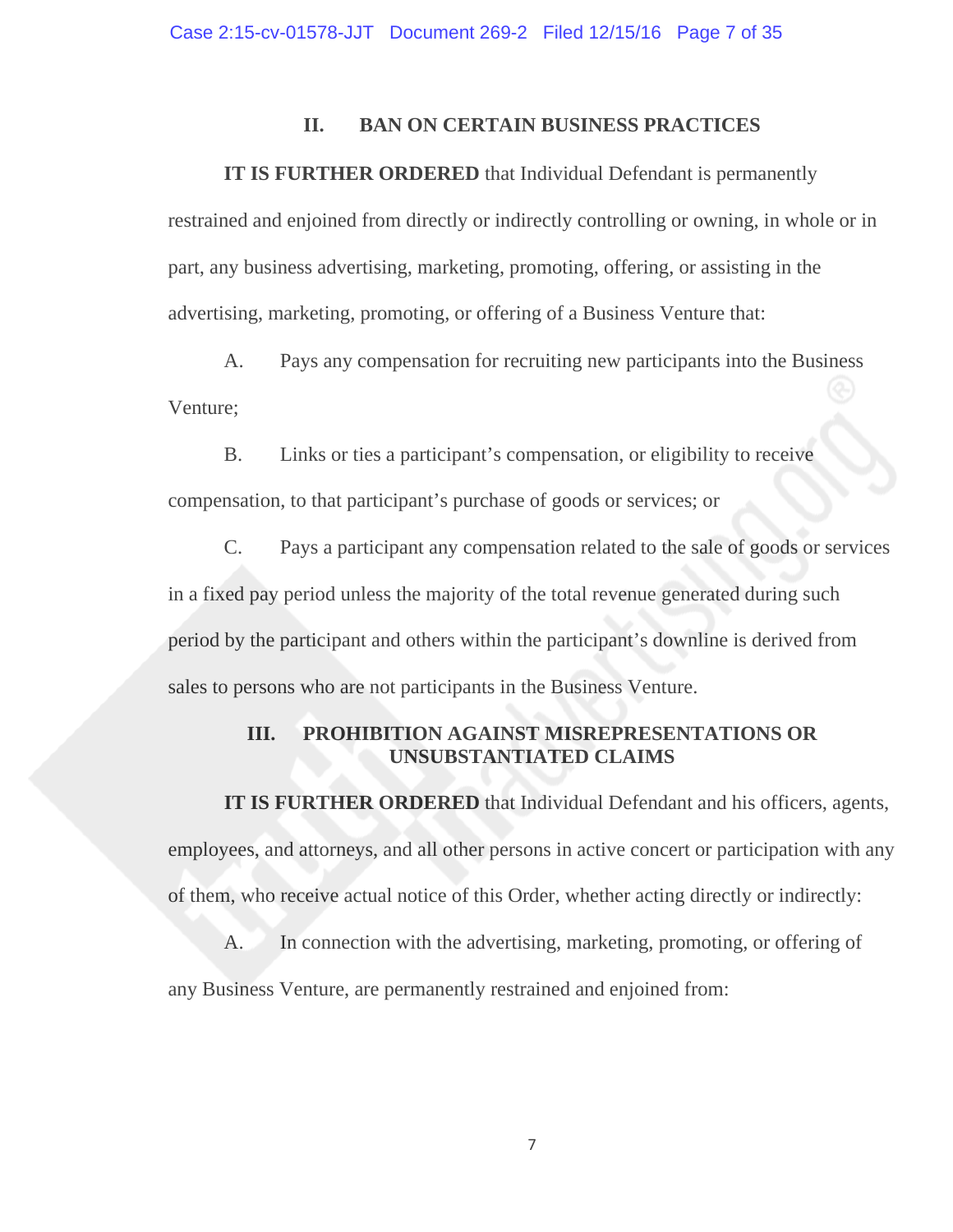1. Misrepresenting or assisting others in misrepresenting, including by providing others with the means and instrumentalities with which to misrepresent, expressly or by implication:

a. That participants will or are likely to earn substantial income from selling any good or service or by participating in the Business Venture;

 b. The amount of sales, income, or profit a participant earned by selling any good or service or by participating in the Business Venture;

c. That participants who do not earn significant income fail to devote substantial or sufficient effort; or

d. Any other fact material to participants concerning the Business Venture, such as: the total costs to participate, including trainings, brochures, and sales aids; any material restrictions, limitations, or conditions on operating the Business Venture; or any material aspect of its performance, efficacy, nature, or central characteristics;

 2. Making any representation, expressly or by implication, regarding the amount or level of income, including full-time or part-time income, that a participant can reasonably expect to earn unless the representation is nonmisleading and, at the time such representation is made, Individual Defendant possesses and relies upon competent and reliable evidence sufficient to substantiate that the representation is true. Implied representations regarding the amount or level of income that a participant reasonably can expect to earn include,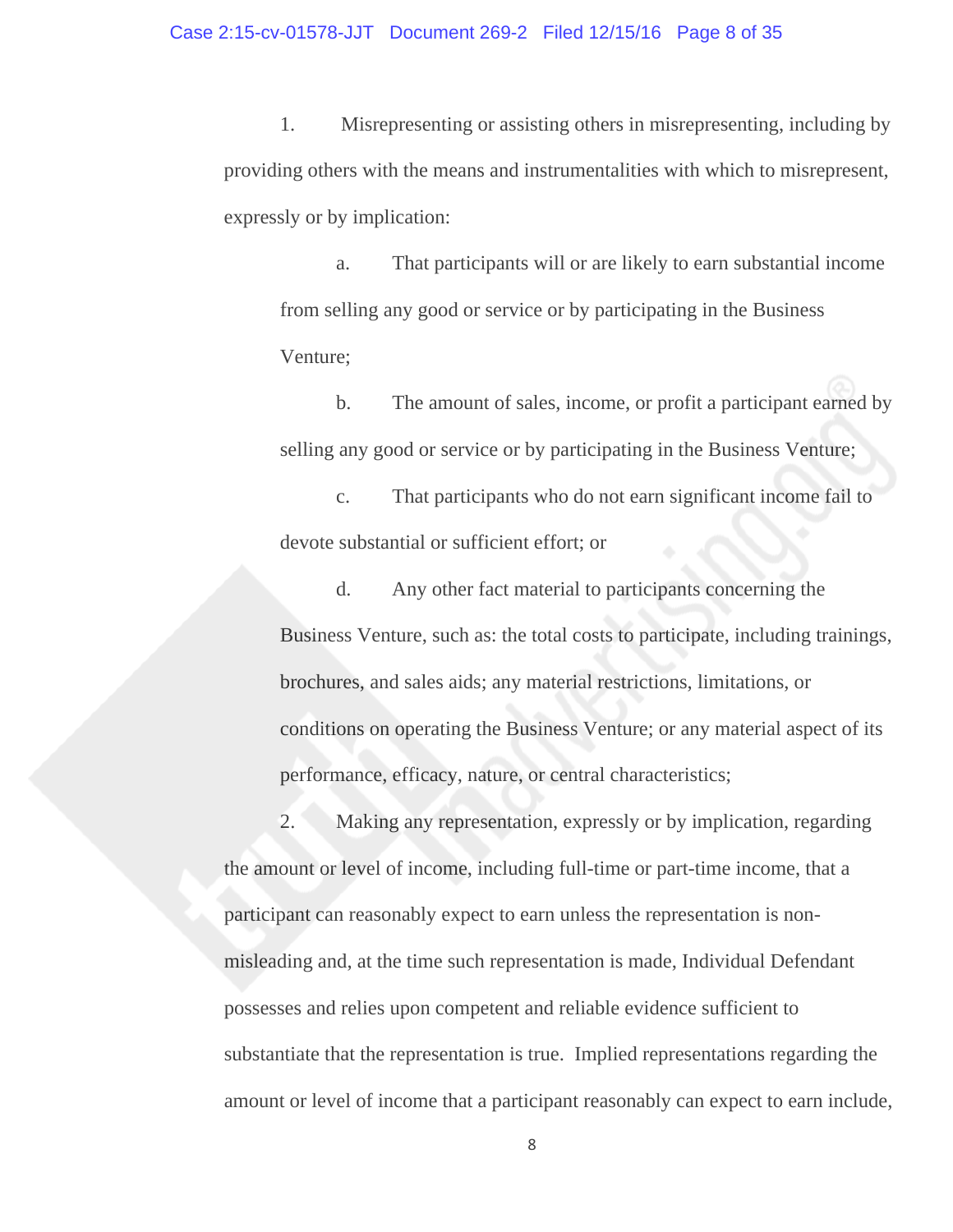but are not limited to, representations involving and images used to show an improved lifestyle;

 B. In connection with the advertising, marketing, promoting, or offering of any good or service, are permanently restrained and enjoined from misrepresenting or assisting others in misrepresenting, including by providing others with the means and instrumentalities with which to misrepresent, expressly or by implication:

1. The total costs to purchase, receive, or use, and the quantity of, the goods or services;

2. Any material restriction, limitation, or condition to purchase, receive, or use the goods or services;

3. Any material aspect of the performance, efficacy, nature, or central characteristics of the goods or services;

4. Any material aspect of the nature or terms of the seller's refund, cancellation, exchange, or repurchase policies; or

5. Any other material fact;

 C. In connection with the advertising, marketing, promoting, or offering of any Covered Product, are permanently restrained and enjoined from making, or assisting others in making, expressly or by implication, including through the use of a product or program name, endorsement, depiction, or illustration, any representation that such product cures, mitigates, or treats any disease; unless the representation is non-misleading and, at the time of making such representation, Individual Defendant possesses and relies upon competent and reliable scientific evidence to substantiate that the representation is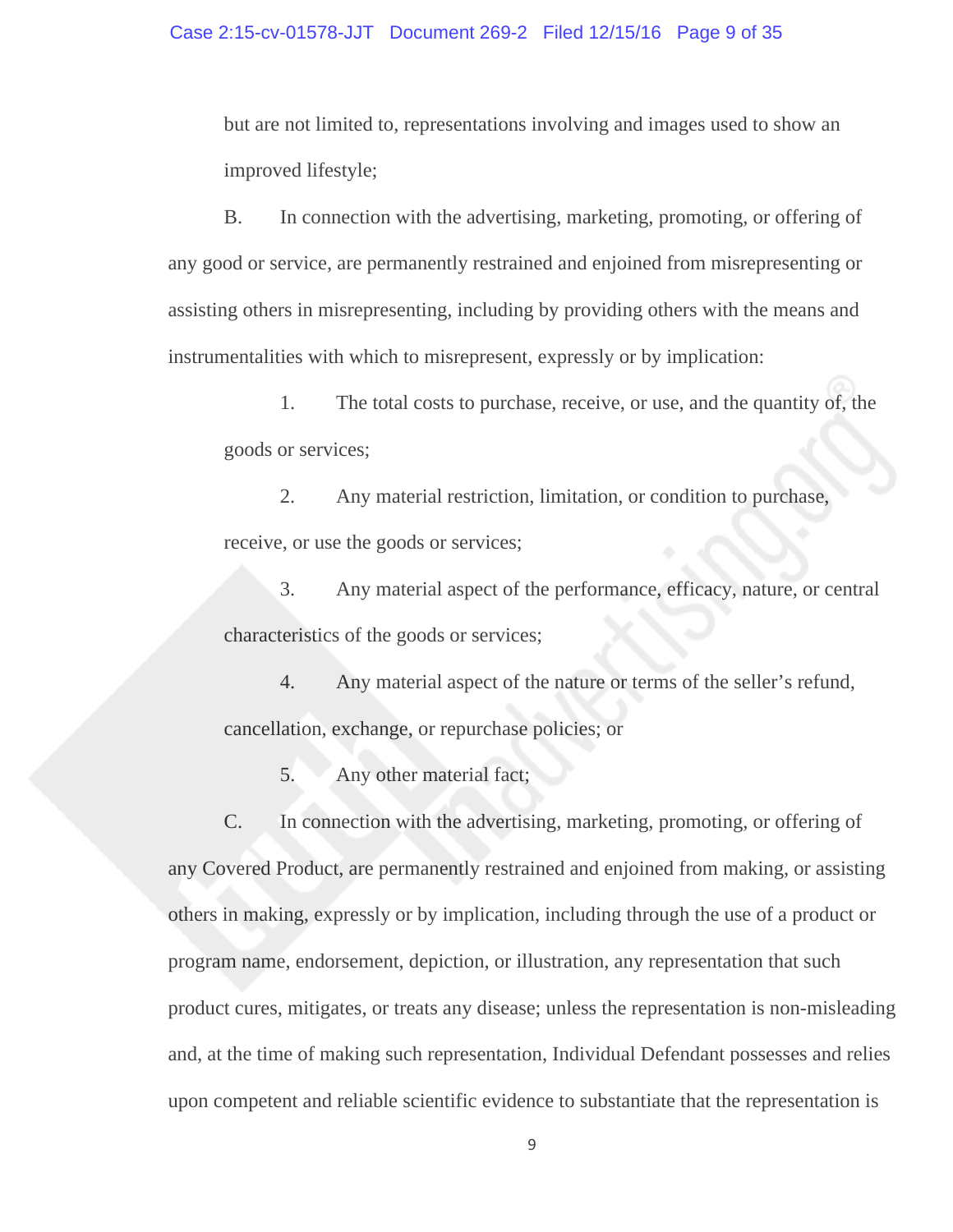true. For purposes of this Section, competent and reliable scientific evidence shall consist of human clinical testing of the Covered Product, or of an Essentially Equivalent Product, that is sufficient in quality and quantity based on standards generally accepted by experts in the relevant disease, condition, or function to which the representation relates, when considered in light of the entire body of relevant and reliable scientific evidence, to substantiate that the representation is true. Such testing shall be: (1) randomized, double-blind, and placebo-controlled; and (2) conducted by researchers qualified by training and experience to conduct such testing. In addition, all underlying or supporting data and documents generally accepted by experts in the relevant field as relevant to an assessment of such testing as described in the Section titled "Preservation of Records Relating to Competent and Reliable Human Clinical Tests or Studies" must be available for inspection and production to the Commission. Individual Defendant shall have the burden of proving that a product satisfies the definition of Essentially Equivalent Product.

D. Nothing in this Order shall prohibit Individual Defendant from:

1. Making any representation for any drug that is permitted in labeling for such drug under any tentative or final monograph promulgated by the Food and Drug Administration, or under any new drug application approved by the Food and Drug Administration; and

2. Making any representation for any product that is specifically permitted in labeling for such product by regulations promulgated by the Food and Drug Administration pursuant to the Nutrition Labeling and Education Act of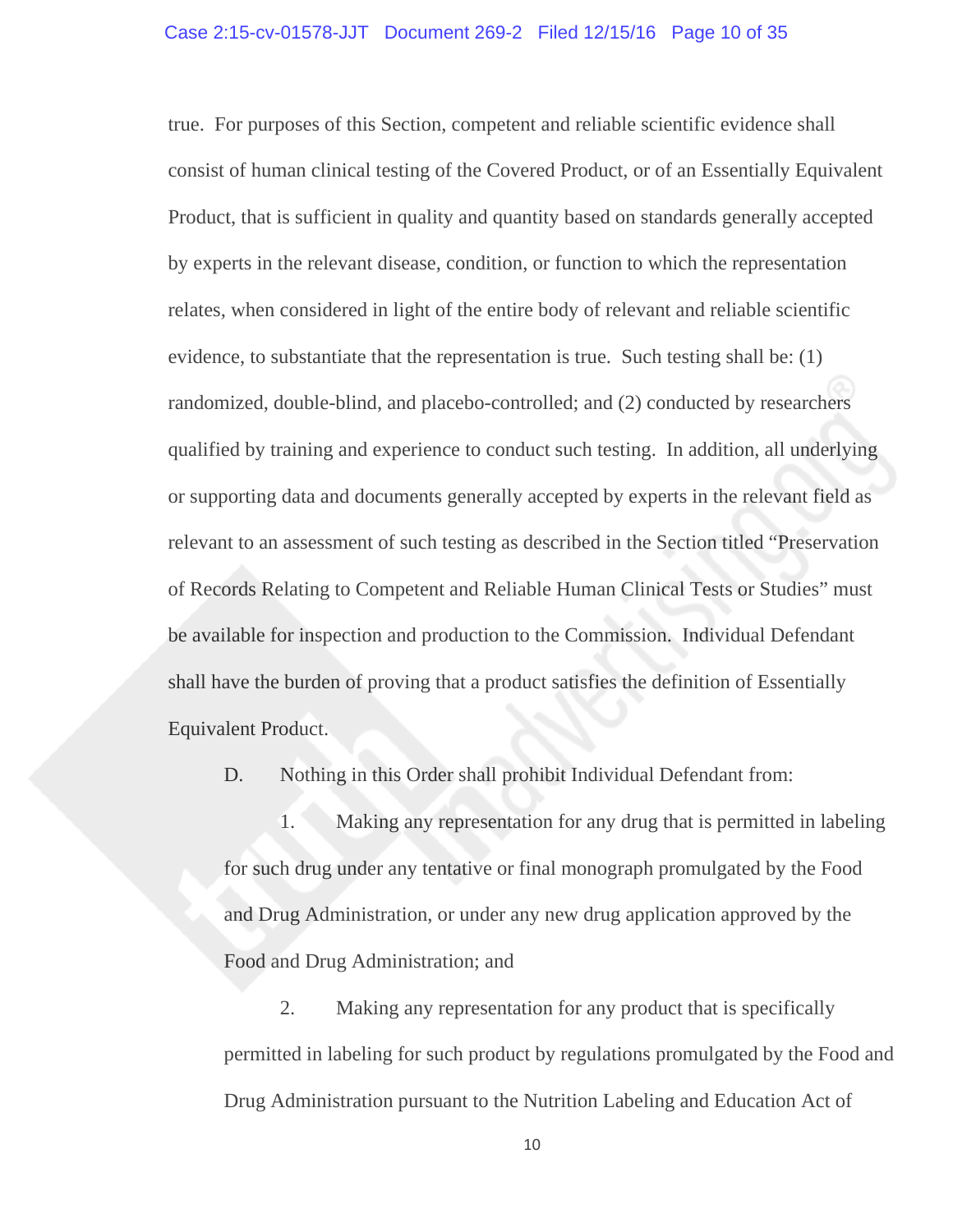Case 2:15-cv-01578-JJT Document 269-2 Filed 12/15/16 Page 11 of 35

1990 or permitted under Sections 303-304 of the Food and Drug Administration Modernization Act of 1997.

# **IV. PRESERVATION OF RECORDS RELATING TO COMPETENT AND RELIABLE HUMAN CLINICAL TESTS OR STUDIES**

**IT IS FURTHER ORDERED** that, with regard to any human clinical test or study ("test") upon which Individual Defendant relies to substantiate any claim covered by this Order, Individual Defendant shall secure and preserve all underlying or supporting data and documents generally accepted by experts in the field as relevant to an assessment of the test, including, but not necessarily limited to:

A. All protocols and protocol amendments, reports, articles, write-ups, or other accounts of the results of the test, and drafts of such documents reviewed by the test sponsor or any other person not employed by the research entity;

B. All documents referring or relating to recruitment; randomization; instructions, including oral instructions, to participants; and participant compliance;

C. Documents sufficient to identify all test participants, including any participants who did not complete the test, and all communications with any participants relating to the test; all raw data collected from participants enrolled in the test, including any participants who did not complete the test; source documents for such data; any data dictionaries; and any case report forms;

D. All documents referring or relating to any statistical analysis of any test data, including, but not limited to, any pretest analysis, intent-to-treat analysis, or between-group analysis performed on any test data; and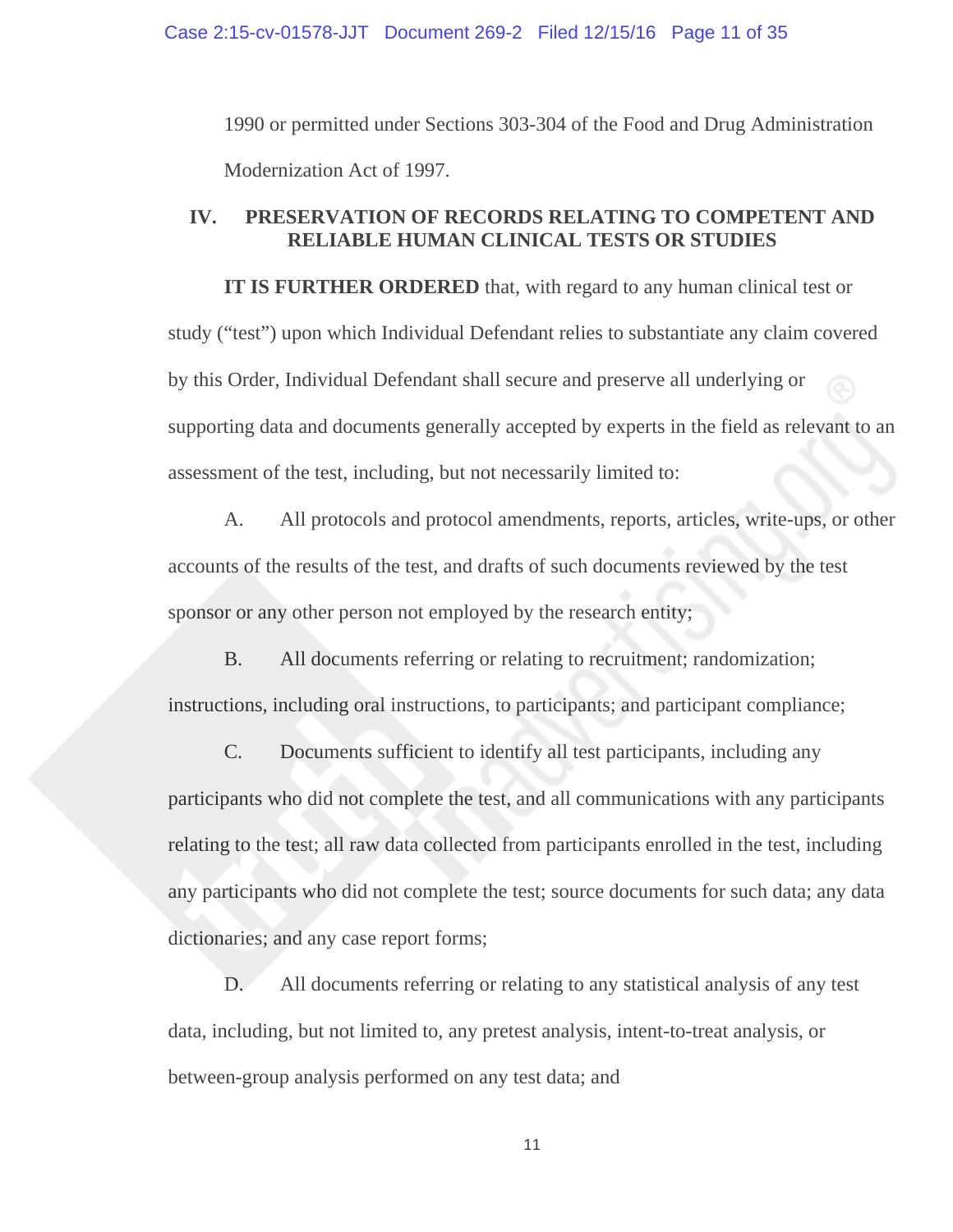#### Case 2:15-cv-01578-JJT Document 269-2 Filed 12/15/16 Page 12 of 35

E. All documents referring or relating to the sponsorship of the test, including all communications and contracts between any sponsor and the test's researchers. Provided, however, the preceding preservation requirement shall not apply to a reliably reported test, unless the test was conducted, controlled, or sponsored, in whole or in part by: (1) Individual Defendant; (2) Individual Defendant's officers, agents, representatives, or employees; (3) any other person or entity in active concert or participation with Individual Defendant; (4) any person or entity affiliated with or acting on behalf of Individual Defendant; (5) any supplier of any ingredient contained in the product at issue to any of the foregoing or to the product's manufacturer; or (6) the supplier or manufacturer of such product. For any test conducted, controlled, or sponsored, in whole or in part, by Individual Defendant, he must establish and maintain reasonable procedures to protect the confidentiality, security, and integrity of any personal information collected from or about participants. These procedures shall be documented in writing and shall contain administrative, technical, and physical safeguards appropriate to the nature and scope of Individual Defendant's activities, and the sensitivity of the personal information collected from or about the participants.

## **V. PROHIBITION AGAINST MATERIAL OMISSIONS**

 **IT IS FURTHER ORDERED** that Individual Defendant and his officers, agents, employees, and attorneys, and all other persons in active concert or participation with any of them, who receive actual notice of this Order, whether acting directly or indirectly, in connection with advertising, marketing, promoting, or offering of any Business Venture, are permanently restrained and enjoined from: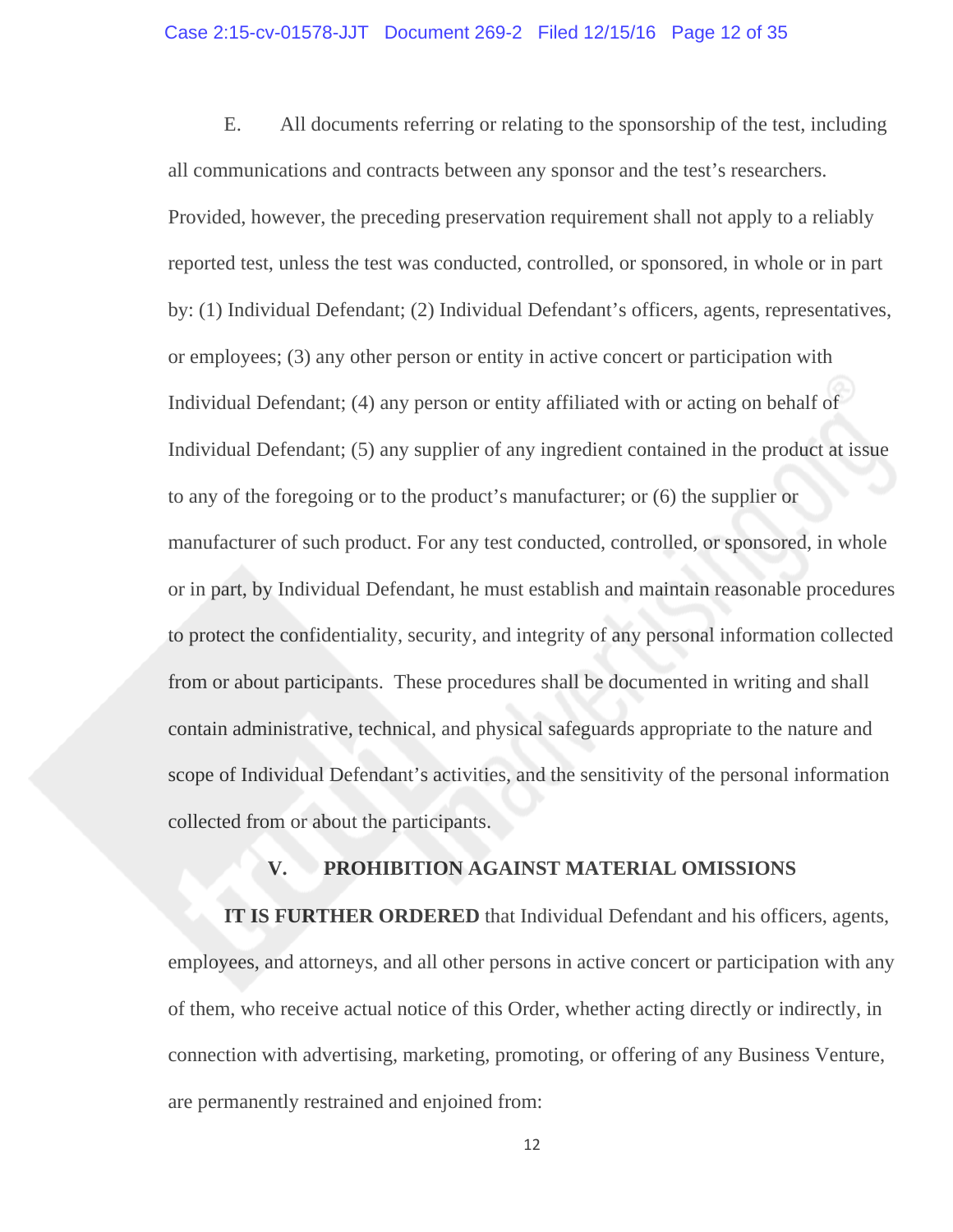A. Failing to disclose, clearly and conspicuously, to any prospective participant in any Business Venture to whom any earnings, profits, or sales volume claims have been made:

1. The number and percentage of Business Venture participants who have made a profit through their participation in the Business Venture;

 2. The beginning and ending dates when the represented earnings, profits, or sales volume were achieved; and

3. The average and median amount of profit made by each Business Venture participant; and

B. Failing to disclose, clearly and conspicuously, before any potential participant pays any money to the Individual Defendant, all information material to the decision of whether to participate in the Business Venture, including, but not limited to, whether the Individual Defendant has a refund or buyback policy and if so, all material terms and conditions of the refund or buyback policy, including the specific steps consumers must follow to obtain a refund or buyback.

**VI. MONETARY JUDGMENT AND PARTIAL SUSPENSION IT IS FURTHER ORDERED** that:

A. Judgment in the amount of Six Million, Seven Hundred and Ninety Thousand, Nine Hundred and Fifteen Dollars (\$6,790,915) is entered in favor of the Commission against Individual Defendant Tom Alkazin and Relief Defendant Bethany Alkazin, jointly and severally, as equitable monetary relief.

B. In partial satisfaction of the monetary judgment: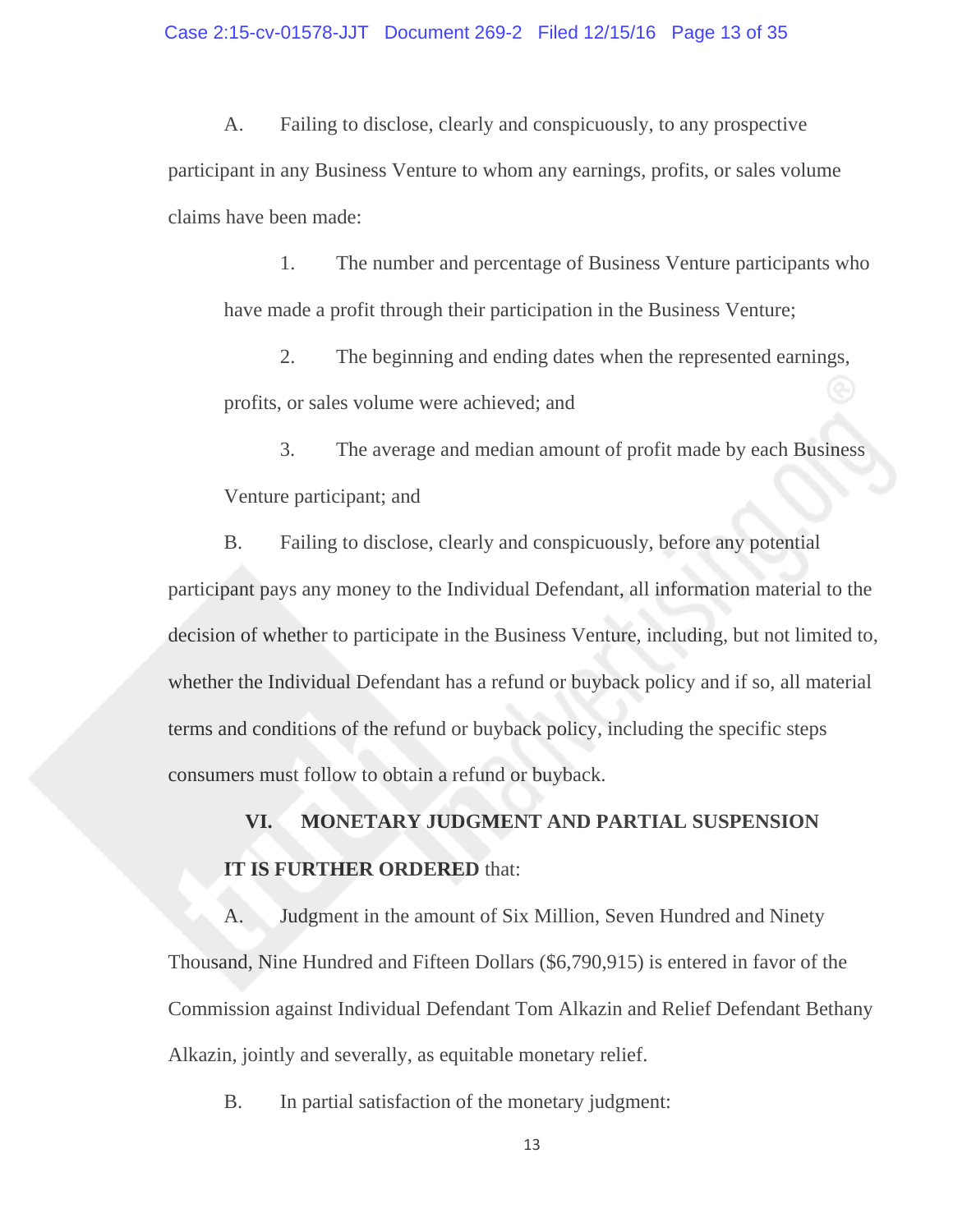1. Individual Defendant Tom Alkazin and Relief Defendant Bethany Alkazin are ordered to cooperate fully and take all necessary steps to transfer to the Liquidating Receiver appointed by the Court pursuant to Section VIII of this Order (or to such person designated in writing by the Liquidating Receiver), possession and legal and equitable title to the assets listed on Attachment A to this Order. Such transfer shall occur within 30 calendar days of Individual Defendant and Relief Defendant's receipt of a written demand from the Liquidating Receiver directing the transfer of an asset listed on Attachment A of this Order or at such later date as the Liquidating Receiver shall direct.

a. Individual Defendant and Relief Defendant shall execute documents, provide information, and produce any title, deed, registration, appraisal, inspection, certificate of insurance, or other item reasonably requested by the Liquidating Receiver to effectuate such transfer of possession and title.

b. Following transfer of title and possession of assets, the Liquidating Receiver, or the person designated to receive title and possession, shall be responsible for all maintenance, utilities, taxes, insurance, and all other expenses related to the assets and shall timely make all payments due.

c. Individual Defendant and Relief Defendant represent that no encumbrances to any of the assets listed on Attachment A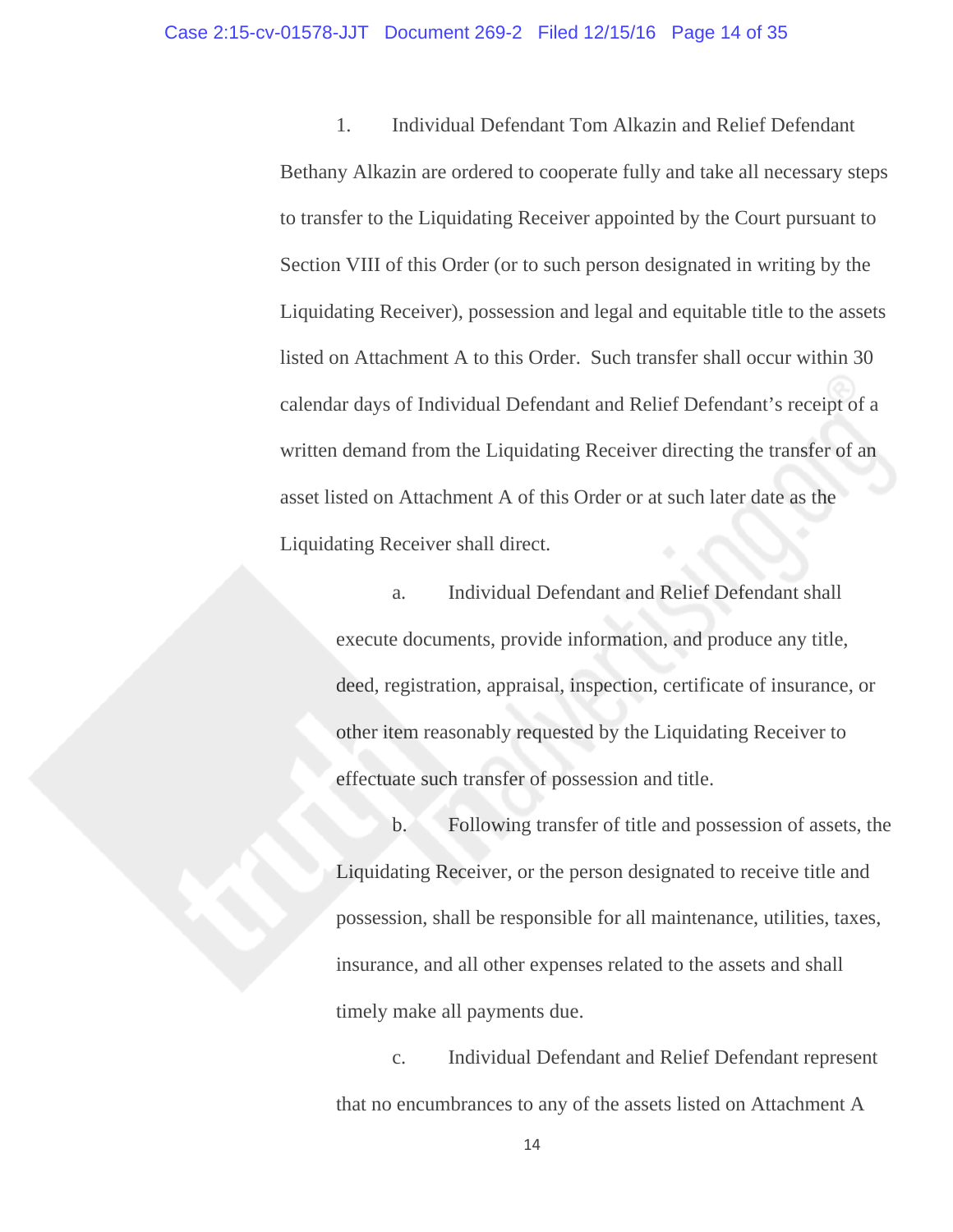have been added since the execution of their sworn financial statements dated June 27, 2016, and that they will not add any encumbrances after signing this Order. Individual Defendant and Relief Defendant further represent that they shall maintain and take no action to diminish the value of any asset on Attachment A, including any structures, fixtures, or appurtenances thereto.

d. Until Individual Defendant and Relief Defendant transfer title and possession of the assetslisted on Attachment A, they shall remain current on all amounts due and payable, including but not limited to all mortgage, tax, insurance, assessments, reasonable and necessary maintenance, and similar fees. Individual Defendant and Relief Defendant shall notify the appropriate insurance carrier(s) immediately upon entry of this Order of the appointment of the Liquidating Receiver and request that the Liquidating Receiver and Commission be added to any insurance policy covering any asset to be transferred under this Subsection as additional insureds.

e. In order to transfer possession of any real property, Individual Defendant and Relief Defendant shall vacate, or cause any tenants or occupants to vacate, the property in "broom clean condition" and deliver all keys and security codes, if any, to the Liquidating Receiver, or its designee, along with written notice that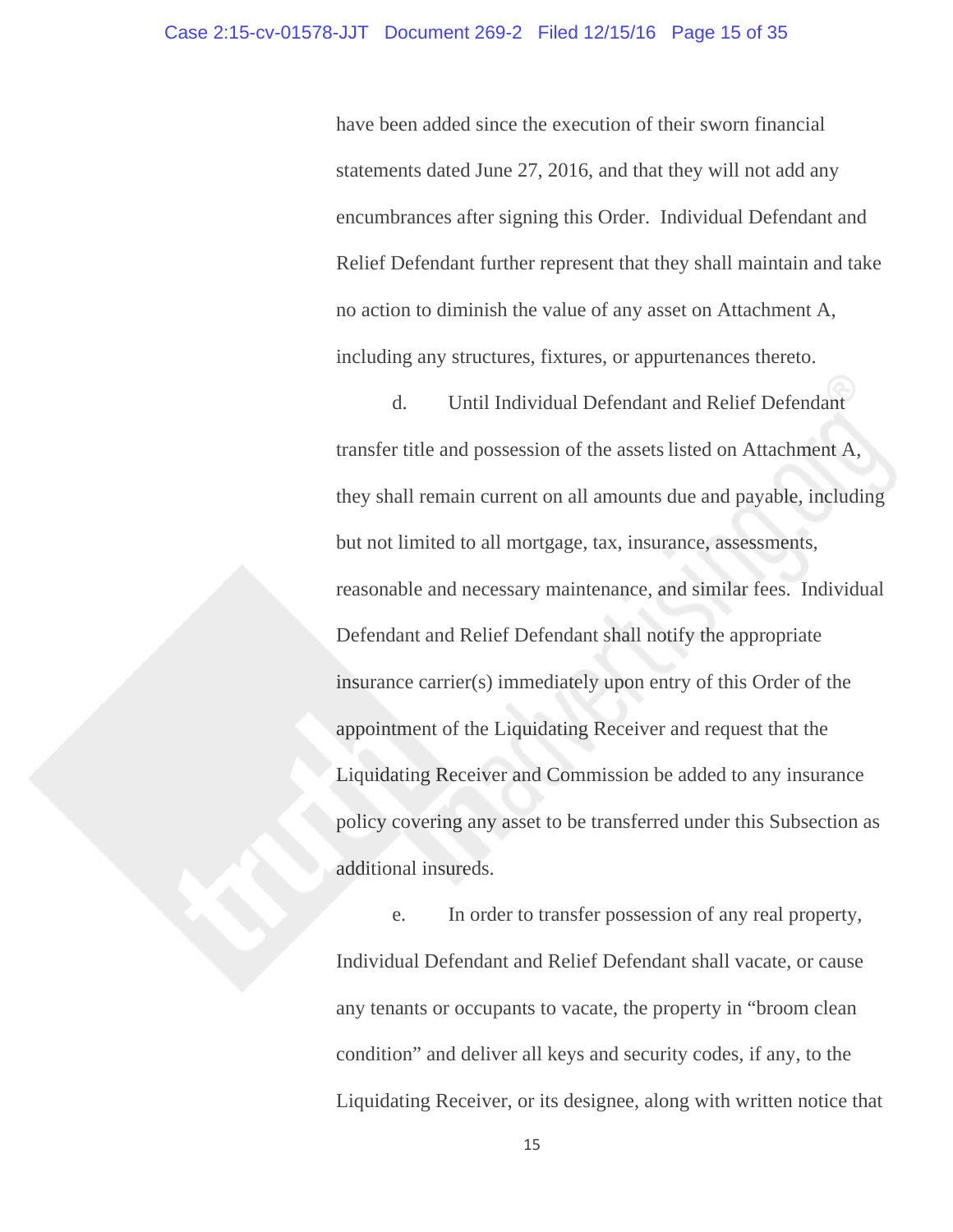possession is surrendered.

2. Individual Defendant and Relief Defendant are ordered to pay to the Commission One Million, Two Hundred and Fifty Thousand Dollars (\$1,250,000) within 7 calendar days of closing on the sale of the real property located at \*\*\*\* Highland Drive, Carlsbad, California 92008, bearing the legal description 001681 Tct 239 (Ex Map 6346) NW 165 Ft of SE 423 Ft of NE 498.87 Ft In, in the County of San Diego ("Highland Drive Property") or within 180 calendar days of entry of this Order, whichever comes first, or, for good cause shown, within such later time as the Court shall otherwise order.

*Provided, however,* that Individual Defendant and Relief Defendant are obligated to pay \$1,250,000 to the Commission under this Subsection, regardless of whether sale of the Highland Drive Property occurs or is sufficient to satisfy this obligation. Such payment must be made by electronic fund transfer in accordance with instructions to be provided by a representative of the Commission.

a. To secure Individual Defendant and Relief Defendant's obligation to the Commission under this Subsection, upon entry of this Order, the FTC shall have the right to record a judgment lien against the Highland Drive Property, in accordance with 28 U.S.C. § 3201. Upon payment to the Commission of the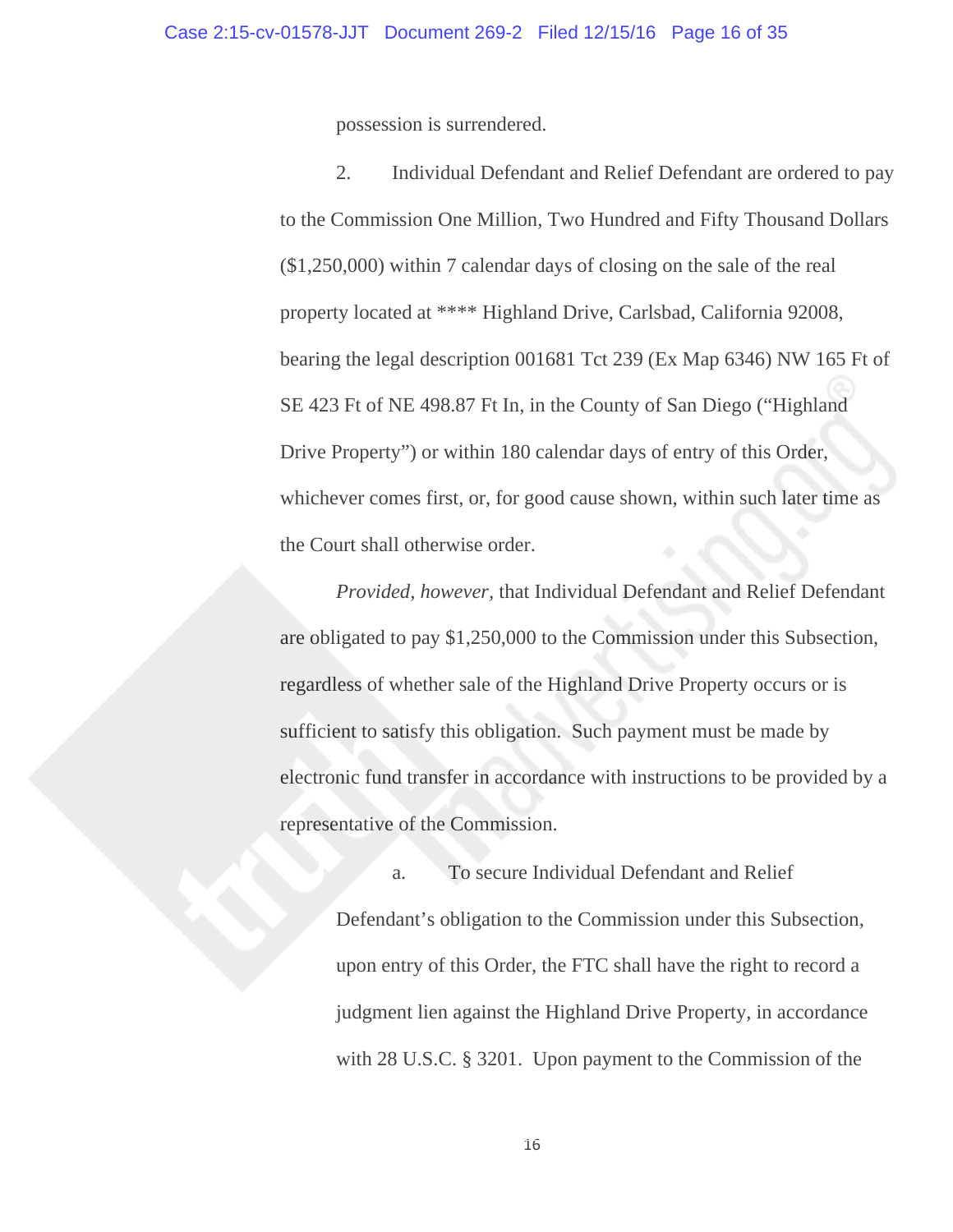\$1,250,000, whether by sale of the Highland Drive Property or otherwise, the Commission shall release any such judgment lien.

b. Individual Defendant and Relief Defendant represent that no encumbrances to the Highland Drive Property have been added since the execution of their sworn financial statements dated June 27, 2016, and that they will not add any encumbrances after signing this Order. Individual Defendant and Relief Defendant further represent that they shall maintain and take no action to diminish the value of the Highland Drive Property, including any structures, fixtures, or appurtenances thereto.

c. Until Individual Defendant and Relief Defendant pay to the Commission the \$1,250,000 required by this Subsection, they shall remain current on all amounts due and payable on the Highland Drive Property, including but not limited to all mortgage, tax, insurance, assessments, reasonable and necessary maintenance, and similar fees. Individual Defendant and Relief Defendant shall notify the appropriate insurance carrier(s) immediately upon entry of this Order and request that the Commission be added to any insurance policy covering the Highland Drive Property as an additional insured.

d. Upon receipt of an executed letter of intent to purchase the Highland Drive Property and a settlement statement, the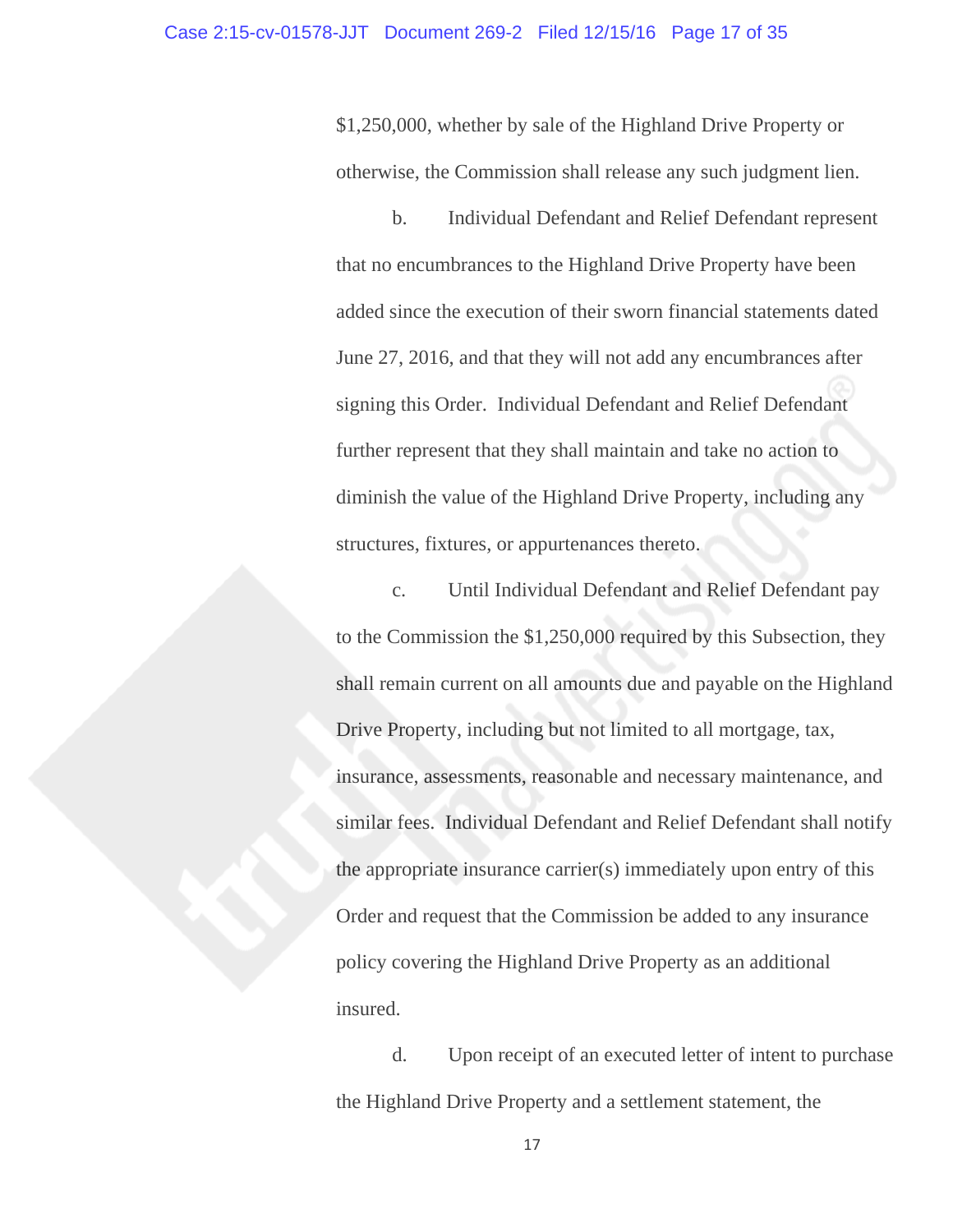Commission shall execute and deliver to the closing agent a release of any judgment lien, which shall be held in escrow contingent upon the closing of the sale, and recorded thereafter if the sale closes.

e. In the event Individual Defendant and Relief Defendant sell the Highland Drive Property, they must provide the Commission with written proof of the sale, including the date of the event, the sales price or amount of consideration, if any, and name, address, and contact information of the purchaser of the property.

3. Time is of the essence for Individual Defendant and Relief Defendant's partial satisfaction of the judgment. In the event that the Individual Defendant or Relief Defendant fail to timely satisfy any of their obligations under Subsection VI.B.1 and Subsection VI.B.2, above, and such default continues for 30 calendar days beyond the due date, the entire judgment shall become immediately due and payable by the Individual Defendant and Relief Defendant, less the amount of any payments made to the Commission in accordance with those provisions.

C. Upon receipt by the Commission of all payments and the Liquidating Receiver of all transfers of assets from Individual Defendant and Relief Defendant required in Subsection VI.B.1 and Subsection VI.B.2, above, the remainder of the judgment against the Individual Defendant and Relief Defendant shall be suspended, subject to the Subsections below.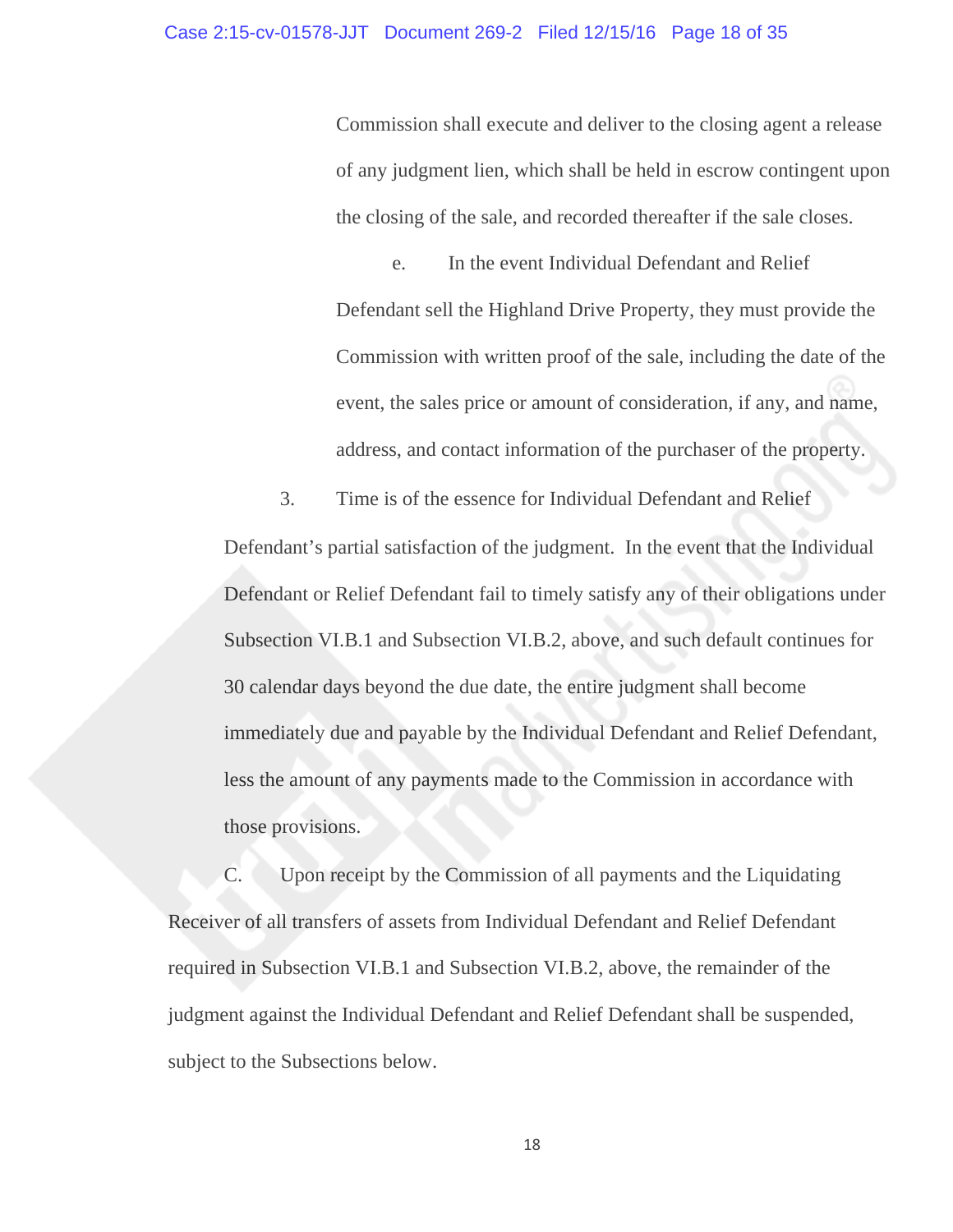D. The Commission's agreement to the suspension of part of the judgment against Individual Defendant and Relief Defendant is expressly premised upon the truthfulness, accuracy, and completeness of their sworn financial statements and related documents (collectively, "financial representations") submitted to the Commission, namely: (1) The Financial Statement of Individual Defendant Tom Alkazin and Relief Defendant Bethany Alkazin signed on June 27, 2016, including the attachments; (2) Responses to FTC Letter Dated July 7, 2016 signed on July 8, 2016, including the attachments; (3) additional documentation submitted by email from defense counsel Keith Beauchamp to Commission counsel Thomas B. Carter dated July 18, 2016, attaching the Intrepid Studios, Inc. Stock Purchase Agreement; and (4) additional documentation submitted by email from defense counsel Marvin C. Ruth to Commission counsel Dama J. Brown dated July 18, 2016, attaching a Uniform Residential Appraisal Report for the Highland Drive Property.

E. The suspension of the judgment will be lifted as to Individual Defendant and Relief Defendant if, upon motion by the Commission, the Court finds that either failed to disclose any material asset, materially misstated the value of any asset, or made any other material misstatement or omission in the financial representations identified above, or that either is in default on any obligation under this Section.

F. If the suspension of the judgment is lifted, the judgment becomes immediately due as to Individual Defendant and Relief Defendant in the amount specified in Subsection VI.A above (which the parties stipulate only for purposes of this Section represents the amount of ill-gotten gain that Individual Defendant and Relief Defendant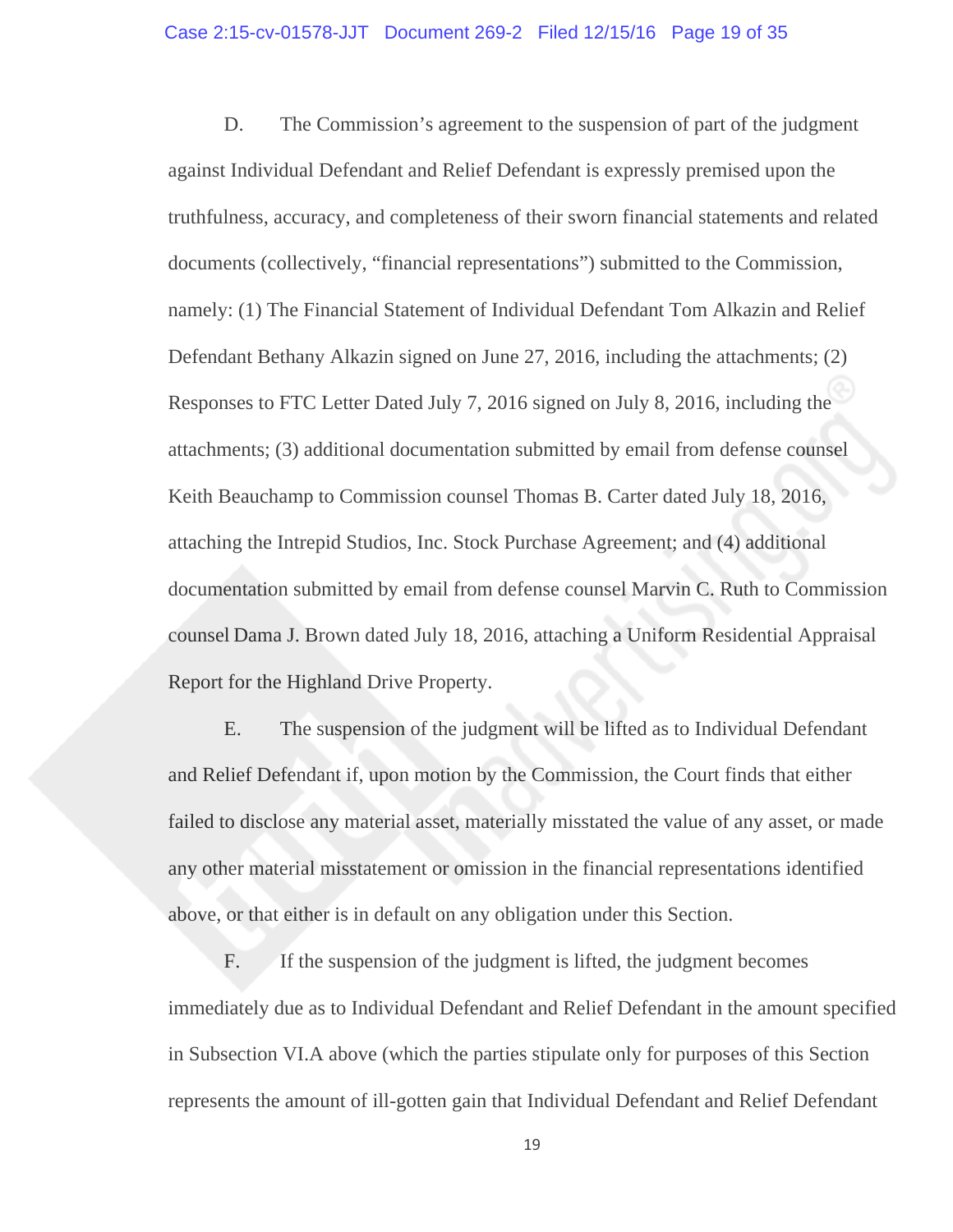obtained as a result of the violations alleged in the Complaint), less any payment previously made pursuant to this Section, plus interest computed from the date of entry of this Order.

# **VII. ADDITIONAL MONETARY PROVISIONS IT IS FURTHER ORDERED** that:

A. Individual Defendant and Relief Defendant relinquish dominion and all legal and equitable right, title, and interest in all assets transferred pursuant to this Order and may not seek the return of any assets.

B. The facts alleged in the Complaint will be taken as true, without further proof, in any subsequent civil litigation by or on behalf of the Commission, including in a proceeding to enforce its rights to any payment or monetary judgment pursuant to this Order, such as a nondischargeability complaint in any bankruptcy case.

C. The facts alleged in the Complaint establish all elements necessary to sustain an action by the Commission pursuant to Section  $523(a)(2)(A)$  of the Bankruptcy Code, 11 U.S.C. § 523(a)(2)(A), and this Order will have collateral estoppel effect for such purposes.

D. Individual Defendant and Relief Defendant acknowledge that their Taxpayer Identification Numbers (Social Security Numbers or Employer Identification Numbers), which Individual Defendant and Relief Defendant previously submitted to the Commission, may be used for collecting and reporting on any delinquent amount arising out of this Order, in accordance with 31 U.S.C. §7701.

E. All money paid to the Commission pursuant to this Order may be deposited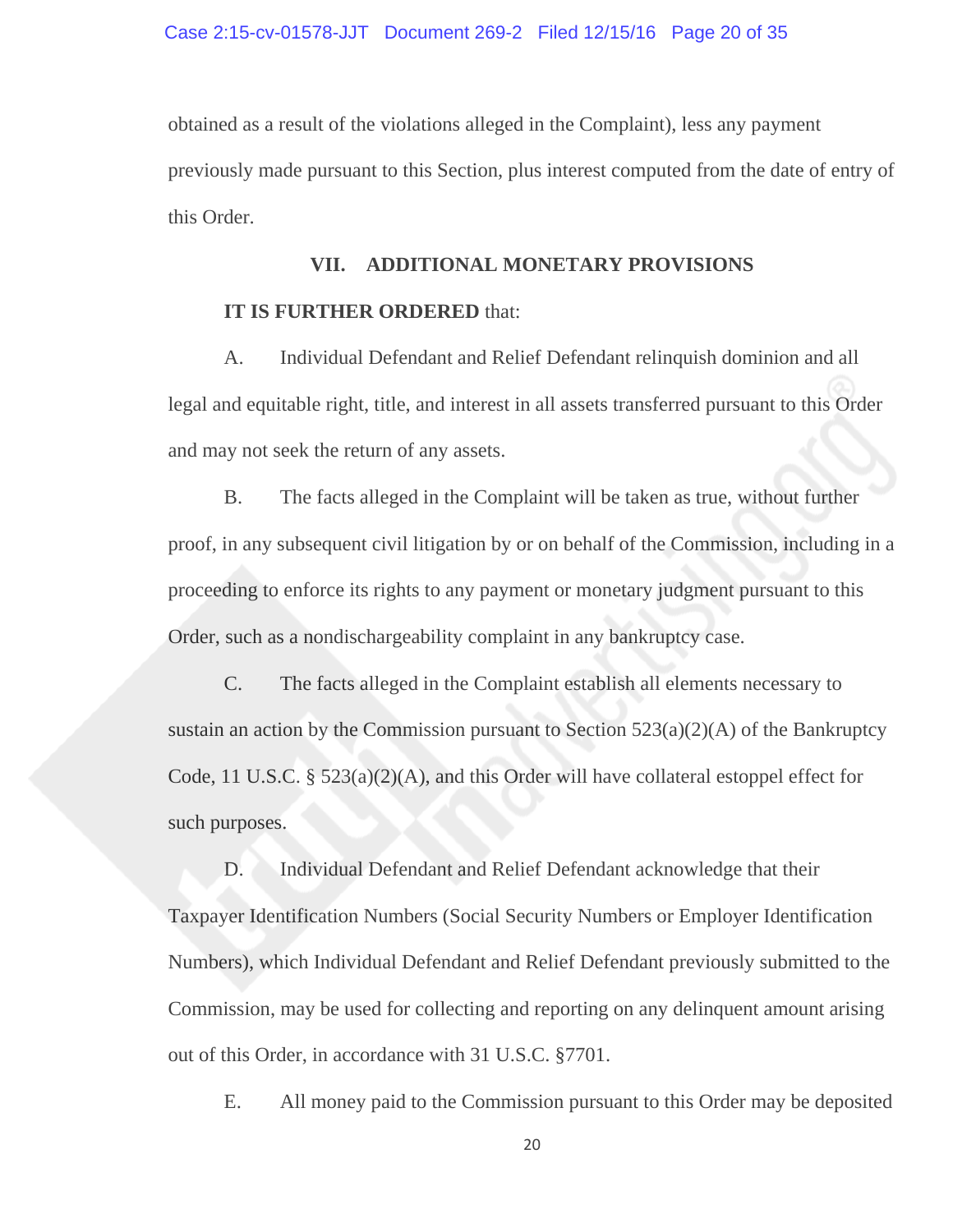into a fund administered by the Commission or its designee to be used for equitable relief, including consumer redress and any attendant expenses for the administration of any redress fund. If a representative of the Commission decides that direct redress to consumers is wholly or partially impracticable or money remains after redress is completed, the Commission may apply any remaining money for such other equitable relief (including consumer information remedies) as it determines to be reasonably related to Individual Defendant's practices alleged in the Complaint. Any money not used for such equitable relief is to be deposited to the U.S. Treasury as disgorgement. Individual Defendant and Relief Defendant have no right to challenge any actions the Commission or its representatives may take pursuant to this Subsection.

# **VIII. LIQUIDATING RECEIVER**

#### **IT IS FURTHER ORDERED** that,

 A. The firm of Robb Evans and Associates LLC is appointed Liquidating Receiver with the full power of an equity receiver. The Liquidating Receiver shall be an agent of this Court, and solely the agent of this Court, in acting as Liquidating Receiver under this Order. The Liquidating Receiver shall comply with all laws and Local Rules of this Court governing receivers. Except for an act of gross negligence, the Liquidating Receiver and any professionals it retains to assist it shall not be liable for any loss or damage incurred by Individual Defendant or Relief Defendant, their agents, servants, employees, and attorneys or any other person, by reason of any act performed or omitted to be performed by the Liquidating Receiver or any professional it retains to assist it in connection with the discharge of its duties and responsibilities.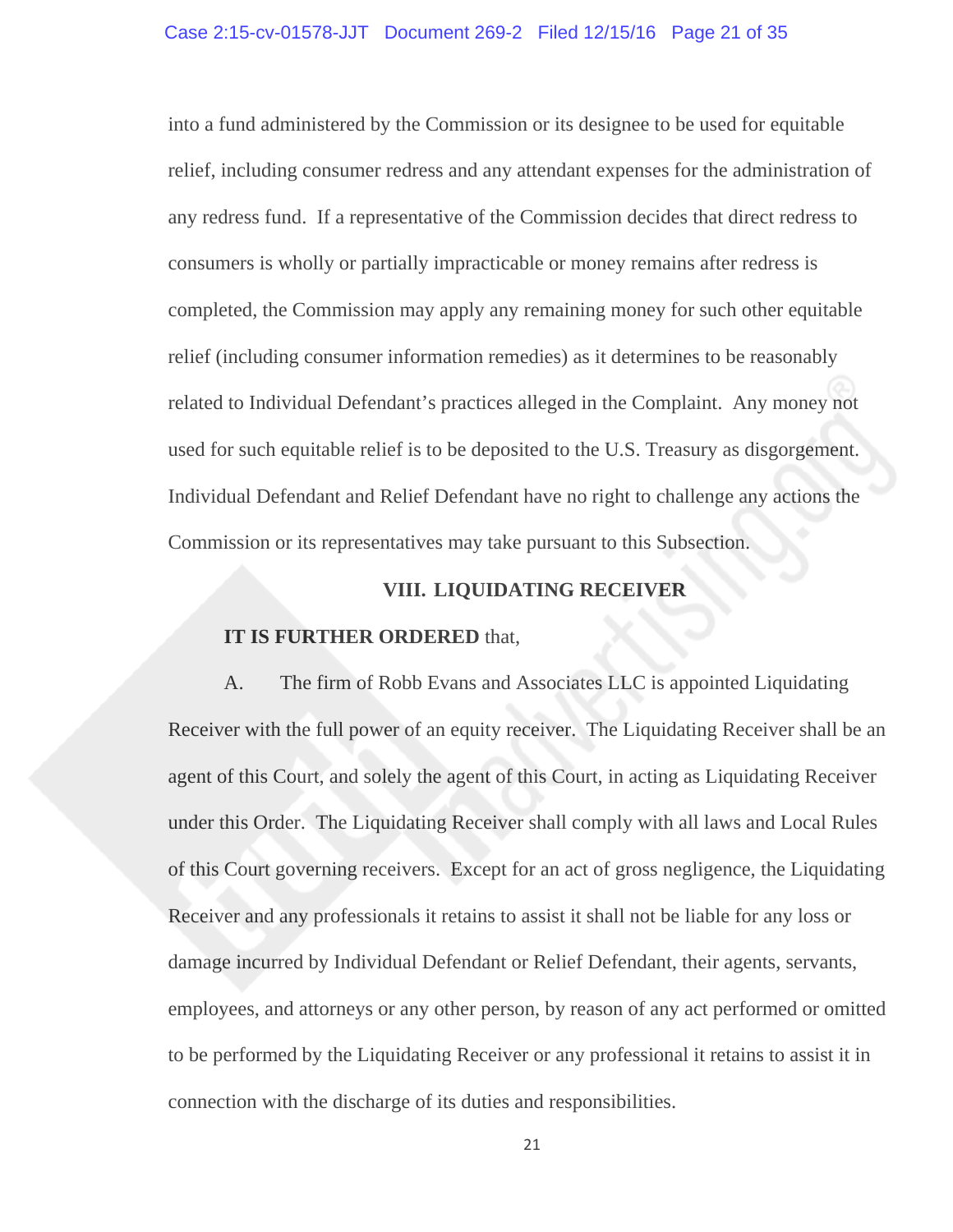#### Case 2:15-cv-01578-JJT Document 269-2 Filed 12/15/16 Page 22 of 35

 B. Upon the transfer of possession of assets pursuant to the Section titled "Monetary Judgment and Partial Suspension," the Liquidating Receiver shall assume responsibility for management and maintenance of the assets of the receivership estate, except as otherwise provided, including, but not limited to: making disbursements for operating expenses as may be appropriate; undertaking repairs; procuring appropriate insurance or modifying existing insurance; making payment for all amounts due and payable, including, but not limited to, taxes, insurance, homeowner's assessments, reasonable and necessary maintenance, and similar fees; and making payments for and taking any other actions necessary to efficiently manage the assets of the estate and to maintain their value.

 C. Except as otherwise provided, the Liquidating Receiver shall have all necessary powers to manage and maintain the assets of the receivership estate including without limitation, the following powers and responsibilities:

1. To take possession of the assets of the receivership estate.

 2. To employ such counsel, real estate agents, auctioneers, appraisers, accountants, contractors, other professionals, and other such persons, including maintenance and repair persons, as may be necessary in order to carry out its duties as Liquidating Receiver and to preserve, maintain, and protect the assets of the receivership estate.

 3. To bring and defend lawsuits affecting assets of the receivership estate.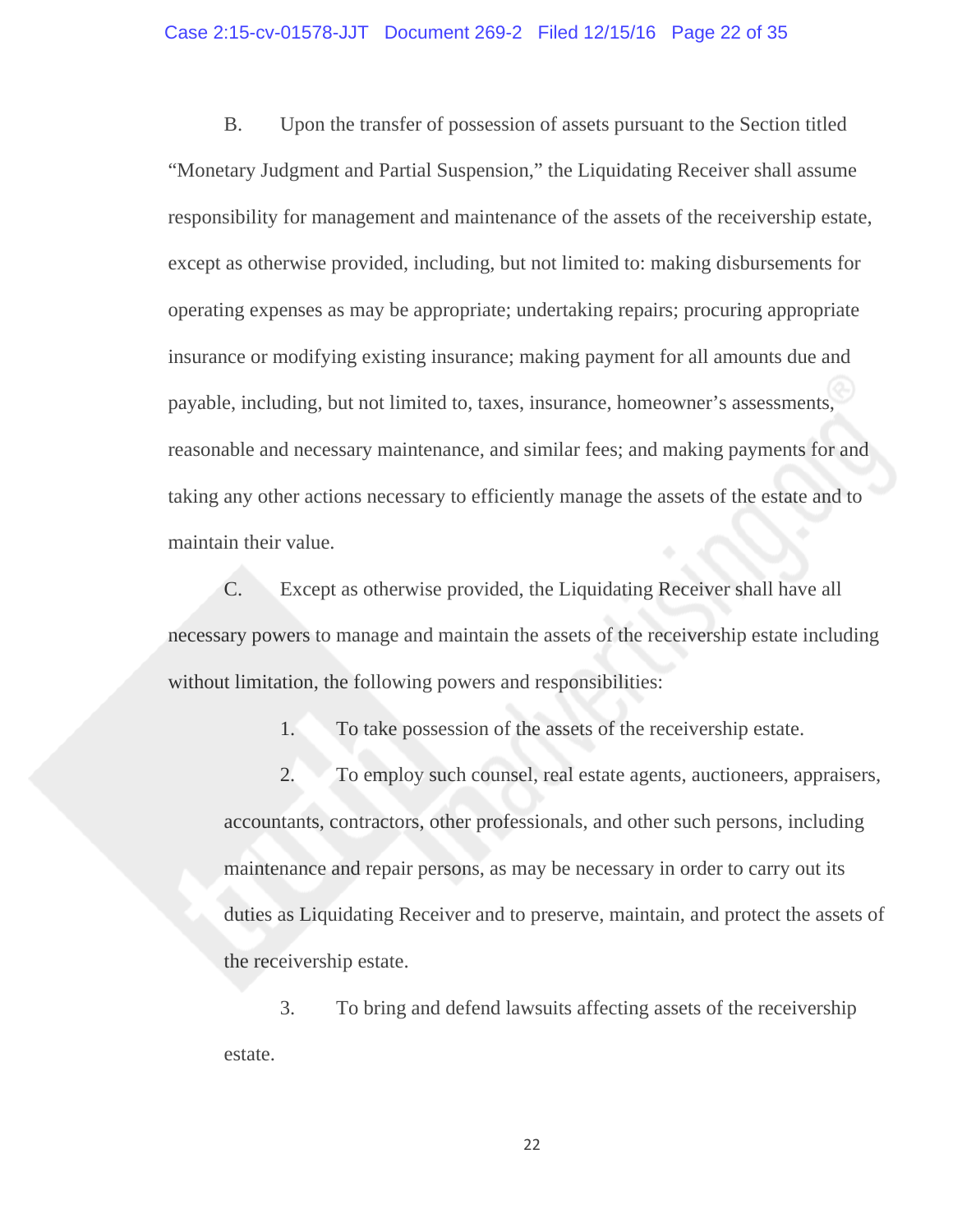4. To determine or abrogate, in the Liquidating Receiver's sole sound business discretion, to the extent permitted by law, any and all agreements, contracts, understandings, or commitments entered into by Individual Defendant or Relief Defendant with respect to the assets of the receivership estate.

 5. To open new accounts with, or negotiate, compromise or otherwise modify Individual Defendant or Relief Defendant's existing obligations to third parties, including utility companies, secured creditors, other service providers or suppliers of goods and services related to the assets of the receivership estate, and to otherwise enter into such agreements, contracts, or understandings with such third parties as are necessary to maintain, preserve, and protect the assets of the receivership estate.

 6. To open new bank accounts with respect to the Liquidating Receiver's management and operation of the assets of the receivership estate.

 D. The Liquidating Receiver shall keep a true and accurate account of any and all receipts and expenditures and periodically file with the Court a Liquidating Receivership Report under oath, accurately identifying all such revenues received and expenditures made, including adequately detailed information concerning income, expenses, payables, and receivables. These periodic filings shall be served by the Liquidating Receiver on the Commission and Individual Defendant's and Relief Defendant's counsel of record.

 E. The Liquidating Receiver shall take all necessary steps to enable the assets of the receivership estate to obtain and maintain the status of a taxable "Settlement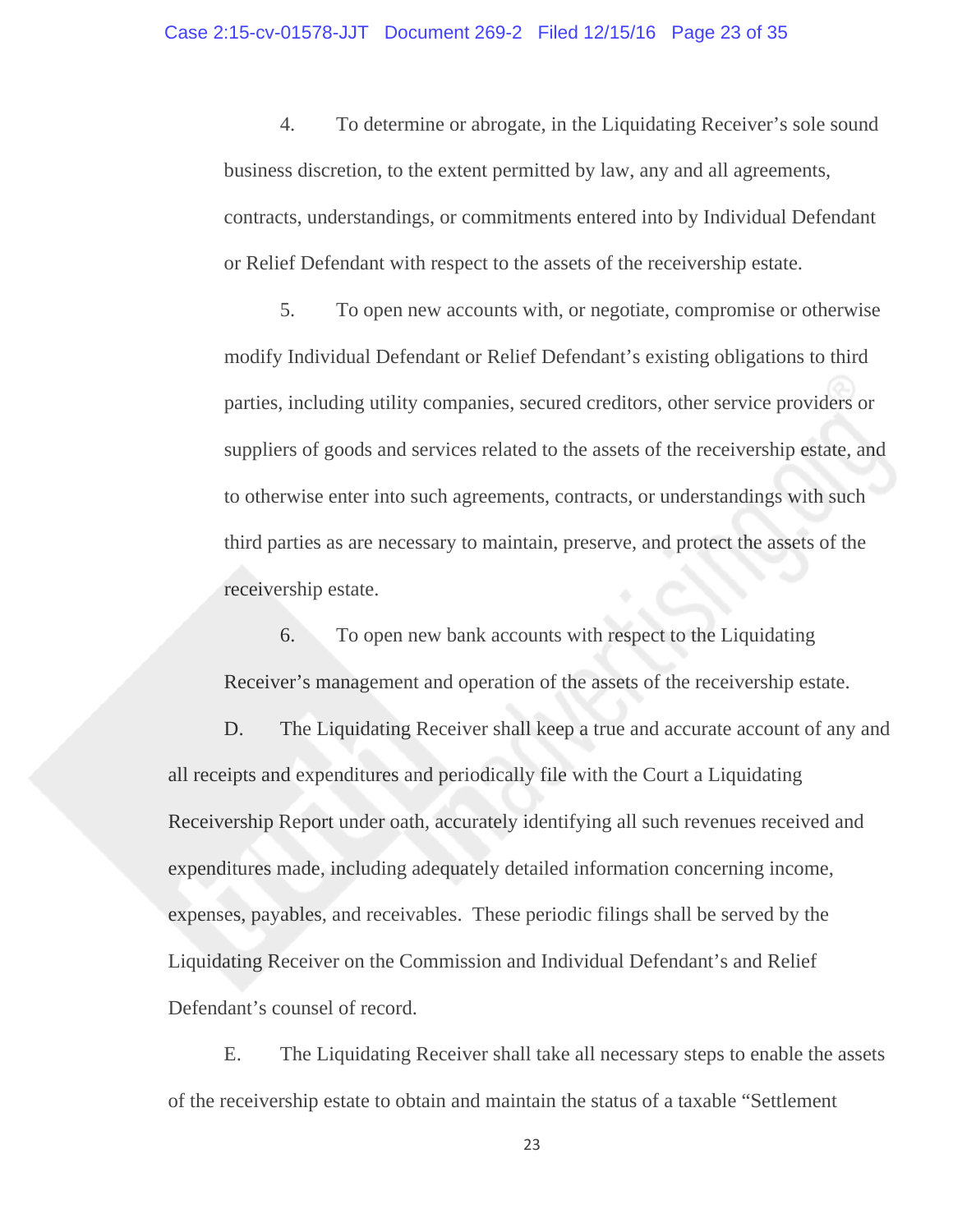Fund," within the meaning of Section 468B of the Internal Revenue Code and of the regulations, whether proposed, temporary or final, or pronouncements thereunder, including the filing of the elections and statements contemplated by those provisions. The Liquidating Receiver shall be designated the administrator of the Settlement Fund, pursuant to Treas. Reg.  $\S$  1.468B- 2(k)(3)(i), and shall satisfy the administrative requirements imposed by Treas. Reg. § 1.468B-2, including but not limited to (a) obtaining a taxpayer identification number, (b) timely filing applicable federal, state, and local tax returns and paying taxes reported thereon, and (c) satisfying any information, reporting or withholding requirements imposed on distributions from the Settlement Fund. The Liquidating Receiver shall cause the Settlement Fund to pay taxes in a manner consistent with treatment of the Settlement Fund as a "Qualified Settlement Fund." Individual Defendant and Relief Defendant shall cooperate with the Liquidating Receiver in fulfilling the Settlement Fund's obligations under Treas. Reg. § 1.468B-2.

 F. The Liquidating Receiver shall liquidate the assets of the receivership estate and all net proceeds, after all necessary expenses of the Liquidating Receiver are paid pursuant to this Section, shall be paid to the Commission.

 G. In liquidating the assets of the receivership estate, the following provisions apply:

 1. The Liquidating Receiver shall, at reasonable cost and in a commercially reasonable fashion, liquidate, without further approval from the Court, the assets of the receivership estate for fair market value.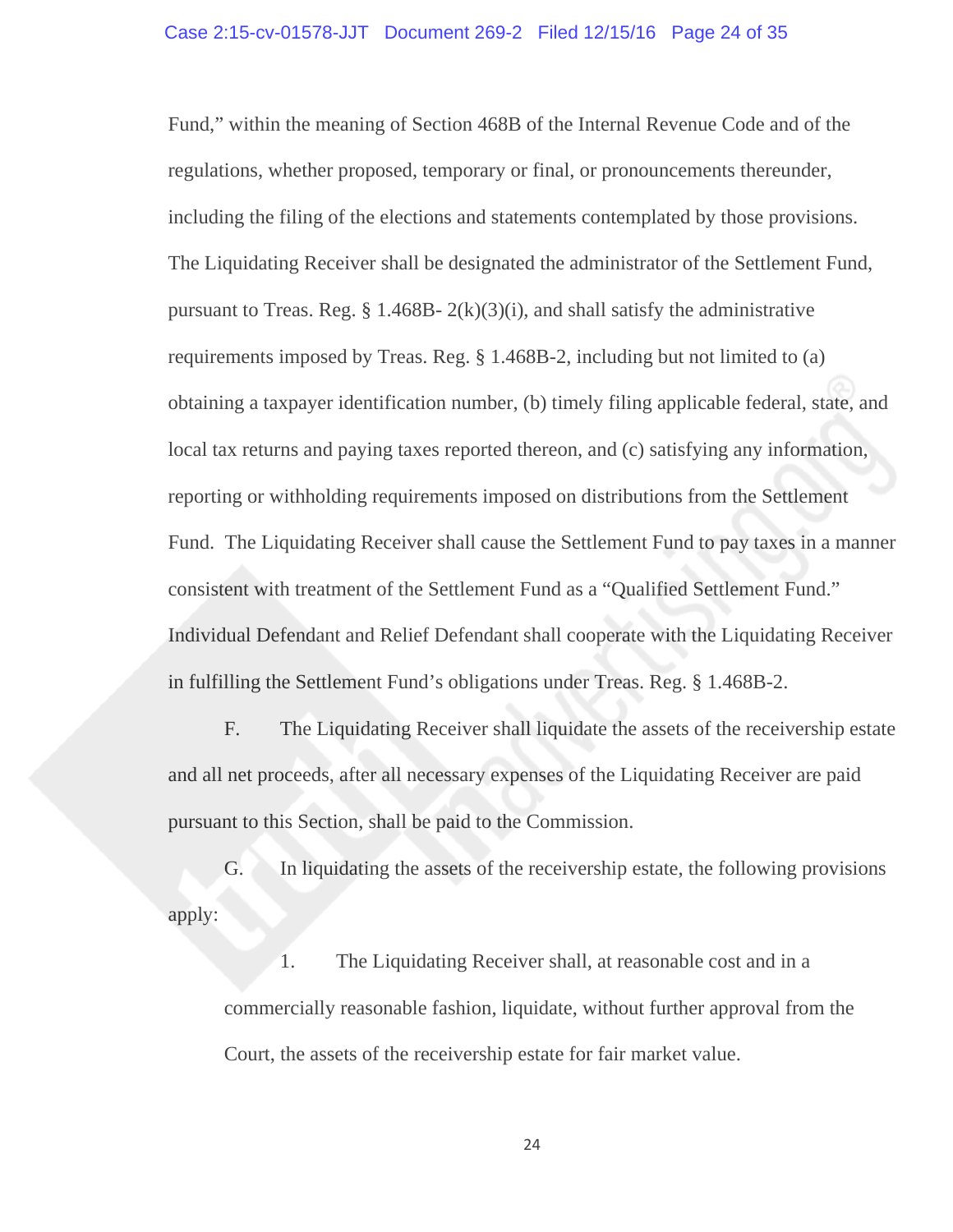2. Individual Defendant and Relief Defendant shall cooperate fully with the Liquidating Receiver and take such other steps as the Liquidating Receiver may require in connection with the listing, marketing, and sale of the assets of the receivership estate.

 3. Individual Defendant and Relief Defendant shall sign any documents necessary for the sale of the assets of the receivership estate, including, but not limited to, powers of attorney and any documents necessary to effectuate a transfer of any such assets to third parties. Individual Defendant and Relief Defendant shall also sign any documents necessary to transfer any accounts, mail, or notices related to the assets of the receivership estate to the Liquidating Receiver.

 4. Individual Defendant and Relief Defendant shall cooperate fully and not interfere with the Liquidating Receiver's efforts to market and sell the assets of the receivership estate, including, but not limited to, the Liquidating Receiver's efforts to gain access to and show real or personal property to prospective purchasers or brokers, or to evaluate or cause its agents, representatives, or contractors to maintain, repair, restore, and evaluate the condition of the assets.

 5. All ad valorem taxes, any transfer fees, recording fees, other fees, advertising, and any commissions associated with or resulting from the sale of the assets of the receivership estate shall be paid from the proceeds of the sale(s) at the time the assets of the receivership estate are sold.

 6. Individual Defendant and Relief Defendant shall in no way profit from the sale of any assets of the receivership estate, including by sharing in any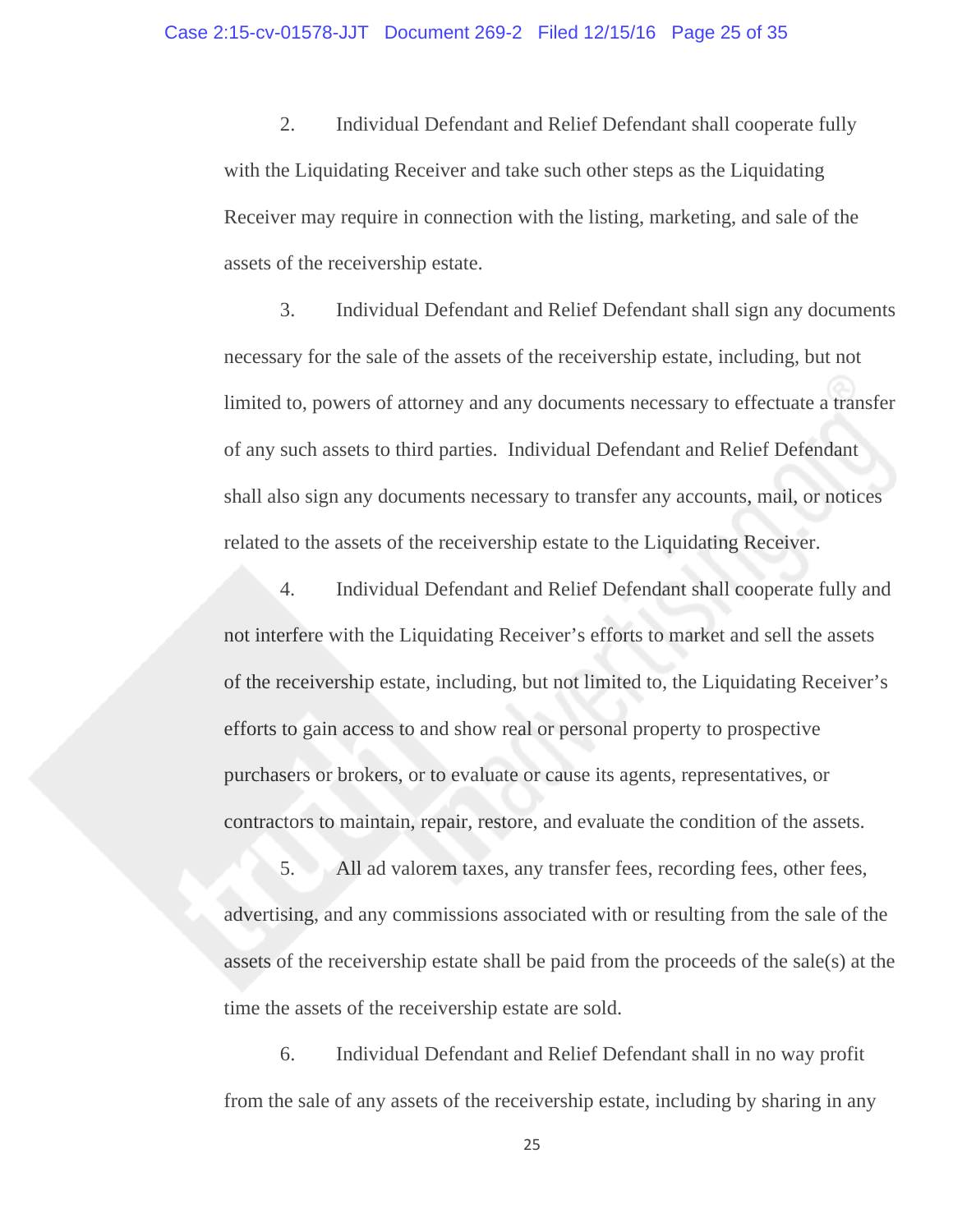sales commission or fee, or by receiving anything of value in kind, except that nothing herein shall be deemed a waiver or otherwise limit Individual Defendant and Relief Defendant's right to assert applicable state or federal exemptions. Provided, further, that no provision of this stipulation shall be deemed to enlarge or diminish Individual Defendant and Relief Defendant's right (or lack thereof) to assert exemptions, under state or federal law, in assets of the receivership estate or to enlarge or diminish the Commission's right (or lack thereof) to challenge such exemptions.

 H. Any and all sums collected by the Liquidating Receiver over and above those necessary to manage and maintain the assets of the receivership estate or those necessary to make payments authorized by this Order shall be paid to the FTC.

 I. The Liquidating Receiver is entitled to reasonable compensation for the performance of duties pursuant to this Order and for the cost of actual out-of-pocket expenses incurred by it. The Liquidating Receiver's compensation and the compensation of any persons hired by it are to be paid solely from the income generated by the assets of the receivership estate or the proceeds of the sale of the assets of the receivership estate and other sums collected by the Liquidating Receiver, and such payments shall have priority over all other distributions except for any transfer fees, recording fees, or other payments owed through the transfer of the assets of the receivership estate at the time of their sale. The Liquidating Receiver shall file with the Court and serve on the FTC and Defendants' counsel of record periodic requests for the payment of such reasonable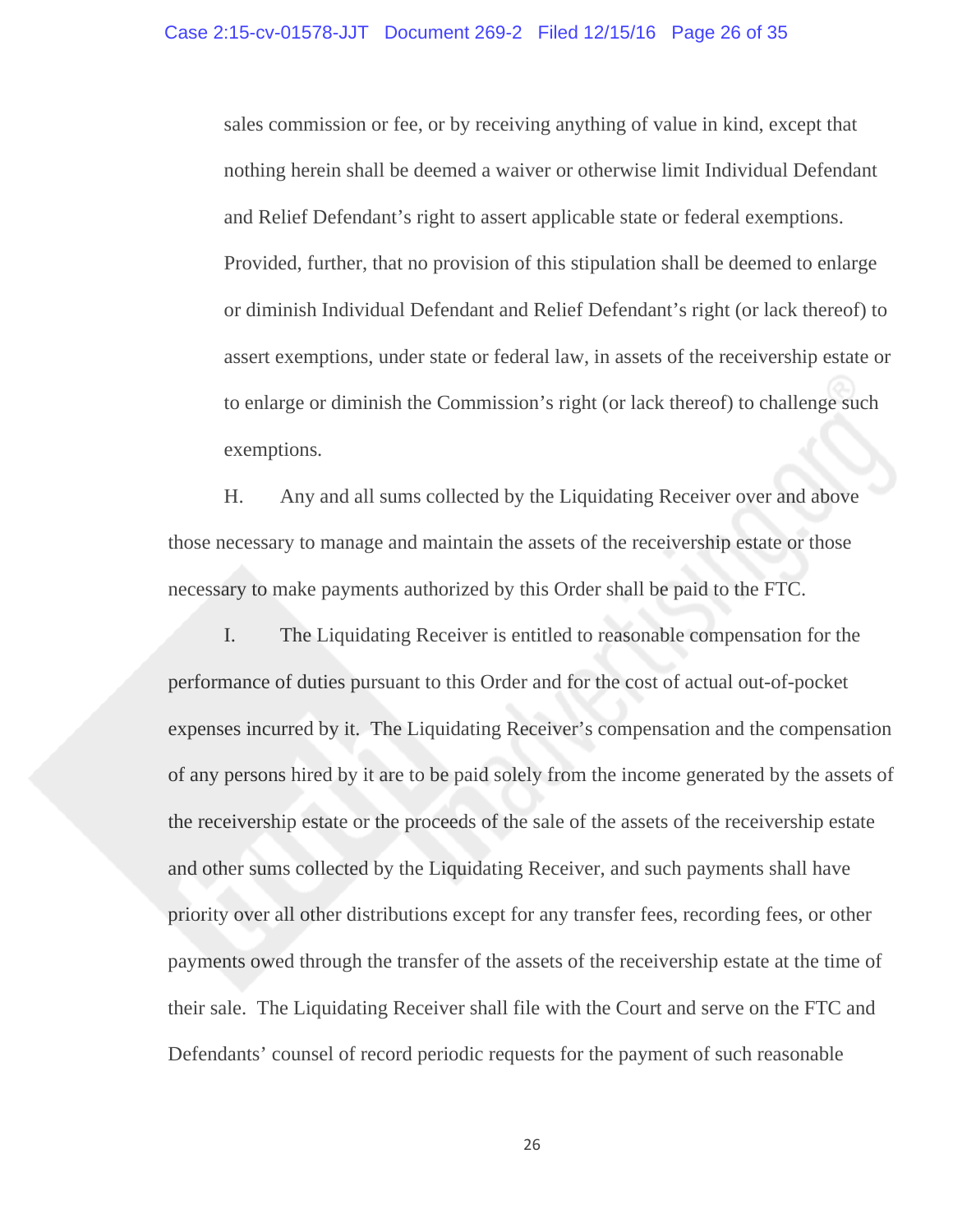#### Case 2:15-cv-01578-JJT Document 269-2 Filed 12/15/16 Page 27 of 35

compensation. The Liquidating Receiver shall not increase the fees or rates used as the bases for such fee applications without prior approval of the Court.

 J. The Liquidating Receiver shall complete liquidation, transfer all funds to the Commission pursuant to this Section, file its final application for fees, and terminate its service within 180 calendar days of the date of this Order, unless good cause is shown to extend the estate beyond such time.

### **IX. CUSTOMER INFORMATION**

**IT IS FURTHER ORDERED** that Individual Defendant, his officers, agents, employees, and attorneys, and all other persons in active concert or participation with any of them, who receive actual notice of this Order, whether acting directly or indirectly, are permanently restrained and enjoined from directly or indirectly failing to provide sufficient customer information to enable the Commission to efficiently administer consumer redress. If a representative of the Commission requests in writing any information related to redress, Individual Defendant must provide it, in the form prescribed by the Commission, within 14 calendar days.

# **X. ORDER ACKNOWLEDGMENTS**

**IT IS FURTHER ORDERED** that Individual Defendant and Relief Defendant obtain acknowledgments of receipt of this Order:

A. Individual Defendant and Relief Defendant, within 7 calendar days of entry of this Order, must submit to the Commission an acknowledgment of receipt of this Order sworn under penalty of perjury.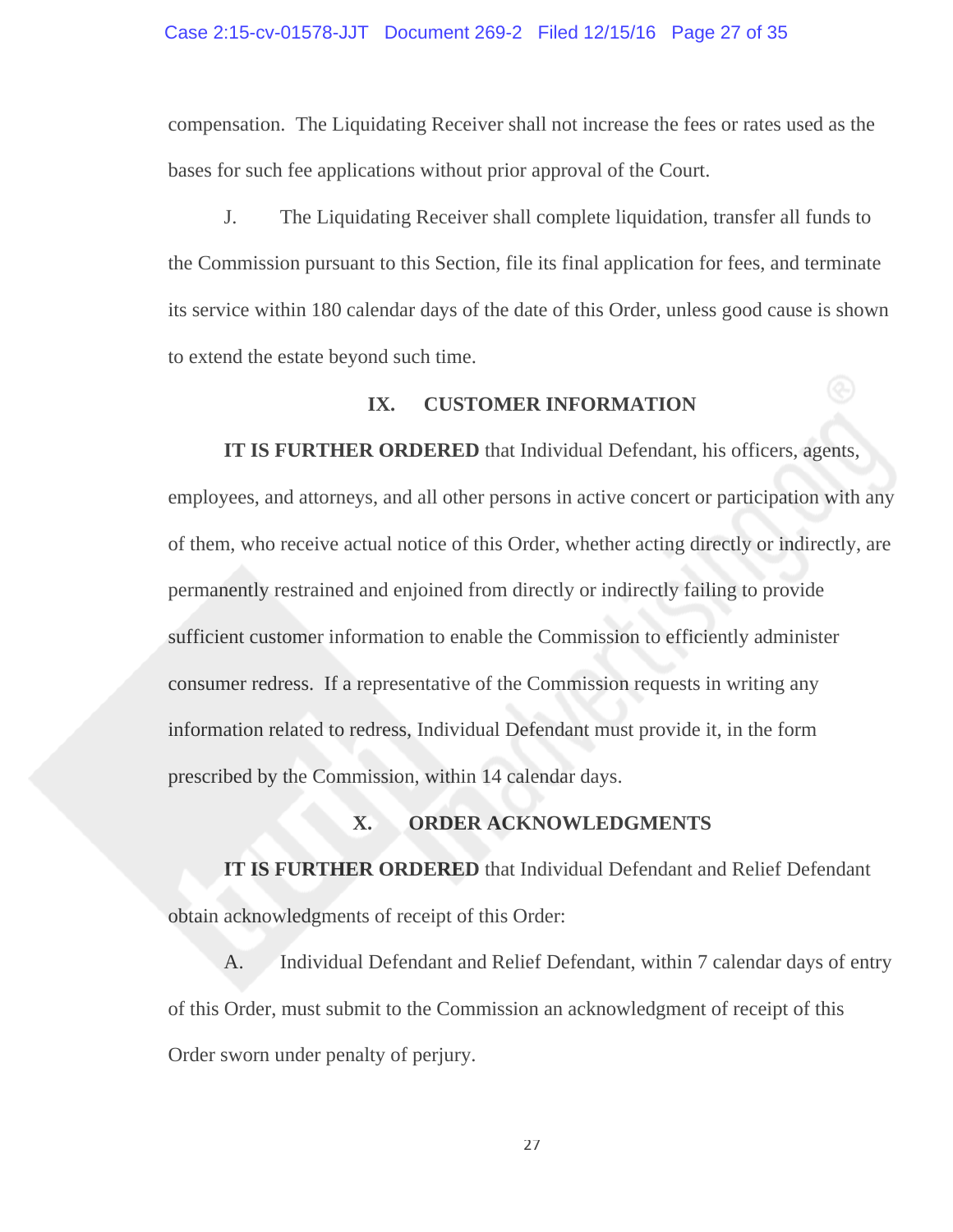B. For 15 years after entry of this Order, Individual Defendant for any business that he, individually or collectively with any other Defendants, is the majority owner or controls directly or indirectly, must deliver a copy of this Order to: (1) all principals, officers, directors, and LLC managers and members; (2) all employees, agents, and representatives who participate in conduct related to the subject matter of the Order; and (3) any business entity resulting from any change in structure as set forth in the Section titled "Compliance Reporting." Delivery must occur within 7 calendar days of entry of this Order for current personnel. For all others, delivery must occur before they assume their responsibilities.

C. From each individual or entity to which Individual Defendant delivered a copy of this Order, Individual Defendant must obtain, within 30 calendar days, a signed and dated acknowledgment of receipt of this Order.

#### **XI. COMPLIANCE REPORTING**

**IT IS FURTHER ORDERED** that Individual Defendant make timely submissions to the Commission:

A. One year after entry of this Order, Individual Defendant must submit a compliance report, sworn under penalty of perjury:

1. Individual Defendant must: (a) identify the primary physical, postal, and email address and telephone number, as designated points of contact, which representatives of the Commission may use to communicate with Individual Defendant; (b) identify all of Individual Defendant's businesses by all of their names, telephone numbers, and physical, postal, email, and Internet addresses; (c)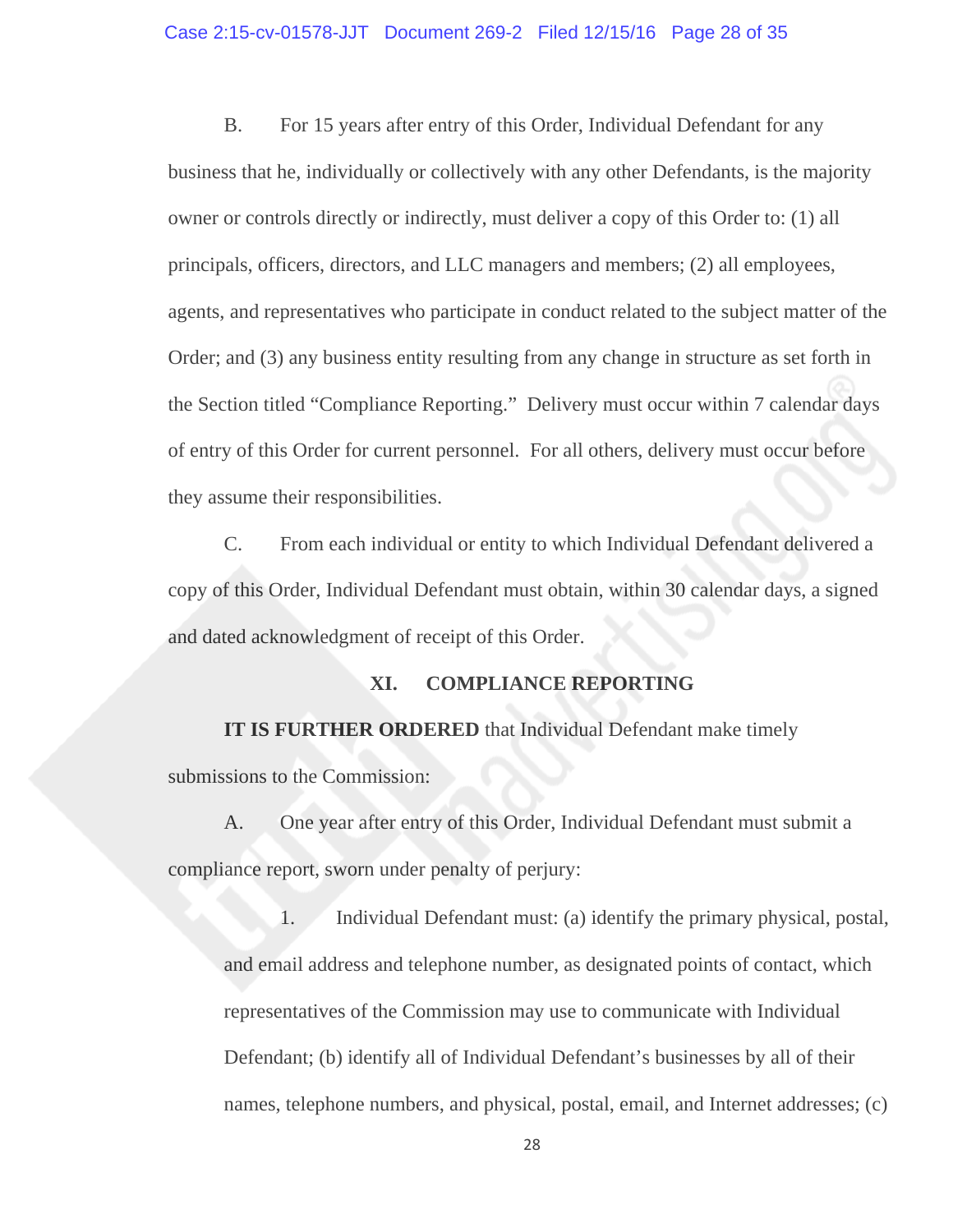describe the activities of each business, including the goods and services offered, the means of advertising, marketing, and sales, and the involvement of any other Defendant (which Individual Defendant must describe if he knows or should know due to his own involvement); (d) describe in detail whether and how that Defendant is in compliance with each Section of this Order; and (e) provide a copy of each Order Acknowledgment obtained pursuant to this Order, unless previously submitted to the Commission.

2. Additionally, Individual Defendant must: (a) identify all telephone numbers and all physical, postal, email and Internet addresses, including all residences; (b) identify all business activities, including any business for which Individual Defendant performs services whether as an employee or otherwise and any entity in which Individual Defendant has any ownership interest; and (c) describe in detail Individual Defendant's involvement in each such business, including title, role, responsibilities, participation, authority, control, and any ownership.

B. For 15 years after entry of this Order, Individual Defendant must submit a compliance notice, sworn under penalty of perjury, within 14 calendar days of any change in the following:

 1. Individual Defendant must report any change in: (a) any designated point of contact; or (b) the structure of any entity that Individual Defendant has any ownership interest in or controls directly or indirectly that may affect compliance obligations arising under this Order, including: creation, merger, sale,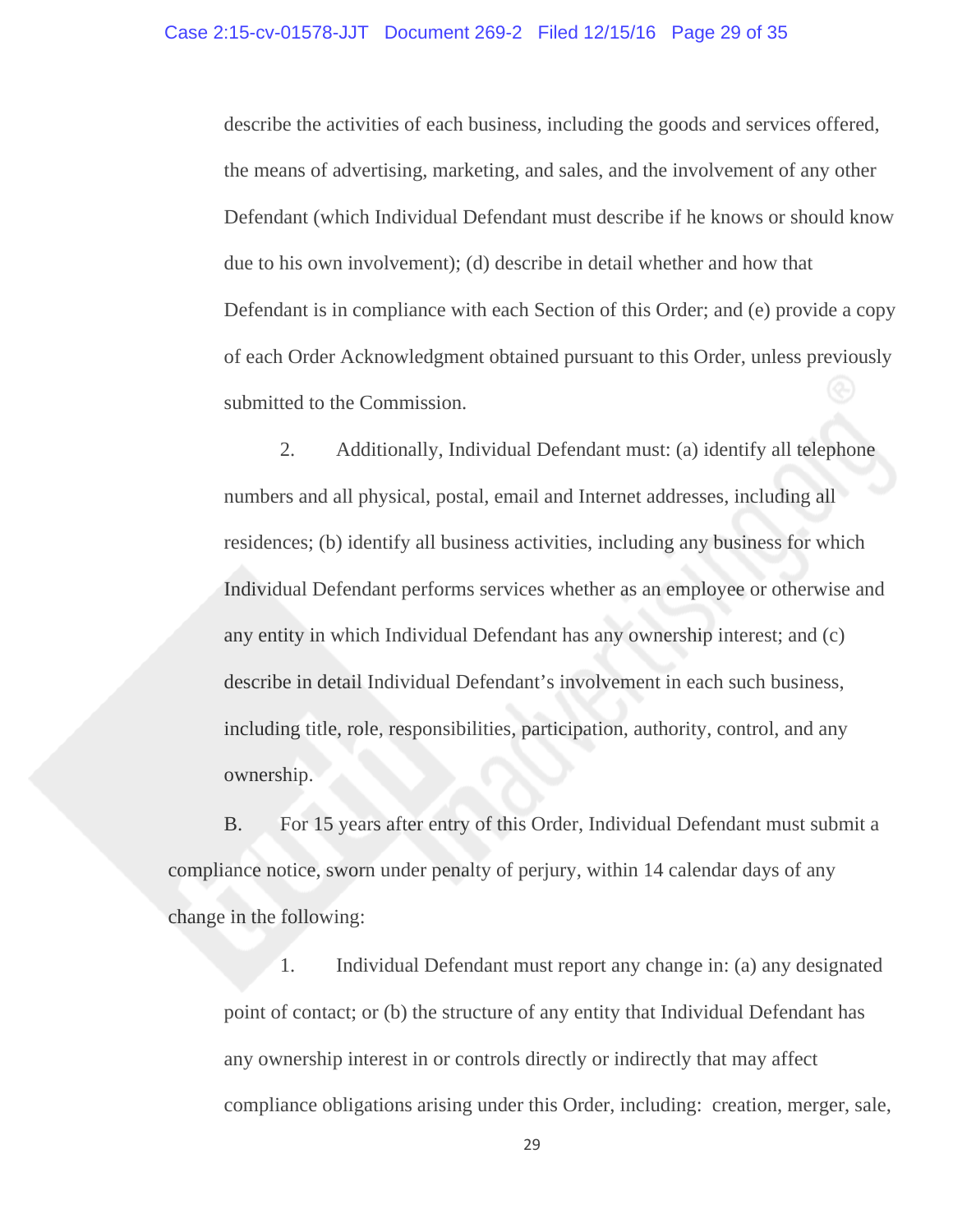or dissolution of the entity or any subsidiary, parent, or affiliate that engages in any acts or practices subject to this Order.

 2. Additionally, Individual Defendant must report any change in: (a) name, including aliases or fictitious name, or residence address; or (b) title or role in any business activity, including any business for which Individual Defendant performs services whether as an employee or otherwise and any entity in which Individual Defendant has any ownership interest, and identify the name, physical address, and any Internet address of the business or entity.

C. Individual Defendant must submit to the Commission notice of the filing of any bankruptcy petition, insolvency proceeding, or similar proceeding by or against Individual Defendant within 14 calendar days of its filing.

D. Any submission to the Commission required by this Order to be sworn under penalty of perjury must be true and accurate and comply with 28 U.S.C. § 1746, such as by concluding: "I declare under penalty of perjury under the laws of the United States of America that the foregoing is true and correct. Executed on: \_\_\_\_\_" and supplying the date, signatory's full name, title (if applicable), and signature.

E. Unless otherwise directed by a Commission representative in writing, all submissions to the Commission pursuant to this Order must be emailed to DEbrief@ftc.gov or sent by overnight courier (not the U.S. Postal Service) to: Associate Director for Enforcement, Bureau of Consumer Protection, Federal Trade Commission, 600 Pennsylvania Avenue NW, Washington, DC 20580. The subject line must begin: *FTC v. Vemma Nutrition Company, Tom Alkazin, et al*. FTC File No. X150057.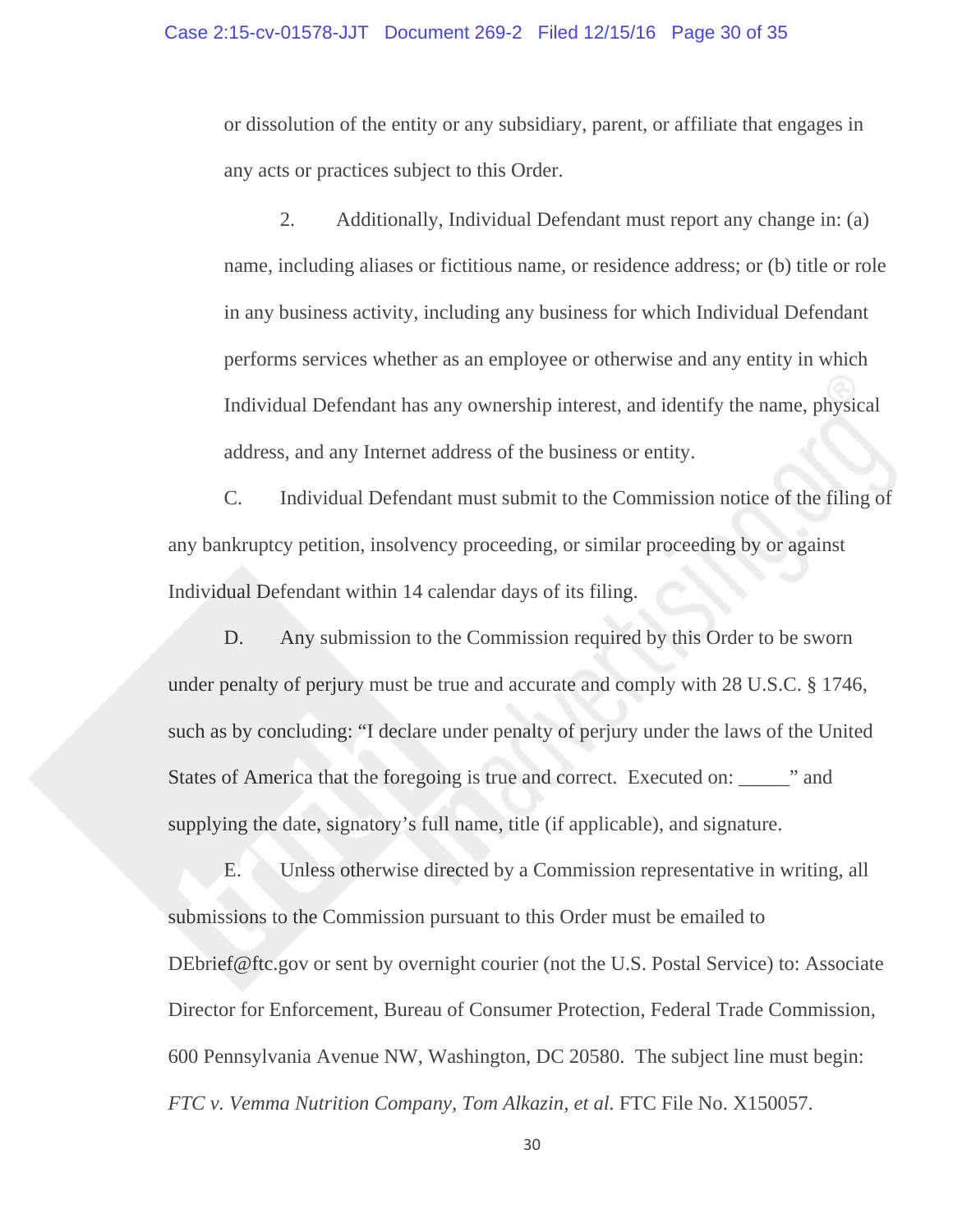#### **XII. RECORDKEEPING**

**IT IS FURTHER ORDERED** that Individual Defendant must create certain records for 15 years after entry of the Order, and retain each such record for 5 years. Specifically, Individual Defendant for any business that he, individually or collectively with any other Defendants, is a majority owner or controls directly or indirectly, must create and retain the following records:

A. Accounting records showing the revenues from all goods or services sold, including all goods or services sold to participants in a Business Venture;

B. Personnel records showing, for each person providing services, whether as an employee or otherwise, that person's: name; addresses; telephone numbers; job title or position; dates of service; and (if applicable) the reason for termination;

C. Records of all consumer complaints and refund requests, whether received directly or indirectly, such as through a third party, and any response;

D. All records necessary to demonstrate full compliance with each provision of this Order, including all submissions to the Commission;

E. A copy of each unique advertisement or other marketing material;

- F. A copy of each unique training material; and
- G. Copies of all contracts, agreements, and payment records between

Individual Defendant and any participant in Individual Defendant's Business Venture.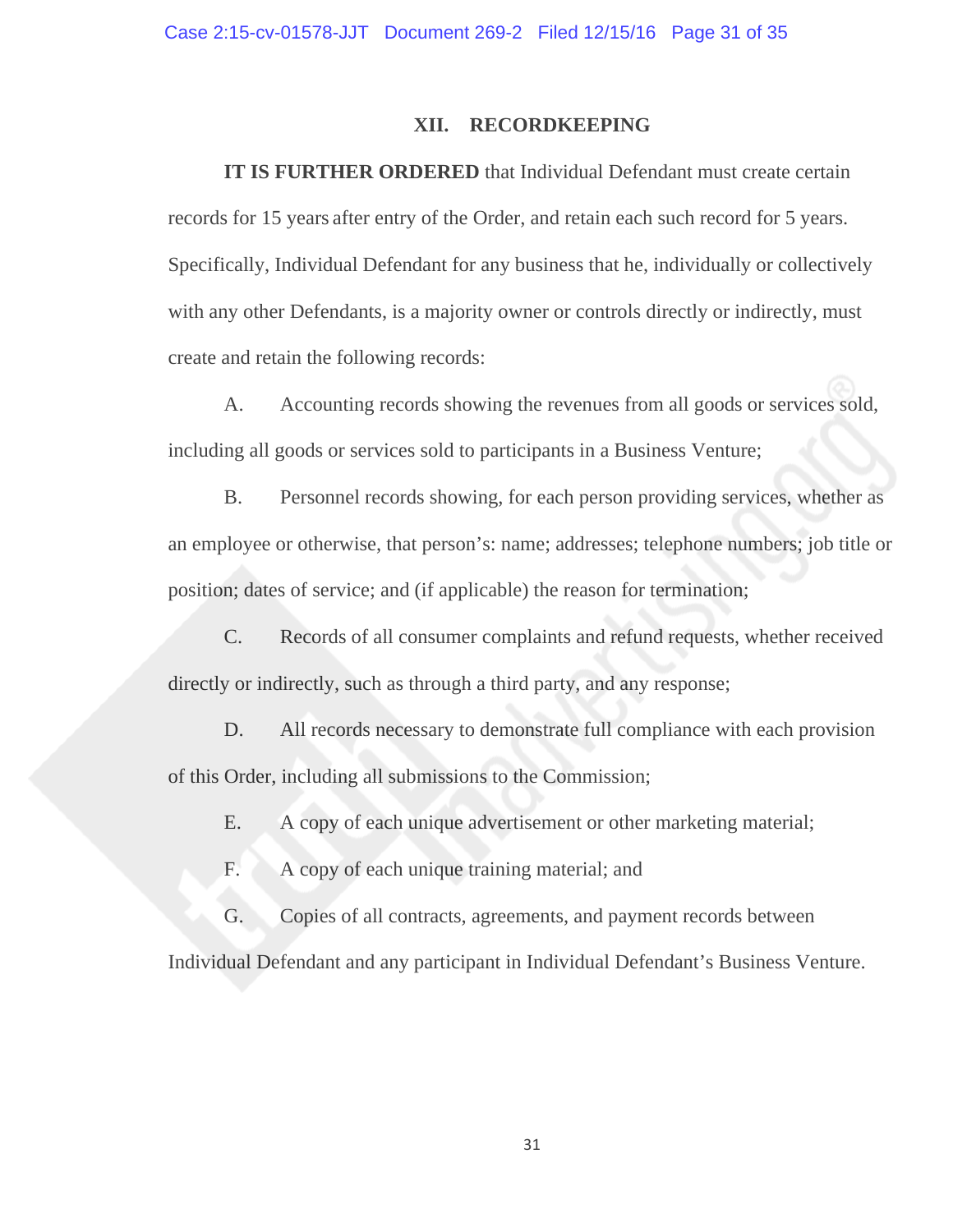#### **XIII. COMPLIANCE MONITORING**

**IT IS FURTHER ORDERED** that, for the purpose of monitoring Individual Defendant's and Relief Defendant's compliance with this Order, including any failure to transfer any assets as required by this Order:

A. Within 14 calendar days of receipt of a written request from a representative of the Commission, Individual Defendant and Relief Defendant must: submit additional compliance reports or other requested information, which must be sworn under penalty of perjury; appear for depositions; and produce documents for inspection and copying. The Commission also is authorized to obtain discovery, without further leave of court, using any of the procedures prescribed by Federal Rules of Civil Procedure 29, 30 (including telephonic depositions), 31, 33, 34, 36, 45, and 69.

B. For matters concerning this Order, the Commission is authorized to communicate directly with Individual Defendant and Relief Defendant. Individual Defendant and Relief Defendant must permit representatives of the Commission to interview any employee or other person affiliated with Individual Defendant or Relief Defendant who has agreed to such an interview. The person interviewed may have counsel present.

C. The Commission may use all other lawful means, including posing, through its representatives as consumers, suppliers, or other individuals or entities, to Individual Defendant or Relief Defendant, or any individual or entity affiliated with Individual Defendant or Relief Defendant, without the necessity of identification or prior notice.

32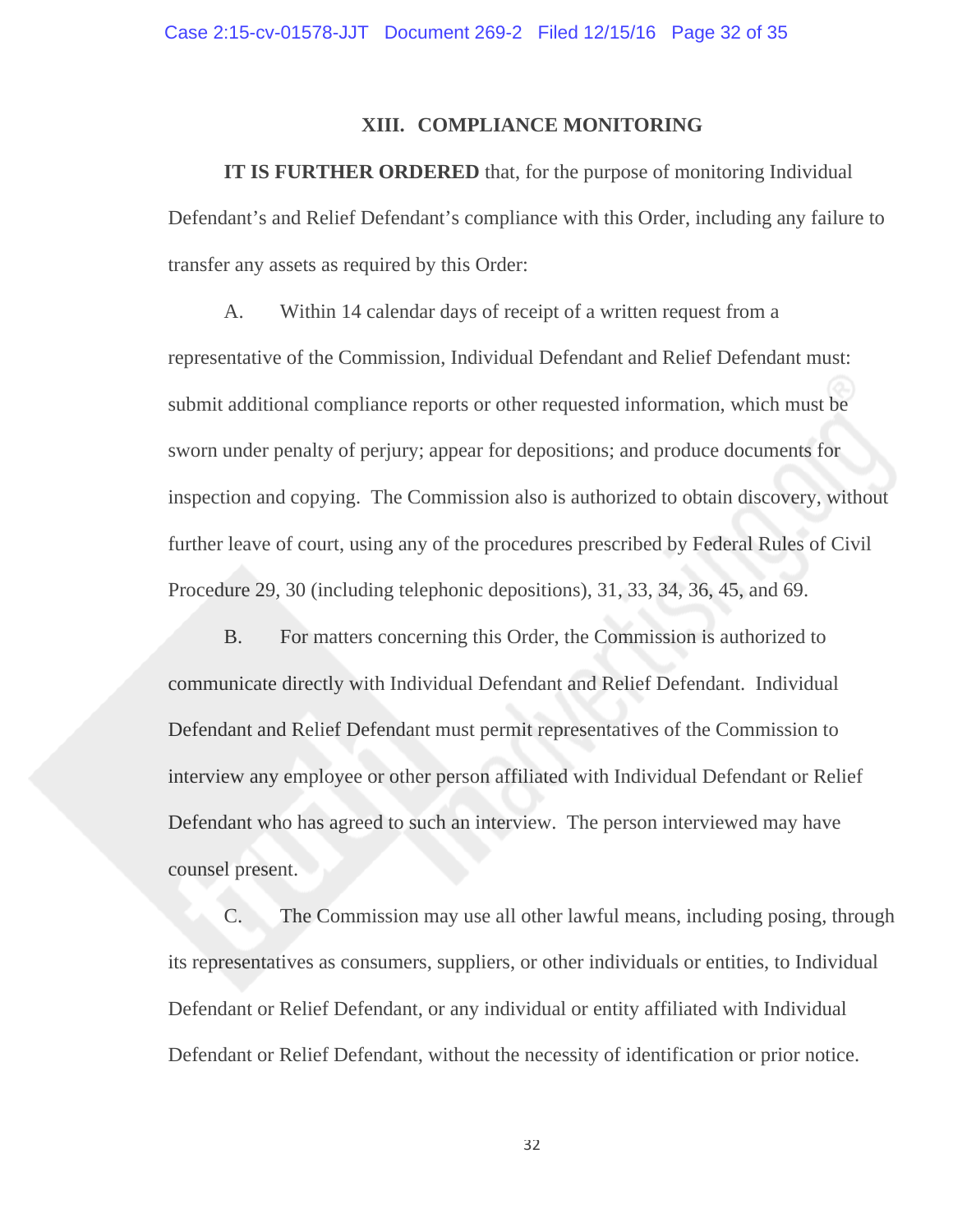Nothing in this Order limits the Commission's lawful use of compulsory process, pursuant to Sections 9 and 20 of the FTC Act, 15 U.S.C. §§ 49, 57b-1.

D. Upon written request from a representative of the Commission, any consumer reporting agency must furnish consumer reports concerning Individual Defendant and Relief Defendant, pursuant to Section 604(1) of the Fair Credit Reporting Act, 15 U.S.C. §1681b(a)(1).

# **XIV. RETENTION OF JURISDICTION**

**IT IS FURTHER ORDERED** that this Court retains jurisdiction of this matter

for purposes of construction, modification, and enforcement of this Order.

**SO ORDERED this \_\_ day of \_\_\_\_\_\_\_\_\_\_\_\_\_\_, 2016.** 

 $\mathcal{L}_\mathcal{L}$  , which is the contract of the contract of the contract of the contract of the contract of the contract of the contract of the contract of the contract of the contract of the contract of the contract of the Honorable John J. Tuchi United States District Judge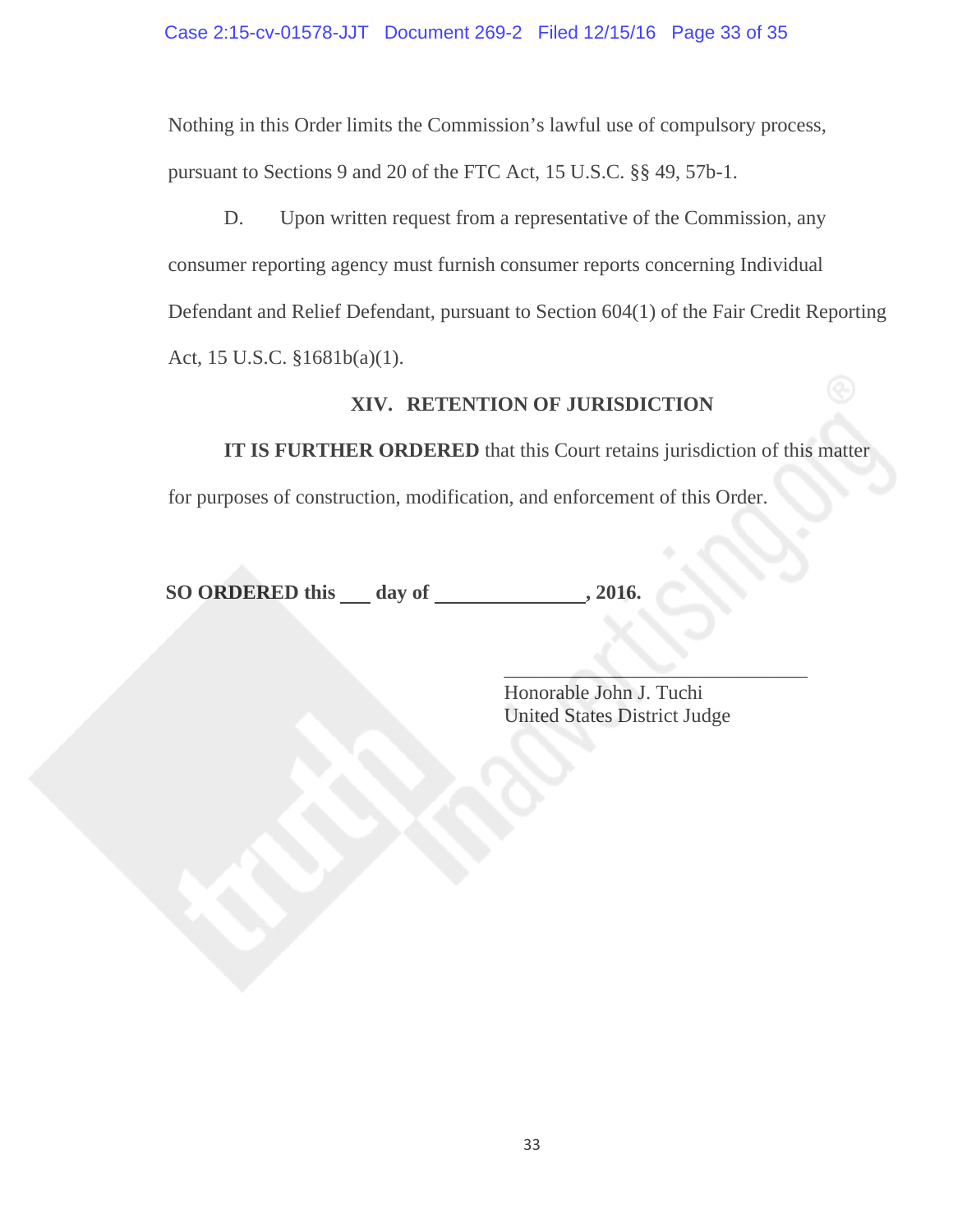## IT IS SO STIPULATED:

FEDERAL TRADE COMMISSION Bv

Jason C. Moon Anne D. LeJeune 1999 Bryan Street, Suite 2150 Dellas, Texas 75201 Attorneys for Plaintiff Federal Trade Commission

## FOR DEFENDANT TOM ALKAZIN & RELIEF DEFENDANT BETHANY ALKAZIN:

## COPPERSMITH BROCKELMAN, PLC

By

Keith Beauchamp 2800 N. Central Ave, Suite 1200 Phoenix. Arizona 85004 Attorney for Defendant Tom Alkazin and Relief Defendant Bethany Alkazin

Date:

**TOM ALKAZIN** 

TOM ALKAZIN

Date:

**BETHANY ALKAZIN** BETHAN AI

 $9/1/14$ Date: